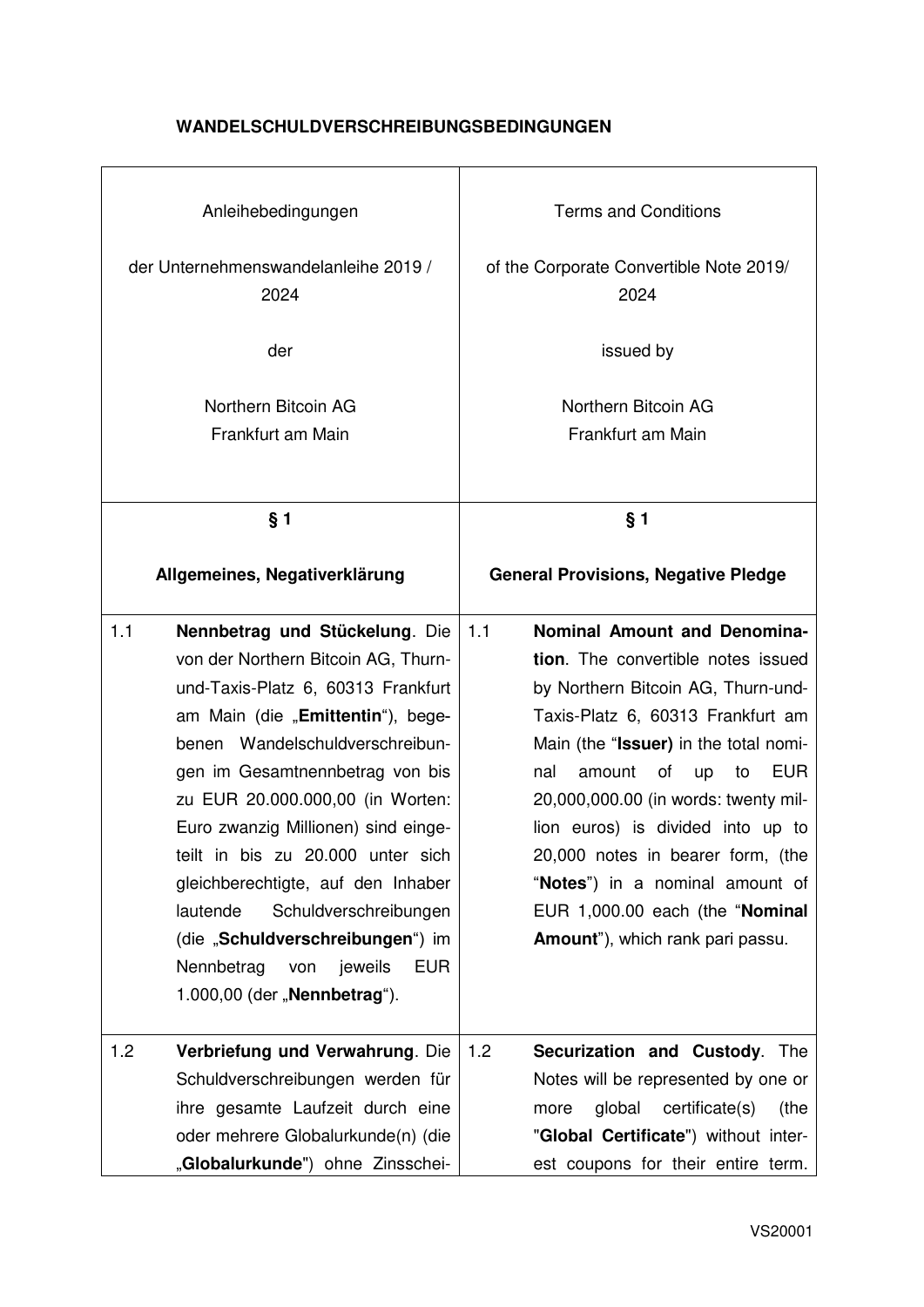| ne verbrieft. Die Globalurkunde wird<br>von der Clearstream Banking AG,<br>Eschborn, ("Clearstream")<br>ver-<br>wahrt, bis sämtliche Verpflichtungen<br>der Emittentin aus den Schuldver-<br>schreibungen erfüllt sind. Die Glo-<br>balurkunde lautet auf den Inhaber<br>und verbrieft die Schuldverschrei-<br>bungen, die für die Finanzinstitute<br>verwahrt werden, die Kontoinhaber<br>bei Clearstream sind. Die Globalur-<br>kunde trägt die Unterschrift(en) von<br>Mitgliedern des Vorstands der Emit-<br>tentin<br>in vertretungsberechtigter<br>Zahl. Effektive Urkunden, die ein-<br>Schuldverschreibungen<br>zelne<br>und/oder Zinsscheine verbriefen,<br>werden nicht ausgegeben. | The Global Certificate will be depos-<br>ited with Clearstream Banking AG,<br>Eschborn ("Clearstream") until all<br>obligations of the Issuer under the<br>Notes have been satisfied. The<br>Global Certificates will be issued in<br>bearer form and will represent the<br>Notes which are kept in custody for<br>financial institutions that are ac-<br>countholders of Clearstream. The<br>Global Certificate bears the signa-<br>ture(s) of the number of Manage-<br>ment Board members required to<br>represent the Issuer. Definitive cer-<br>representing<br>individual<br>tificates<br>Notes and/or interest coupons shall<br>not be issued. |
|-----------------------------------------------------------------------------------------------------------------------------------------------------------------------------------------------------------------------------------------------------------------------------------------------------------------------------------------------------------------------------------------------------------------------------------------------------------------------------------------------------------------------------------------------------------------------------------------------------------------------------------------------------------------------------------------------|------------------------------------------------------------------------------------------------------------------------------------------------------------------------------------------------------------------------------------------------------------------------------------------------------------------------------------------------------------------------------------------------------------------------------------------------------------------------------------------------------------------------------------------------------------------------------------------------------------------------------------------------------|
| 1.3<br><b>Clearing.</b> Die Schuldverschreibun-<br>gen sind übertragbar. Den Inhabern<br>Schuldverschreibungen<br>von<br>(die<br>"Anleihegläubiger") stehen Mitei-<br>gentumsanteile oder Rechte an der<br>Globalurkunde zu, die nach Maß-<br>gabe des anwendbaren Rechts und<br>der Regeln und Bestimmungen des<br>jeweils betroffenen Clearingsystems<br>übertragen werden.                                                                                                                                                                                                                                                                                                                 | 1.3<br><b>Clearing.</b> The Notes are transfera-<br>ble. The holders of the Notes (the<br>"Noteholders") shall receive pro-<br>portional co-ownership participa-<br>tions or rights in the Global Certifi-<br>cate that are transferable in accord-<br>ance with applicable law and rules<br>and provisions of the relevant clear-<br>ing system.                                                                                                                                                                                                                                                                                                    |
| weiterer Schuldver-<br>1.4<br>Begebung<br>schreibungen. Die Emittentin be-<br>hält sich vor, von Zeit zu Zeit ohne<br>Zustimmung der Anleihegläubiger<br>weitere Schuldverschreibungen mit<br>gleicher Ausstattung in der Weise                                                                                                                                                                                                                                                                                                                                                                                                                                                               | <b>Issuance of Additional Notes. The</b><br>1.4<br>Issuer reserves the right from time<br>to time without the consent of the<br>Noteholders to issue<br>additional<br>Notes with identical terms, so that<br>the same shall be consolidated,                                                                                                                                                                                                                                                                                                                                                                                                         |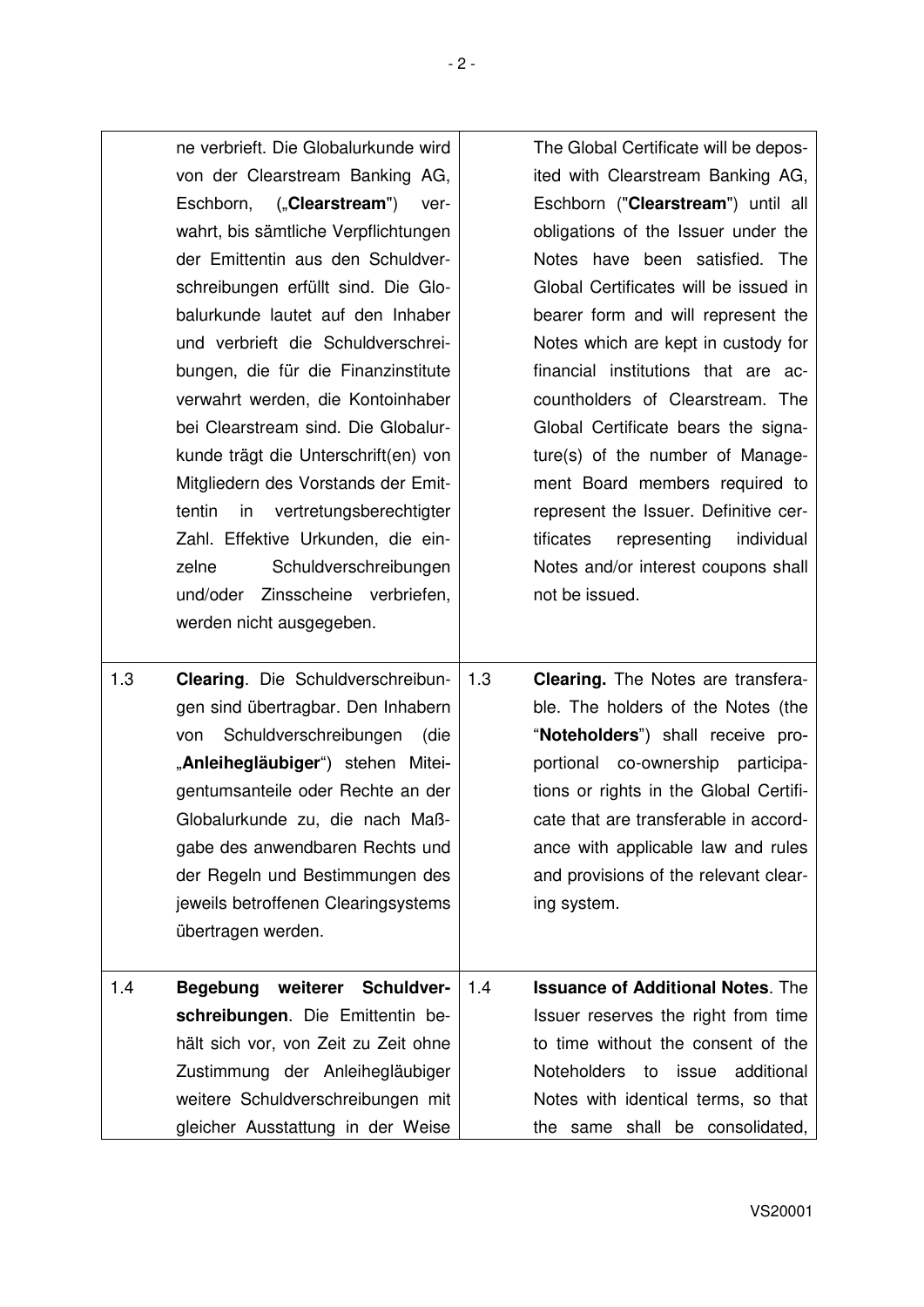| zu begeben, dass sie mit diesen<br>Schuldverschreibungen<br>zusam-<br>mengefasst werden, eine einheitli-<br>che Anleihe mit ihnen bilden und ih-<br>Gesamtnennbetrag erhöhen.<br>ren<br>Begriff "Schuldverschreibun-<br>Der<br>gen" umfasst im Falle einer solchen<br>Erhöhung auch solche zusätzlich<br>begebenen Schuldverschreibungen.<br>Die Begebung von weiteren An-<br>leihen, die mit dieser Schuldver-<br>schreibung keine Einheit bilden,<br>oder ähnlichen Finanzinstrumenten<br>bleibt der Emittentin ebenfalls un- | form a single issue with the Notes,<br>and increase their aggregate princi-<br>pal amount. The term "Notes" shall,<br>in the event of such increase, also<br>comprise such additionally issued<br>Notes. The Issuance of Additional<br>Notes, which are not consolidated<br>with the Notes, as well as the issu-<br>ance of any other similar financial<br>instruments, shall also remain unaf-<br>fected for the Issuer.                                                                          |
|---------------------------------------------------------------------------------------------------------------------------------------------------------------------------------------------------------------------------------------------------------------------------------------------------------------------------------------------------------------------------------------------------------------------------------------------------------------------------------------------------------------------------------|----------------------------------------------------------------------------------------------------------------------------------------------------------------------------------------------------------------------------------------------------------------------------------------------------------------------------------------------------------------------------------------------------------------------------------------------------------------------------------------------------|
| benommen.                                                                                                                                                                                                                                                                                                                                                                                                                                                                                                                       |                                                                                                                                                                                                                                                                                                                                                                                                                                                                                                    |
| verpflichtet sich, solange bis Zinsen<br>und Kapital sowie etwaige aus den<br>Schuldverschreibungen zu zahlen-<br>den Barbeträge an die Zahlstelle<br>gezahlt worden sind, keine Sicher-<br>heiten an ihren Vermögensgegen-<br>ständen zur Besicherung gegenwär-<br>tiger oder zukünftiger Kapitalmarkt-<br>verbindlichkeiten einschließlich hier-<br>für abgegebener Garantien oder<br>Gewährleistungen zu bestellen, es<br>sei denn, dass die Schuldverschrei-<br>bungen gleichzeitig und im gleichen                         | dertakes not to grant any encum-<br>brance over its assets, as security<br>for present or future Capital Market<br>Indebtedness including guarantees<br>or warranties provided for those, as<br>long as not all interest and amounts<br>of capital as well as any cash<br>amounts to be paid under the Notes<br>have been paid to the Paying<br>Agent, unless the Notes participate<br>at the same time and with equal<br>rank in this security or the Note-<br>holders are granted an alternative |
| Rang anteilig an dieser Sicherheit<br>teilnehmen oder den Anleihegläubi-<br>ger eine andere Sicherheit, die von<br>einer unabhängigen Wirtschaftsprü-<br>fungsgesellschaft als gleichwertige<br>Sicherheit anerkannt wird, gewährt                                                                                                                                                                                                                                                                                              | security, which has been approved<br>by an independent accounting firm<br>as being an equivalent security. Any<br>security to be provided in accord-<br>ance with sentence 1 may also be<br>granted to a person acting as trus-                                                                                                                                                                                                                                                                    |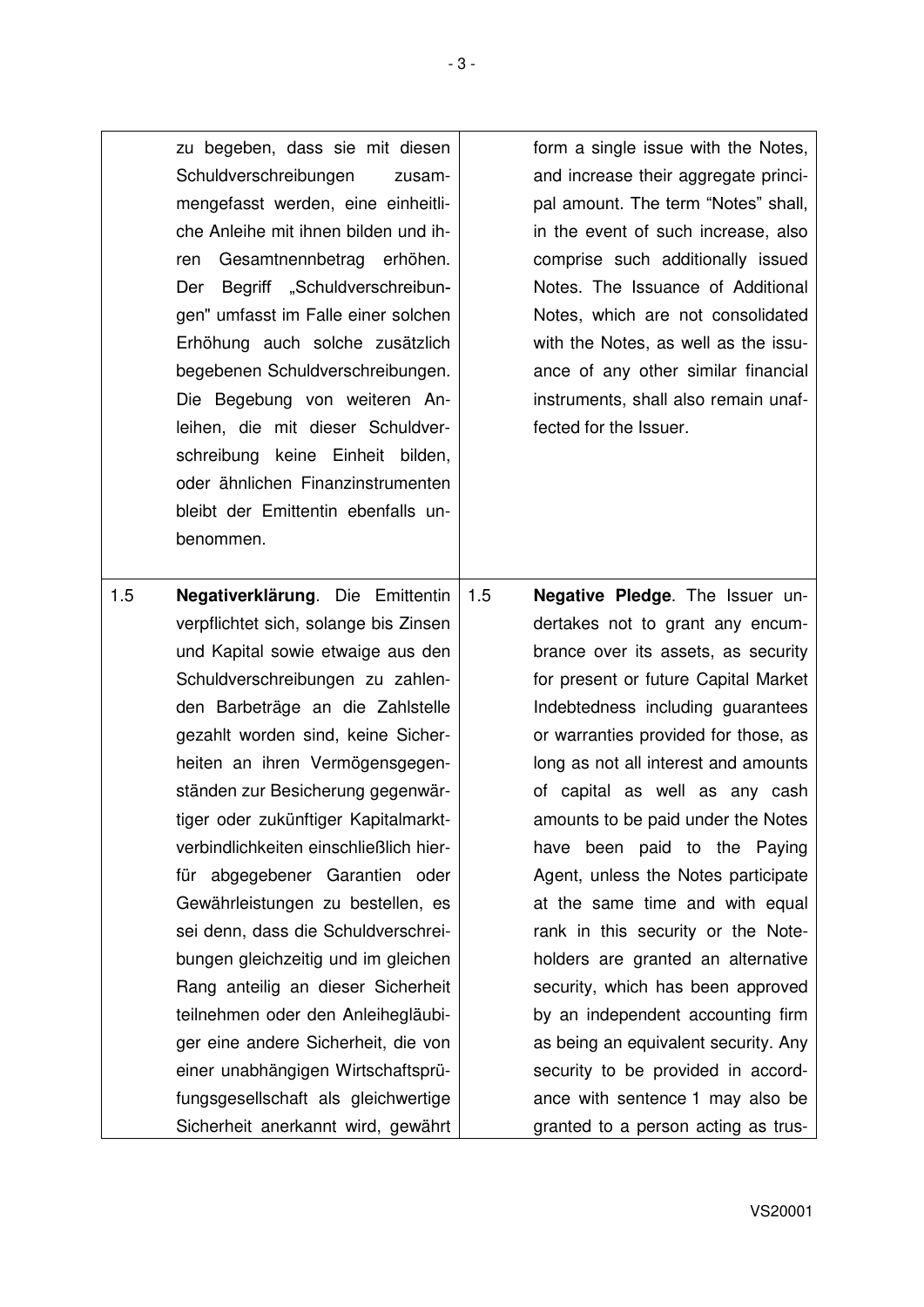| gläubiger handelt.                   | wird. Jede nach Satz 1 zu leistende<br>Sicherheit kann auch zugunsten ei-<br>ner Person bestellt werden, die in-<br>soweit als Treuhänder der Anleihe-                                                                                                                                                                                                                                                                                                                                                                                                               |                       | tee for the Noteholders.                                                                                                                                                                                                                                                                                                                                                                                                                                                         |
|--------------------------------------|----------------------------------------------------------------------------------------------------------------------------------------------------------------------------------------------------------------------------------------------------------------------------------------------------------------------------------------------------------------------------------------------------------------------------------------------------------------------------------------------------------------------------------------------------------------------|-----------------------|----------------------------------------------------------------------------------------------------------------------------------------------------------------------------------------------------------------------------------------------------------------------------------------------------------------------------------------------------------------------------------------------------------------------------------------------------------------------------------|
| 1.6<br>die                           | Kapitalmarktverbindlichkeit. Kapi-<br>talmarktverbindlichkeit<br>Sinne<br>im<br>dieser Anleihebedingungen ist jede<br>gegenwärtige oder zukünftige Ver-<br>pflichtung zur Rückzahlung durch<br>Emittentin<br>aufgenommener<br>Geldbeträge, die durch Schuldver-<br>schreibungen, sonstige Wertpapiere<br>oder Schuldscheindarlehen (jeweils<br>mit einer Anfangslaufzeit von mehr<br>als einem Jahr), die (außer die<br>Schuldscheindarlehen)<br>einer<br>an<br>staatlichen Börse notiert oder ge-<br>handelt werden oder gehandelt<br>werden können, verbrieft ist. | 1.6<br><b>Capital</b> | Indebtedness.<br><b>Markets</b><br>Capital Market Indebtedness in ac-<br>cordance with these Terms and<br>Conditions means any present or<br>future obligation of the Issuer for the<br>repayment of money borrowed by<br>the Issuer, securitized by notes,<br>other securities or promissory notes<br>(each with an initial term of more<br>than one year), which (except for<br>promissory notes) are listed or trad-<br>ed or capable of being traded on a<br>stock exchange. |
|                                      | $§$ 2<br>Verzinsung                                                                                                                                                                                                                                                                                                                                                                                                                                                                                                                                                  |                       | $§$ 2<br><b>Interest</b>                                                                                                                                                                                                                                                                                                                                                                                                                                                         |
| 2.1<br>$5.0 \%$<br>auf<br>Nennbetrag | Zinssatz und Zinszahlungstage.<br>Die Schuldverschreibungen werden<br>ab dem 15. November 2019 (ein-<br>schließlich) (der "Emissionstag"<br>oder "Ausgabetag") mit jährlich<br>ausstehenden<br>ihren<br>verzinst. Die Zinsen<br>sind quartalsweise nachträglich am<br>15. Februar, am 15. Mai, am 15.<br>August und am 15. November eines                                                                                                                                                                                                                            | 2.1                   | Interest Rate and Interest Pay-<br>ment Dates. The Notes shall bear<br>interest at the rate of 5.0 % per an-<br>num (the "Interest Rate") on their<br>outstanding Nominal Amount from<br>(including) November 15, 2019 (the<br>"Issue Date"). Interest shall be<br>payable quarterly in arrears on Feb-<br>ruary 15, on May 15, on August 15<br>and on November 15 of each year                                                                                                  |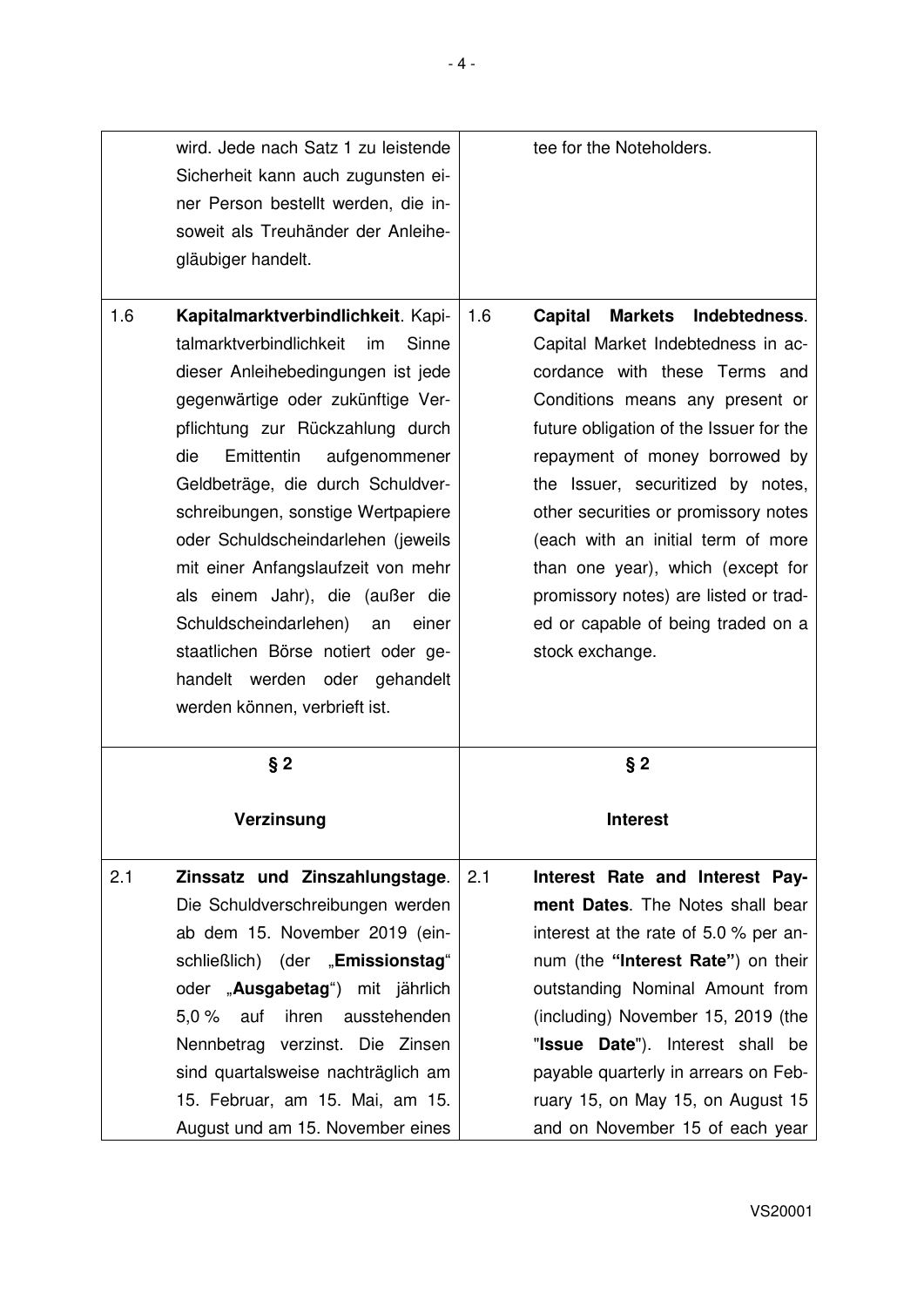|     | jeden Jahres (jeweils ein "Zinszah-<br>lungstag"), zahlbar. Die erste Zins-<br>zahlung ist am 15. Februar 2020<br>und die letzte Zinszahlung ist am<br>Endfälligkeitstag (wie nachstehend<br>definiert) fällig. Der Zinslauf der<br>Schuldverschreibungen endet mit<br>Beginn des Tages, an dem die<br>Schuldverschreibungen zur Rück-<br>zahlung fällig werden. Im Falle der<br>Ausübung des Wandlungsrechts<br>hinsichtlich einer Schuldverschrei-<br>bung endet die Verzinsung dieser<br>Schuldverschreibung mit dem Ab-<br>lauf des Tages, der dem letzten<br>Zinszahlungstag vor dem Aus-<br>übungstag (§ 7.4) unmittelbar vo-<br>rausgeht bzw., sofern es bis dahin<br>keinen Zinszahlungstag gegeben<br>hat, am Ausgabetag. |     | "Interest<br>(each,<br><b>Payment</b><br>an<br><b>Date").</b> The first interest payment is<br>due on February 15, 2020 and the<br>last interest payment on the Maturi-<br>ty Date (as defined below). Interest<br>shall cease to accrue as of the be-<br>ginning of the day on which the<br>Notes become due for redemption.<br>In the event of an exercise of the<br>conversion right in respect of any<br>Note interest shall cease to accrue<br>on such Note as of the end of the<br>day immediately preceding the last<br>Interest Payment date prior to the<br>Conversion Date $(S, 7.4)$ or, if there<br>has been no Interest Payment Date<br>by then, on the Issue Date. |
|-----|------------------------------------------------------------------------------------------------------------------------------------------------------------------------------------------------------------------------------------------------------------------------------------------------------------------------------------------------------------------------------------------------------------------------------------------------------------------------------------------------------------------------------------------------------------------------------------------------------------------------------------------------------------------------------------------------------------------------------------|-----|----------------------------------------------------------------------------------------------------------------------------------------------------------------------------------------------------------------------------------------------------------------------------------------------------------------------------------------------------------------------------------------------------------------------------------------------------------------------------------------------------------------------------------------------------------------------------------------------------------------------------------------------------------------------------------|
| 2.2 | Verzug. Sofern die Emittentin die<br>Schuldverschreibungen nicht ge-<br>mäß § 3 bei Fälligkeit zurückzahlt,<br>werden die Schuldverschreibungen<br>über den Fälligkeitstag hinaus mit<br>dem Zinssatz verzinst.                                                                                                                                                                                                                                                                                                                                                                                                                                                                                                                    | 2.2 | Default Interest. If the Issuer fails<br>to redeem the Notes on the day<br>they become due for redemption in<br>accordance with § 3, interest shall<br>continue to accrue at the Interest<br>Rate over the due date.                                                                                                                                                                                                                                                                                                                                                                                                                                                             |
| 2.3 | Zinstagequotient. Zinsen, die auf<br>einen Zeitraum von weniger als ei-<br>nem Jahr zu berechnen sind, wer-<br>den auf Basis der tatsächlich ver-<br>strichenen Tage, geteilt durch 365,<br>berechnet (bzw. falls ein Teil dieses<br>Zeitraums in ein Schaltjahr fällt, auf<br>der Grundlage der Summe von (i)                                                                                                                                                                                                                                                                                                                                                                                                                     | 2.3 | Day Count Fraction. Where inter-<br>est is to be calculated in respect of<br>a period which is shorter than one<br>year, the interest will be calculated<br>on the basis of the actual number of<br>days elapsed, divided by 365 (re-<br>spectively, if a part of the period is<br>in a leap year, on the basis of the                                                                                                                                                                                                                                                                                                                                                           |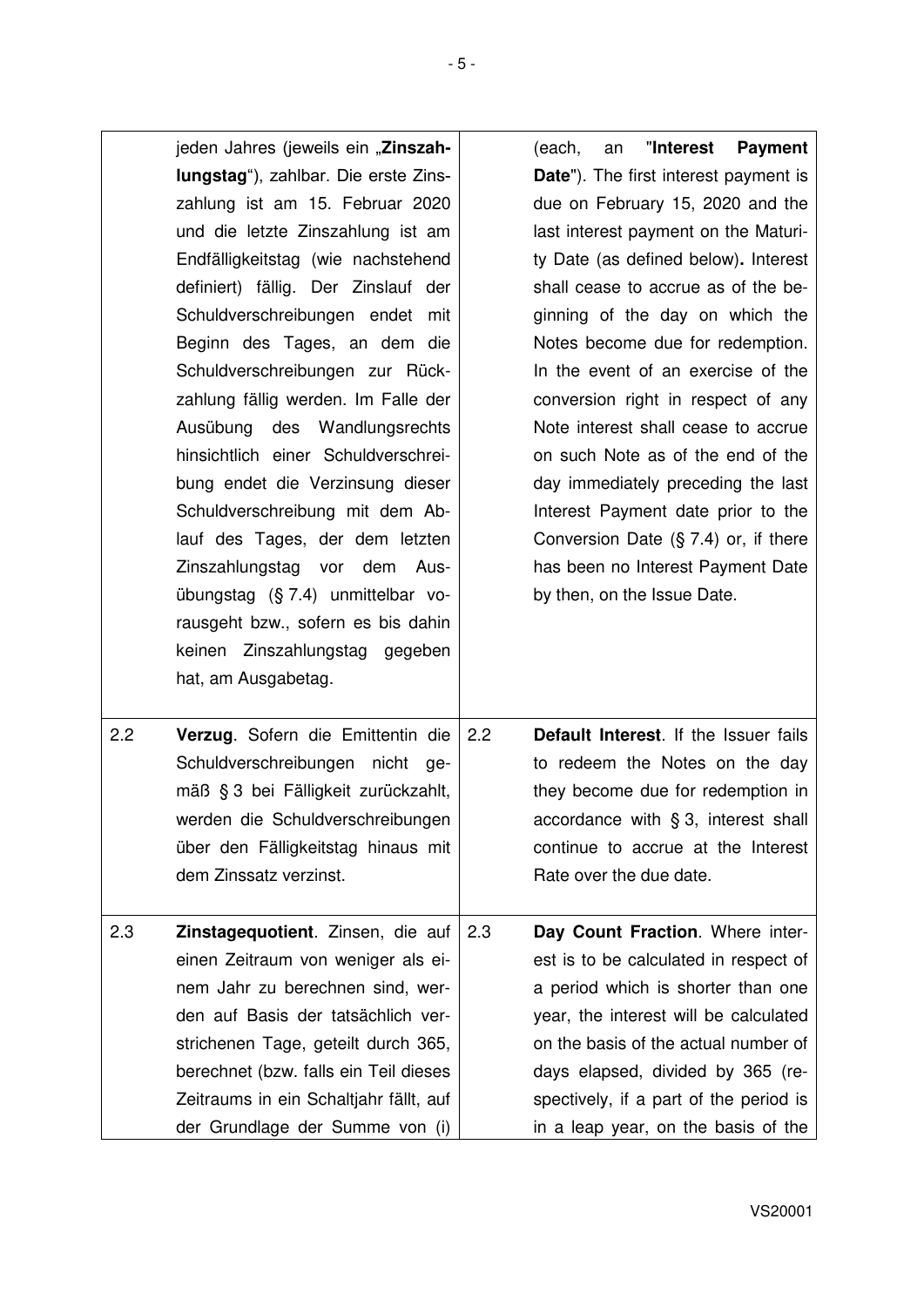| der tatsächlichen Anzahl von Tagen     | amount of (i) the actual number of      |
|----------------------------------------|-----------------------------------------|
| des Zeitraums, die in dieses Schalt-   | days of the period which fall into this |
| jahr fallen, dividiert durch 366, und  | leap year, divided by 366, and (ii)     |
| (ii) der tatsächlichen Anzahl von      | the actual number of days of the pe-    |
| Tagen des Zeitraums, die nicht in      | riod which do not fall into this leap   |
| das Schaltjahr fallen, dividiert durch | year, divided by 365).                  |
| $365$ ).                               |                                         |
|                                        |                                         |
|                                        |                                         |

| $§$ 3                                                                                                                                                                                                                                                                                                                                                                                                                                                    | $§$ 3                                                                                                                                                                                                                                                                                                                                                                                                                                                                        |
|----------------------------------------------------------------------------------------------------------------------------------------------------------------------------------------------------------------------------------------------------------------------------------------------------------------------------------------------------------------------------------------------------------------------------------------------------------|------------------------------------------------------------------------------------------------------------------------------------------------------------------------------------------------------------------------------------------------------------------------------------------------------------------------------------------------------------------------------------------------------------------------------------------------------------------------------|
| Endfälligkeit; Vorzeitige Rückzahlung                                                                                                                                                                                                                                                                                                                                                                                                                    | <b>Final Maturity; Early Redemption</b>                                                                                                                                                                                                                                                                                                                                                                                                                                      |
| 3.1<br>Endfälligkeit. Endfälligkeitstag ist<br>der 15. November 2024 (der "End-<br>fälligkeitstag").<br>Die<br>Schuldver-<br>schreibungen werden am Endfällig-<br>keitstag zu ihrem Nennbetrag zu-<br>züglich auf den Nennbetrag bis zum<br>Rückzahlungstag<br>(ausschließlich)<br>aufgelaufener Zinsen<br>zurückge-<br>zahlt, sofern sie nicht vorher zu-<br>rückgezahlt, gewandelt oder zu-<br>rückgekauft worden sind.                                | 3.1<br>Final Maturity. The final maturity<br>date is November 15, 2024 (the<br>"Maturity Date"). The Notes shall<br>redeemed<br>at<br>the<br>Principal<br>be<br>Amount on the Maturity Date (to-<br>gether with interests accrued refer-<br>ring to the nominal amount until (but<br>excluding) the Maturity Date, unless<br>they have previously been re-<br>deemed, converted or repurchased.                                                                              |
| 3.2<br>Rückzahlung<br>Vorzeitige<br>nach<br>Wahl der Emittentin auf Grund<br>Geringfügigkeit des ausstehen-<br>den Nennbetrags. Die Emittentin<br>ist berechtigt, die noch ausstehen-<br>den Schuldverschreibungen insge-<br>samt, nicht jedoch teilweise, jeder-<br>zeit mit einer Frist von mindestens<br>30 und höchstens 60 Tagen durch<br>Bekanntmachung zu kündigen und<br>vorzeitig zum Nennbetrag zuzüglich<br>bis zum Tag der Rückzahlung (aus- | 3.2<br>Early Redemption at the Option<br>of the Issuer for Reasons of Min-<br>imal<br>Outstanding<br><b>Principal</b><br>Amount. The Issuer shall be enti-<br>tled to redeem the outstanding<br>Notes prematurely in whole, but not<br>in part, by announcement with a no-<br>tice period of no less than 30 and<br>no more than 60 days, at their Prin-<br>cipal Amount together with interest<br>accrued on the Principal Amount<br>until (but excluding) the date for re- |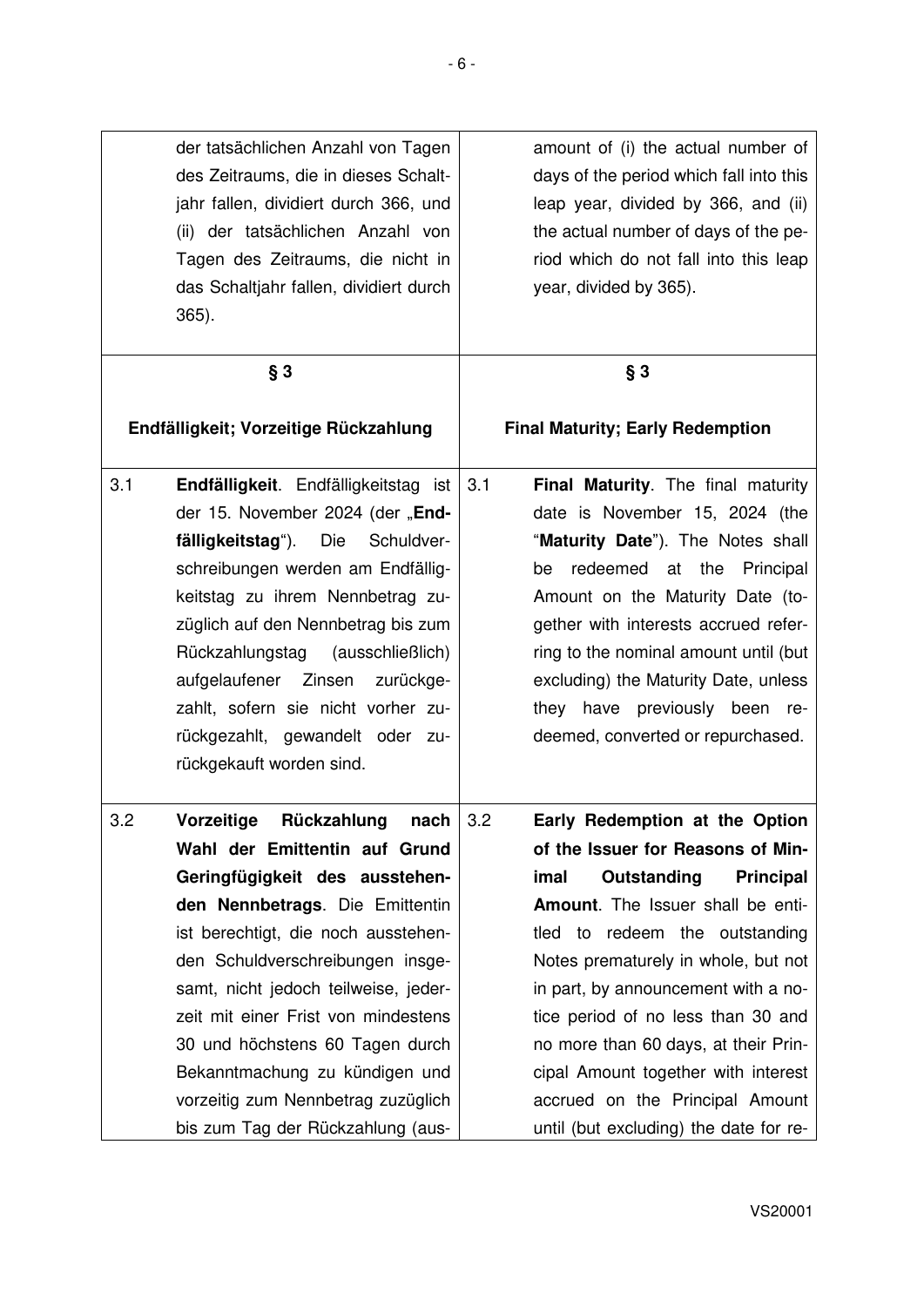|     | schließlich) auf den Nennbetrag<br>aufgelaufener Zinsen zurückzuzah-<br>len, falls der Gesamtnennbetrag der<br>ausstehenden Schuldverschreibun-<br>gen zu irgendeinem Zeitpunkt unter<br>20 % des Gesamtnennbetrags der<br>ursprünglich begebenen Schuldver-<br>schreibungen (einschließlich etwai-<br>nach § 1.4 ausgegebener<br>ger<br>Schuldverschreibungen) fällt. Die<br>Kündigungserklärung muss den Tag<br>der vorzeitigen Rückzahlung ange-<br>ben. Fällt der Tag der vorzeitigen<br>Rückzahlung in einen Nichtaus-<br>übungszeitraum gemäß § 6.5, so<br>verschiebt sich der Tag der vorzeiti-<br>gen Rückzahlung auf den fünf-<br>zehnten Bankarbeitstag nach dem<br>Ende des betreffenden Nichtaus-<br>übungszeitraums. |     | demption fixed in the announce-<br>ment, if at any time the aggregate of<br>the Principal Amount of Notes out-<br>standing falls below 20 % (twenty<br>percent) of the aggregate of the<br>Principal Amount of the Notes that<br>were initially issued (including any<br>Notes issued pursuant to $\S$ 1.4).<br>The announcement shall state the<br>date of early redemption. If the date<br>of early redemption falls in an Ex-<br>cluded Period pursuant to $\S$ 6.5, the<br>date of early redemption shall be<br>postponed to the fifteenth Business<br>Day after the end of the respective<br>Excluded Period. |
|-----|-----------------------------------------------------------------------------------------------------------------------------------------------------------------------------------------------------------------------------------------------------------------------------------------------------------------------------------------------------------------------------------------------------------------------------------------------------------------------------------------------------------------------------------------------------------------------------------------------------------------------------------------------------------------------------------------------------------------------------------|-----|--------------------------------------------------------------------------------------------------------------------------------------------------------------------------------------------------------------------------------------------------------------------------------------------------------------------------------------------------------------------------------------------------------------------------------------------------------------------------------------------------------------------------------------------------------------------------------------------------------------------|
| 3.3 | Laufzeitbeginn. Am Emissionstag<br>beginnt die Laufzeit der Schuldver-<br>schreibungen.                                                                                                                                                                                                                                                                                                                                                                                                                                                                                                                                                                                                                                           | 3.3 | Start of duration. The duration of<br>the Notes starts on the Issue Date.                                                                                                                                                                                                                                                                                                                                                                                                                                                                                                                                          |
|     | §4                                                                                                                                                                                                                                                                                                                                                                                                                                                                                                                                                                                                                                                                                                                                |     | §4                                                                                                                                                                                                                                                                                                                                                                                                                                                                                                                                                                                                                 |
|     |                                                                                                                                                                                                                                                                                                                                                                                                                                                                                                                                                                                                                                                                                                                                   |     |                                                                                                                                                                                                                                                                                                                                                                                                                                                                                                                                                                                                                    |
|     | Zahlungen, Zahlstelle                                                                                                                                                                                                                                                                                                                                                                                                                                                                                                                                                                                                                                                                                                             |     | <b>Payments, Paying Agent</b>                                                                                                                                                                                                                                                                                                                                                                                                                                                                                                                                                                                      |
| 4.1 | Währung. Sämtliche Zahlungen auf<br>die Schuldverschreibungen werden<br>in Euro (EUR) geleistet.                                                                                                                                                                                                                                                                                                                                                                                                                                                                                                                                                                                                                                  | 4.1 | <b>Currency.</b> All payments on the<br>Notes shall be made in Euro (EUR).                                                                                                                                                                                                                                                                                                                                                                                                                                                                                                                                         |
| 4.2 | Zahlstelle. Die Emittentin hat die<br>flatex Bank AG, Rotfeder-Ring 7,<br>60327 Frankfurt am Main, zur Zahl-                                                                                                                                                                                                                                                                                                                                                                                                                                                                                                                                                                                                                      | 4.2 | Paying Agent. The Issuer has ap-<br>pointed flatex Bank AG, Rotfeder-<br>Ring 7, 60327 Frankfurt am Main, to                                                                                                                                                                                                                                                                                                                                                                                                                                                                                                       |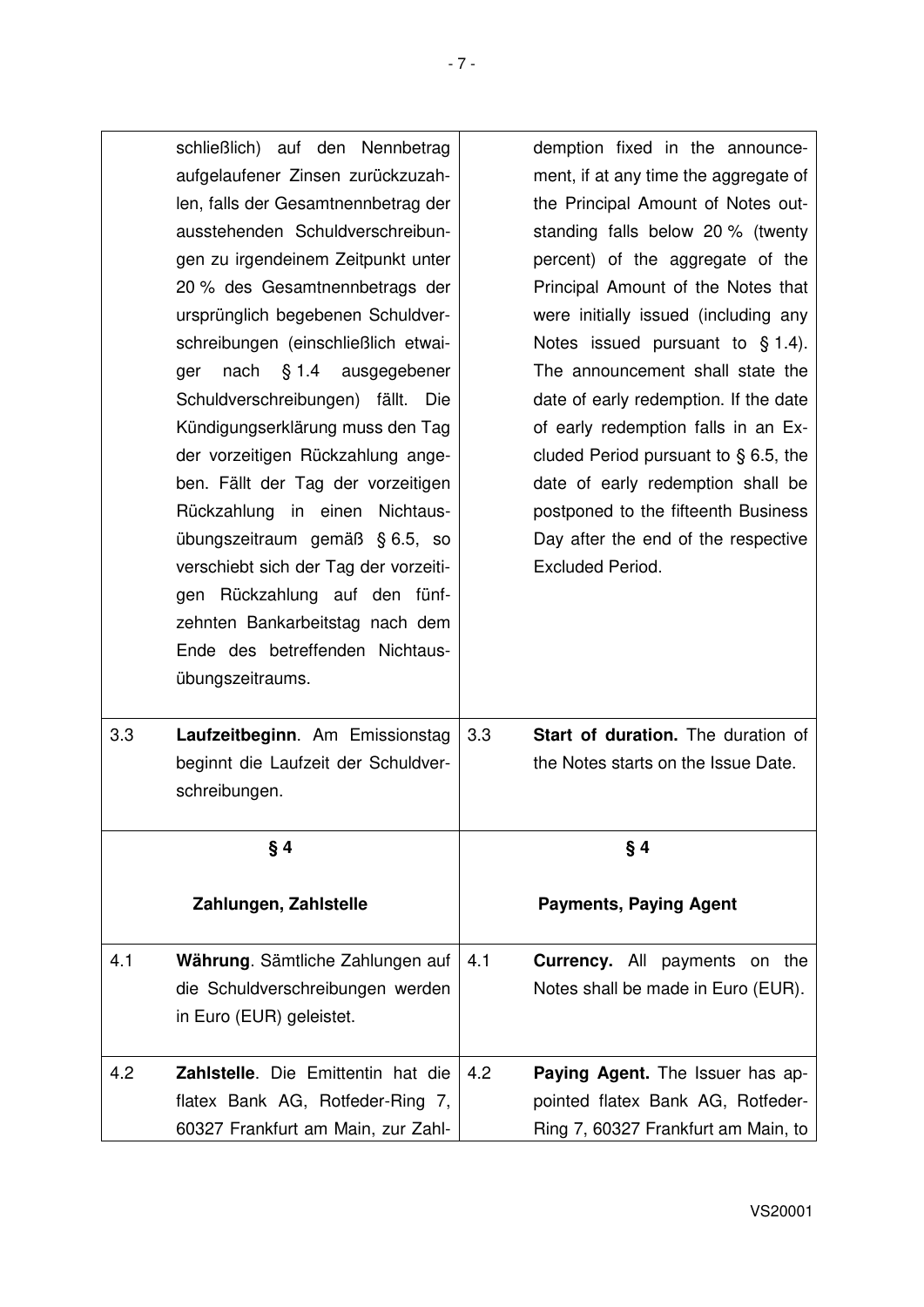stelle (die "Zahlstelle") bestellt. Die Emittentin stellt sicher, dass für die gesamte Zeit, in der Schuldverschreibungen ausstehen, stets eine Zahlstelle unterhalten wird, um die ihr in diesen Anleihebedingungen zugewiesenen Aufgaben zu erfüllen. Die Emittentin kann jederzeit durch Bekanntmachung gemäß § 14 mit einer Frist von mindestens 30 Tagen die Zahlstelle durch eine andere Bank oder ein Finanzinstitut, die oder das Aufgaben einer Zahlstelle wahrnimmt, ersetzen. Adressänderungen werden ebenfalls gemäß § 14 bekannt gemacht. Die Zahlstelle handelt ausschließlich als Beauftragte der Emittentin und übernimmt keinerlei Verpflichtungen gegenüber den Anleihegläubigern. Es wird kein Auftrags, Beratungs- oder Treuhandverhältnis zwischen ihr und den Anleihegläubigern begründet. Die Zahlstelle ist von den Beschränkungen des § 181 des Bürgerlichen Gesetzbuchs befreit. In keinem Fall dürfen sich die Geschäftsräume der Zahlstelle innerhalb der Vereinigten Staaten oder ihrer Besitzungen befinden.

act as the paying agent (the "**Paying Agent**"). The Issuer will ensure that a Paying Agent is at all times maintained for the entire period in which Notes are outstanding in order to perform the tasks assigned to it in these Terms and Conditions. The Issuer may at any time replace the Paying Agent, by giving not less than 30 days' notice, by announcement in accordance with § 14, appoint another bank or financial institution that operates as a paying agent. Changes of address shall also be published in accordance with § 14. The Paying Agent acts exclusively as a representative of the Issuer and therefore does not assume any obligations towards the Noteholders. No mandate, advisory or fiduciary relationship is established between it and the Noteholders. The agreements between the Paying Agent on the one hand and the Issuer on the other hand do not have any protective effect in favour of the Noteholders. The Paying Agent is exempted from restrictions pursuant to § 181 of the German Civil Code (Bürgerliches Gesetzbuch). The Paying Agent's office shall under no circumstances be in the United States of America or any of its territories.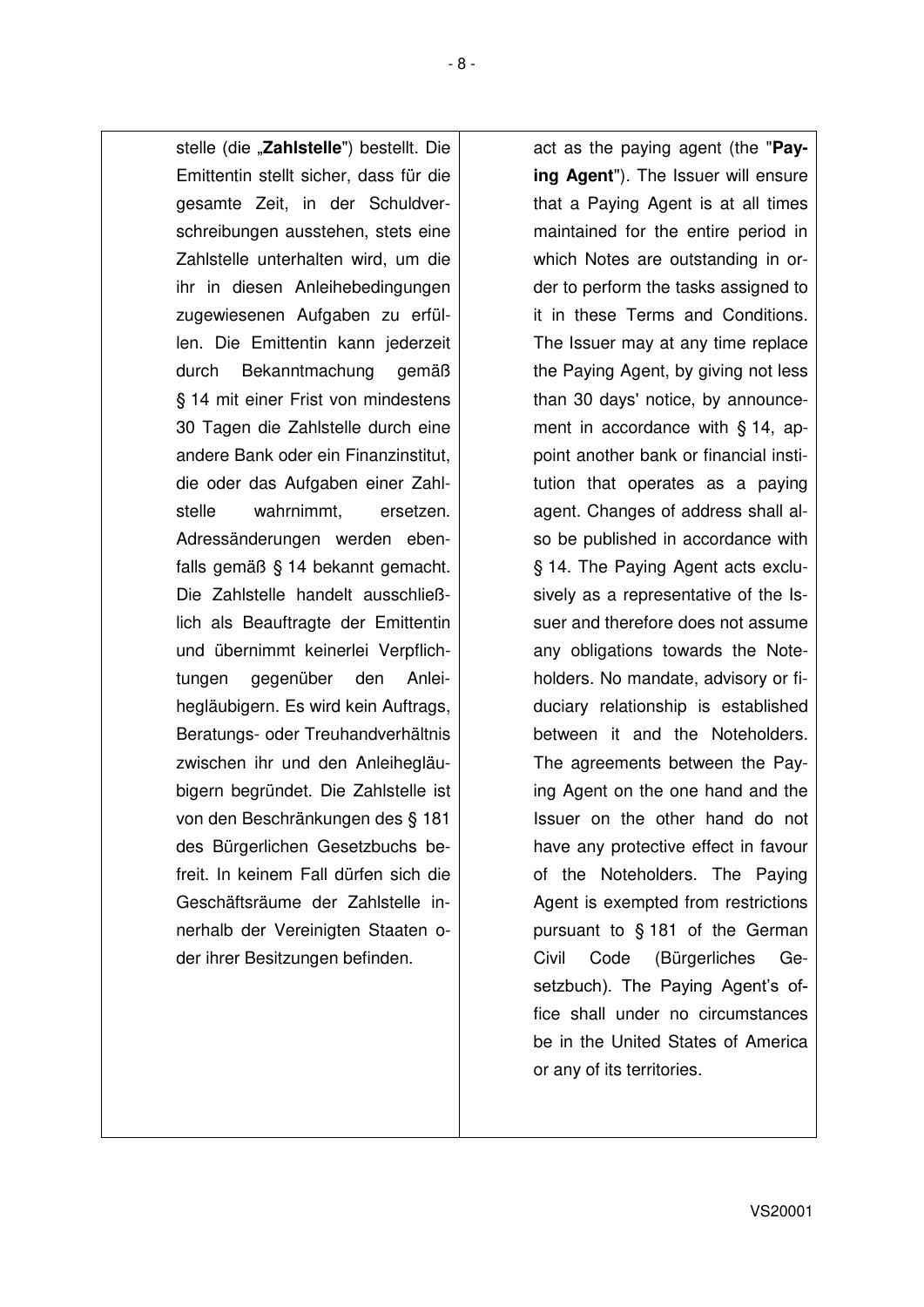- 4.3 **Zahlungen von Kapital und Zinsen**. Zahlungen von Kapital und Zinsen auf die Schuldverschreibungen erfolgen am jeweiligen Zahlungstag (wie in § 4.5 definiert) in Euro und über die Zahlstelle zur Weiterleitung an oder auf Weisung von Clearstream zur Gutschrift auf die Konten der jeweiligen Kontoinhaber bei Clearstream. Sämtliche Zahlungen der Emittentin an oder auf Weisung von Clearstream befreien die Emittentin in Höhe der geleisteten Zahlungen von ihren Verbindlichkeiten aus den Schuldverschreibungen. 4.3 **Payments of principal and interest**. Payments of principal and interest on the Notes shall be made by the Issuer on the relevant due date (as defined in § 4.5) in Euro and to the Paying Agent for payment to Clearstream or to its order for credit to the accounts of the respective accountholders at Clearstream. All payments of the Issuer made to Clearstream or to its order shall discharge the Issuer from its liability under the Notes to the extent amounts so paid. 4.4 **Bankarbeitstage**. Ist ein Fälligkeitstag für Zahlungen von Kapital und/oder Zinsen auf eine Schuldverschreibung kein Bankarbeitstag, so wird die betreffende Zahlung erst am nächstfolgenden Bankarbeitstag geleistet, ohne dass wegen dieser 4.4 **Business Days**. If any due date for payments of principal and / or interest on the Notes is not a Business Day, such payment will be made
	- Zahlungsverzögerung weitere Zinsen fällig werden. "**Bankarbeitstag"** bezeichnet dabei jeden Tag (mit Ausnahme von Samstag und Sonntag), an dem die Kreditinstitute in Deutschland (Referenzort ist Frankfurt am Main) für den Publikumsverkehr geöffnet sind und der auch ein TARGET2-Tag ist. Samstage und Sonntage sind keine Bankarbeitstage. TARGET2-Tag ist ein Tag, an dem Zahlungen in Euro über TARonly on the next following Business Day, without further interest becoming due as a result of this delay in payment. A "**Business Day**" shall be any day (except Saturdays and Sundays) on which credit institutions in Germany (place of reference is Frankfurt am Main) are open for public business and which is a TARGET2-Day. Saturdays and Sundays are not Business Days. A TARGET2-Day shall be any day, on which payments in Euro via TAR-GET2 (abbreviation for Transeuropean Automated Realtime Gross

- 9 -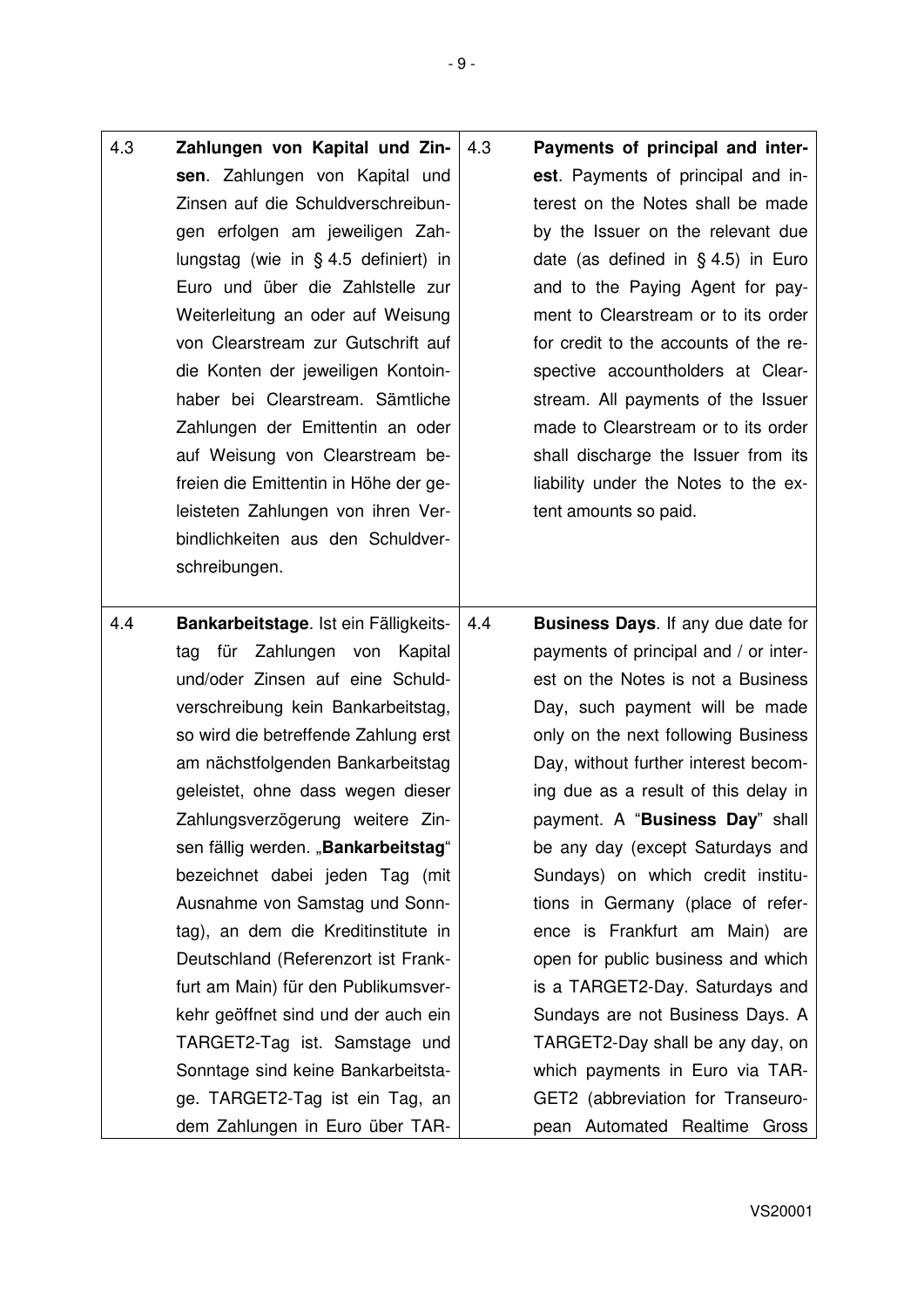|     | GET2 (Abkürzung für Transeuro-<br>pean Automated Realtime Gross<br>settlement Express Transfers sys-<br>tem) abgewickelt werden.                                                                                                                                                                                                                                                                                                                                                                                                                                                                                                                                                      |     | settlement Express Transfer sys-<br>tem) are processed.                                                                                                                                                                                                                                                                                                                                                                                                                                                                                                                                                                                         |
|-----|---------------------------------------------------------------------------------------------------------------------------------------------------------------------------------------------------------------------------------------------------------------------------------------------------------------------------------------------------------------------------------------------------------------------------------------------------------------------------------------------------------------------------------------------------------------------------------------------------------------------------------------------------------------------------------------|-----|-------------------------------------------------------------------------------------------------------------------------------------------------------------------------------------------------------------------------------------------------------------------------------------------------------------------------------------------------------------------------------------------------------------------------------------------------------------------------------------------------------------------------------------------------------------------------------------------------------------------------------------------------|
| 4.5 | Zahlungstag / Fälligkeitstag. Im<br>Sinne dieser Anleihebedingungen<br>ist ein "Zahlungstag" der Tag, an<br>dem, gegebenenfalls aufgrund einer<br>Verschiebung gemäß § 4.4, eine<br>Zahlung tatsächlich zu leisten ist,<br>und ein "Fälligkeitstag" ist der in<br>Anleihebedingungen vor-<br>diesen<br>gesehene Zahlungstermin ohne Be-<br>rücksichtigung einer solchen Ver-<br>schiebung.                                                                                                                                                                                                                                                                                            | 4.5 | Payment Date / Due Date. For the<br>purposes of these Terms and Con-<br>ditions, "Payment Date" means the<br>day on which the payment is actual-<br>ly due, where applicable as adjust-<br>ed in accordance with $\S$ 4.4, and<br>"Due Date" means the payment<br>date provided by these Terms and<br>Conditions without taking account of<br>such adjustment.                                                                                                                                                                                                                                                                                  |
| 4.6 | Hinterlegung. Die Emittentin kann<br>die von den Anleihegläubigern in-<br>nerhalb von zwölf Monaten nach<br>Endfälligkeit nicht erhobenen Beträ-<br>ge an Kapital und Zinsen sowie alle<br>anderen gegebenenfalls auf die<br>Schuldverschreibungen zu zahlen-<br>den Beträge beim für den Sitz der<br>Emittentin zuständigen Amtsgericht<br>hinterlegen. Soweit die Emittentin<br>auf das Recht zur Rücknahme der<br>hinterlegten Beträge verzichtet, er-<br>löschen die betreffenden Ansprüche<br>der Anleihegläubiger gegen die<br>Emittentin. Nachdem die Forderung<br>des jeweiligen Anleihegläubigers<br>verjährt ist, erhält die Emittentin die<br>hinterlegten Beträge zurück. | 4.6 | <b>Deposit.</b> The Issuer may deposit<br>the amounts of principal and inter-<br>ested not claimed by the Notehold-<br>ers within twelve months of their fi-<br>nal maturity and any other amounts<br>which may be payable on the Notes<br>with the Local Court (Amtsgericht)<br>competent for the Issuer's regis-<br>tered office. Insofar as the Issuer<br>waives the right to redeem the de-<br>posited amounts, the respective<br>claims of the Noteholders against<br>the Issuer shall cease to exist. Once<br>the claim of the respective Note-<br>holder has expired, the Issuer will<br>receive<br>back<br>the<br>deposited<br>amounts. |

 $\overline{\phantom{a}}$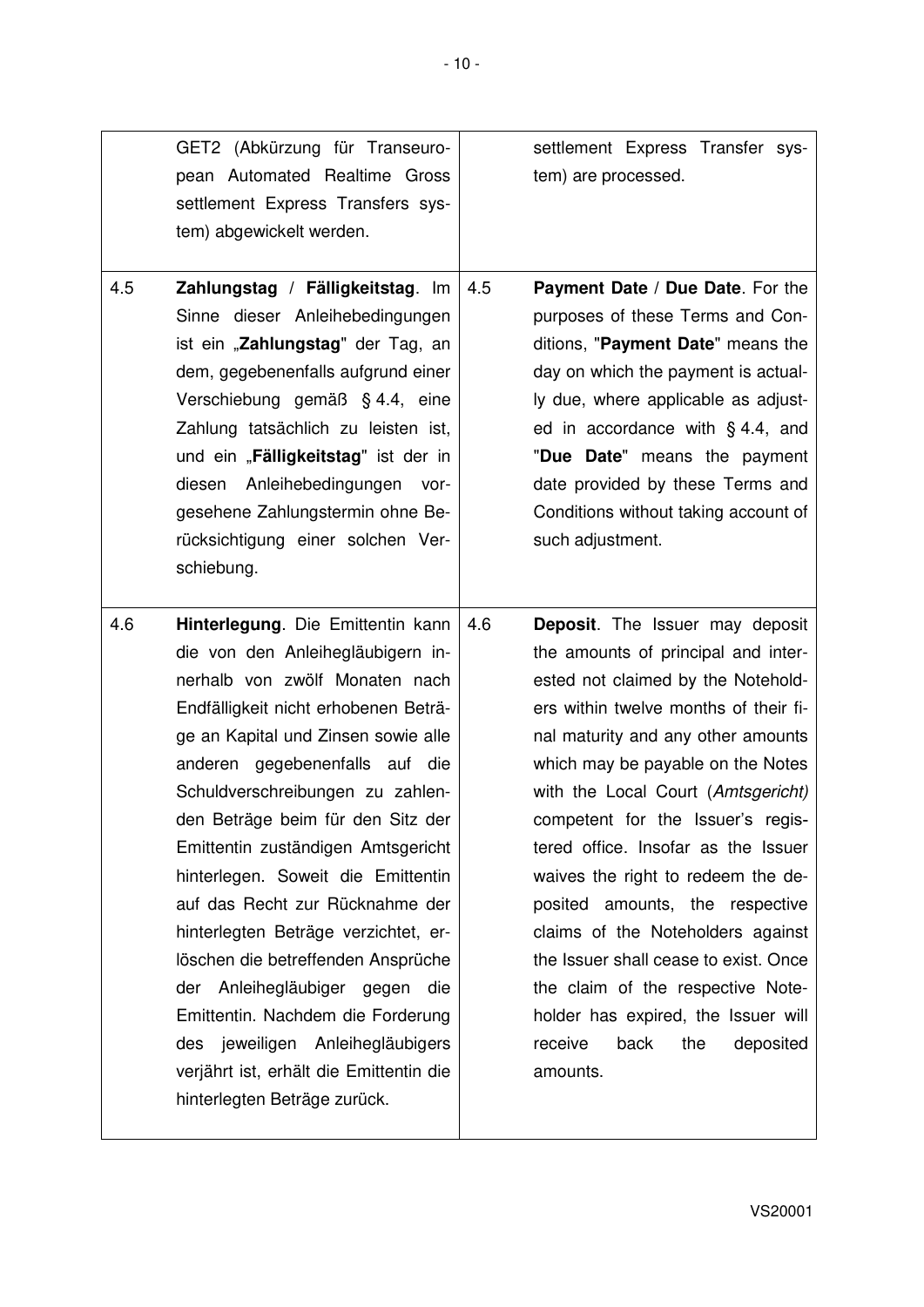| § 5                                                                                                                                                                                                                                                                                                                                                                                                                                                                                                                                                                                                                                                                                                                                                                                                                                                                                          | § 5                                                                                                                                                                                                                                                                                                                                                                                                                                                                                                                                                                                                                                                                                        |
|----------------------------------------------------------------------------------------------------------------------------------------------------------------------------------------------------------------------------------------------------------------------------------------------------------------------------------------------------------------------------------------------------------------------------------------------------------------------------------------------------------------------------------------------------------------------------------------------------------------------------------------------------------------------------------------------------------------------------------------------------------------------------------------------------------------------------------------------------------------------------------------------|--------------------------------------------------------------------------------------------------------------------------------------------------------------------------------------------------------------------------------------------------------------------------------------------------------------------------------------------------------------------------------------------------------------------------------------------------------------------------------------------------------------------------------------------------------------------------------------------------------------------------------------------------------------------------------------------|
| <b>Steuern</b>                                                                                                                                                                                                                                                                                                                                                                                                                                                                                                                                                                                                                                                                                                                                                                                                                                                                               | <b>Taxes</b>                                                                                                                                                                                                                                                                                                                                                                                                                                                                                                                                                                                                                                                                               |
| Alle Zahlungen in Bezug auf die<br>Schuldverschreibungen<br>erfolgen<br>ohne Einbehalt oder Abzug für oder<br>wegen gegenwärtiger oder zukünf-<br>tiger Steuern, Abgaben oder be-<br>hördlicher Gebühren gleich welcher<br>Art, es sei denn, die Emittentin ist<br>kraft Gesetzes verpflichtet, solche<br>gegenwärtigen oder<br>zukünftigen<br>Steuern, Abgaben oder behördli-<br>chen Gebühren von den Zahlungen<br>in Bezug auf die Schuldverschrei-<br>bungen abzuziehen oder einzube-<br>halten. Im letzterem Fall leistet die<br>Emittentin die entsprechenden Zah-<br>lungen nach einem solchen Einbe-<br>halt oder Abzug und zahlt die ein-<br>behaltenen oder abgezogenen Be-<br>träge an die zuständigen Behörden.<br>Die Emittentin ist nicht verpflichtet,<br>wegen eines solchen Einbehalts<br>oder Abzugs an die Gläubiger ir-<br>gendwelche zusätzlichen Beträge<br>zu zahlen. | All payments in respect of the Notes<br>are made without any withholding or<br>deduction of or due to current or fu-<br>ture taxes, duties or administrative<br>fees of any kind, unless the Issuer<br>is required by law to deduct or with-<br>hold such current or future taxes,<br>duties or administrative fees from<br>the payments relating to the Notes.<br>In the latter case, the Issuer makes<br>such payments after such withhold-<br>ing or deduction and pays the with-<br>held or deducted amounts to the<br>competent authorities. The Issuer<br>shall not be required to make any<br>additional payments to the creditors<br>because of the deduction or with-<br>holding. |
| §6                                                                                                                                                                                                                                                                                                                                                                                                                                                                                                                                                                                                                                                                                                                                                                                                                                                                                           | §6                                                                                                                                                                                                                                                                                                                                                                                                                                                                                                                                                                                                                                                                                         |
| Wandlungsrecht                                                                                                                                                                                                                                                                                                                                                                                                                                                                                                                                                                                                                                                                                                                                                                                                                                                                               | <b>Conversion Right</b>                                                                                                                                                                                                                                                                                                                                                                                                                                                                                                                                                                                                                                                                    |
| 6.1<br>Wandlungsrecht.<br>Die<br>Emittentin<br>gewährt jedem<br>Anleihegläubiger<br>das Recht, jederzeit während des                                                                                                                                                                                                                                                                                                                                                                                                                                                                                                                                                                                                                                                                                                                                                                         | 6.1<br><b>Conversion</b><br>Right.<br>The<br><b>Issuer</b><br>grants each Noteholder the right, to<br>convert (the "Conversion Right")                                                                                                                                                                                                                                                                                                                                                                                                                                                                                                                                                     |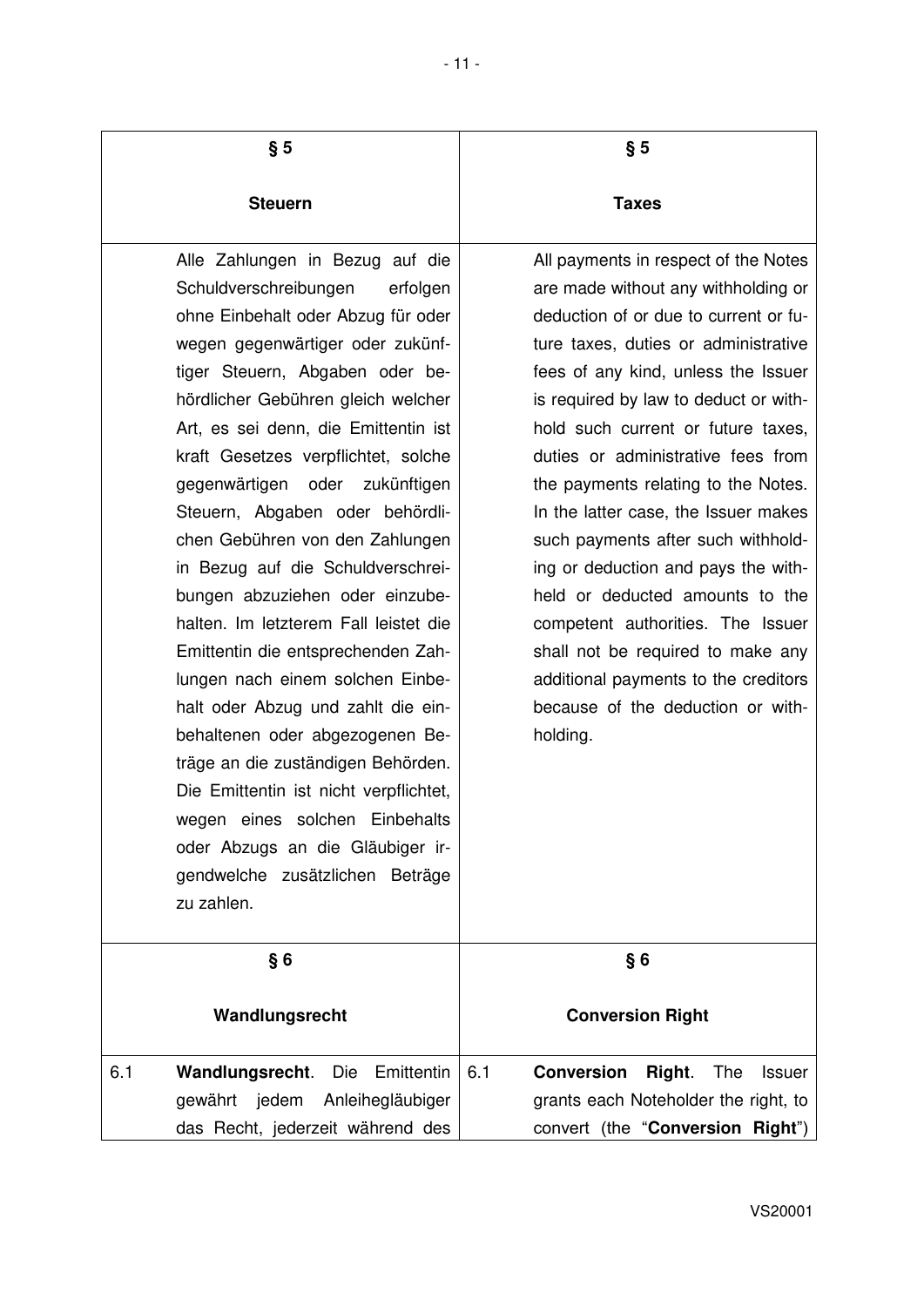| Ausübungszeitraums (§ 6.3) gemäß<br>den Bestimmungen dieses § 6 jede<br>Schuldverschreibung ganz, nicht je-<br>doch teilweise, in auf den Inhaber<br>lautende Stammaktien ("Stückak-<br>tien") der Emittentin mit einem zum<br>Emissionstag auf eine Aktie entfal-<br>lenden<br>anteiligen<br>Betrag<br>des<br>Grundkapitals der Emittentin von<br>EUR 1,00 (die "Aktie") zu wandeln<br>"Wandlungsrecht").<br>Der<br>(das<br>Wandlungspreis je Aktie<br>(der<br>"Wandlungspreis") beträgt, vorbe-<br>haltlich einer Anpassung gemäß<br>§ 6.2, EUR 8,00. Das Wandlungs-<br>verhältnis (das "Wandlungsver-<br>hältnis") errechnet sich durch Divi-<br>sion des Nennbetrags einer Schuld-<br>verschreibung durch den am Aus-<br>übungstag geltenden Wandlungs-<br>preis; das anfängliche Wandlungs-<br>verhältnis beträgt 1:125. Die Liefe-<br>rung der Aktien erfolgt gemäß § 8. | each Note in whole, but not in part,<br>at any time during the Conversion<br>Period (defined § 6.3) in accord-<br>ance with this $§ 6$ into ordinary<br>bearer shares (no-par value shares)<br>of the Issuer with a notional nominal<br>amount as of the relevant date of<br>EUR 1.00 (one euro) per share (the<br>"Shares"). Subject to an adjustment<br>pursuant to $§$ 6.2, the conversion<br>price per Share is EUR 8.00 (the<br>"Conversion Price"). The conver-<br>sion ratio (the "Conversion Ratio")<br>shall be calculated by dividing the<br>Nominal value of a Note by the<br>Conversion Price applicable on the<br>Conversion Date; the initial Conver-<br>sion Ratio is 1:125. Delivery of<br>Shares shall be made in accord-<br>ance with $\S$ 8. |
|--------------------------------------------------------------------------------------------------------------------------------------------------------------------------------------------------------------------------------------------------------------------------------------------------------------------------------------------------------------------------------------------------------------------------------------------------------------------------------------------------------------------------------------------------------------------------------------------------------------------------------------------------------------------------------------------------------------------------------------------------------------------------------------------------------------------------------------------------------------------------------|-----------------------------------------------------------------------------------------------------------------------------------------------------------------------------------------------------------------------------------------------------------------------------------------------------------------------------------------------------------------------------------------------------------------------------------------------------------------------------------------------------------------------------------------------------------------------------------------------------------------------------------------------------------------------------------------------------------------------------------------------------------------|
| 6.2<br>Vom Ausgabetag bis zum Fällig-<br>keitstag (die "Darlehenslaufzeit")<br>reduziert sich der Wandlungspreis<br>ab dem auf den entsprechenden<br>Beschluss folgenden Tag um den<br>Betrag jeder Dividende je Aktie, die<br>auf einer Hauptversammlung inner-<br>Darlehenslaufzeit<br>halb<br>der<br>be-<br>schlossen wird. Der Wandlungs-<br>preis muss mindestens EUR 8,00<br>Sollte<br>die<br>Emittentin<br>betragen.<br>Schuldver-<br>Pflichten<br>unter<br>den                                                                                                                                                                                                                                                                                                                                                                                                         | 6.2<br>From the Issue Date until the Date<br>of Final Maturity (the "Note Term")<br>the Conversion Price from the day<br>following the relevant resolution,<br>shall be reduced by the amount of<br>each dividend per share adopted at<br>a general meeting. The Conversion<br>Price must be at least EUR 8.00.<br>Should the Issuer not fulfill obliga-<br>tions under the Notes and as a re-<br>sult the Noteholders be entitled to<br>terminate the Notes in whole or in                                                                                                                                                                                                                                                                                     |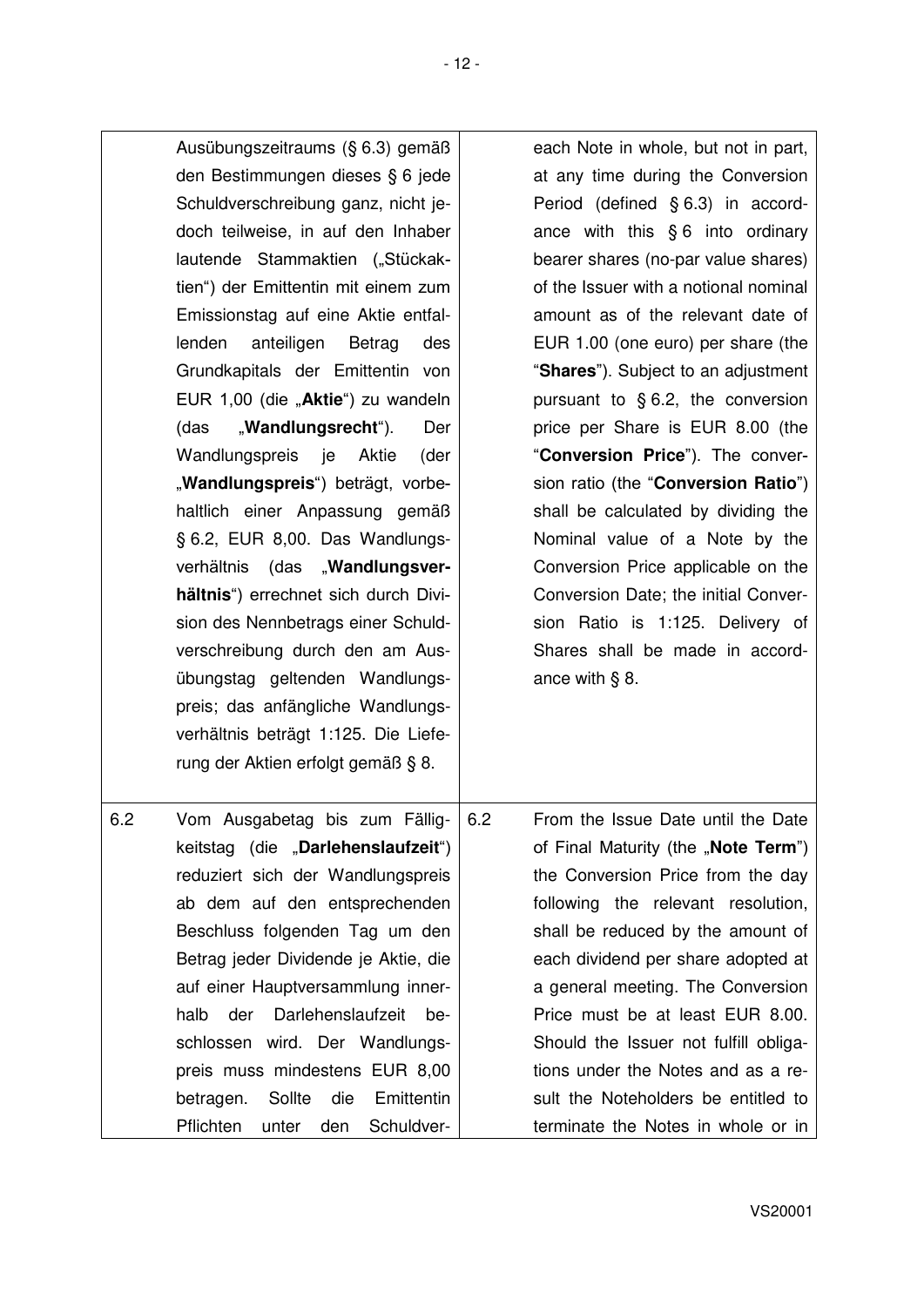|     | schreibungen verletzen und die In-<br>haber der Schuldverschreibungen<br>infolge dessen ganz oder zum Teil<br>Kündigung der Schuldver-<br>zur<br>schreibungen berechtigt sein, so<br>beträgt der Wandlungspreis für eine<br>Aktie, bei Wandlungen, die während<br>der Dauer einer solchen Pflichtver-<br>letzung erfolgen, 25 % des Börsen-<br>kurses der Aktie der Gesellschaft in<br>der Eröffnungsauktion im XETRA®-<br>Handel an der Frankfurter Wertpa-<br>pierbörse (oder einem von der<br>Deutschen Börse AG bestimmten<br>Nachfolgesystem) am Tag des Ein-<br>tritts der zur Kündigung berechti-<br>genden Pflichtverletzung, mindes-<br>tens jedoch EUR 1,00 je Aktie, so-<br>fern dieser Betrag geringer ist als<br>EUR 8,00 je Aktie. Dies gilt auch<br>dann, wenn der in dieser Weise an-<br>gepasste Wandlungspreis<br><b>EUR</b><br>8,00 unterschreitet. | part, the Conversion Price for one<br>share for conversions effected dur-<br>ing the term of such breach is equal<br>to 25% of the stock exchange price<br>of the Company's share in the<br>opening auction in XETRA® trading<br>on the Frankfurt Stock Exchange (or<br>a successor system determined by<br>Deutsche Börse AG) on the day of<br>the breach of duty entitling to termi-<br>nation, but at least EUR 1.00 per<br>share, if this amount is less than<br>EUR 8.00 per share. This shall also<br>apply if the conversion price adjust-<br>ed in this manner is less than EUR<br>8.00. |
|-----|------------------------------------------------------------------------------------------------------------------------------------------------------------------------------------------------------------------------------------------------------------------------------------------------------------------------------------------------------------------------------------------------------------------------------------------------------------------------------------------------------------------------------------------------------------------------------------------------------------------------------------------------------------------------------------------------------------------------------------------------------------------------------------------------------------------------------------------------------------------------|--------------------------------------------------------------------------------------------------------------------------------------------------------------------------------------------------------------------------------------------------------------------------------------------------------------------------------------------------------------------------------------------------------------------------------------------------------------------------------------------------------------------------------------------------------------------------------------------------|
| 6.3 | Ausübungszeitraum. Das Wand-   6.3<br>lungsrecht kann durch einen Anlei-<br>hegläubiger ab dem 15. Mai 2020<br>jeweils an den letzten 5 Bankar-<br>beitstagen eines Kalenderquartals<br>bis zum Rückzahlungstag (jeweils<br>ein "Ausübungszeitraum") ausge-<br>übt werden, vorbehaltlich § 6.1 und<br>§ 6.4. Fällt der letzte Tag des Aus-<br>übungszeitraums in einen Nicht-<br>ausübungszeitraum gemäß § 6.5,<br>so endet der Ausübungszeitraum                                                                                                                                                                                                                                                                                                                                                                                                                      | <b>Conversion Period.</b> The Conver-<br>sion Right may be exercised by a<br>Noteholder on every last 5 Business<br>Days of each calendar quarter from<br>May 15, 2020 up to the Maturity<br>Date (each a "Conversion Peri-<br>od"), subject to the provisions of<br>$\S 6.1$ and $\S 6.4$ . If the last day of the<br>Conversion Period falls in an Ex-<br>cluded Period pursuant to $\S$ 6.5, the<br>Conversion Period shall terminate<br>on the last Banking Day prior to the                                                                                                                 |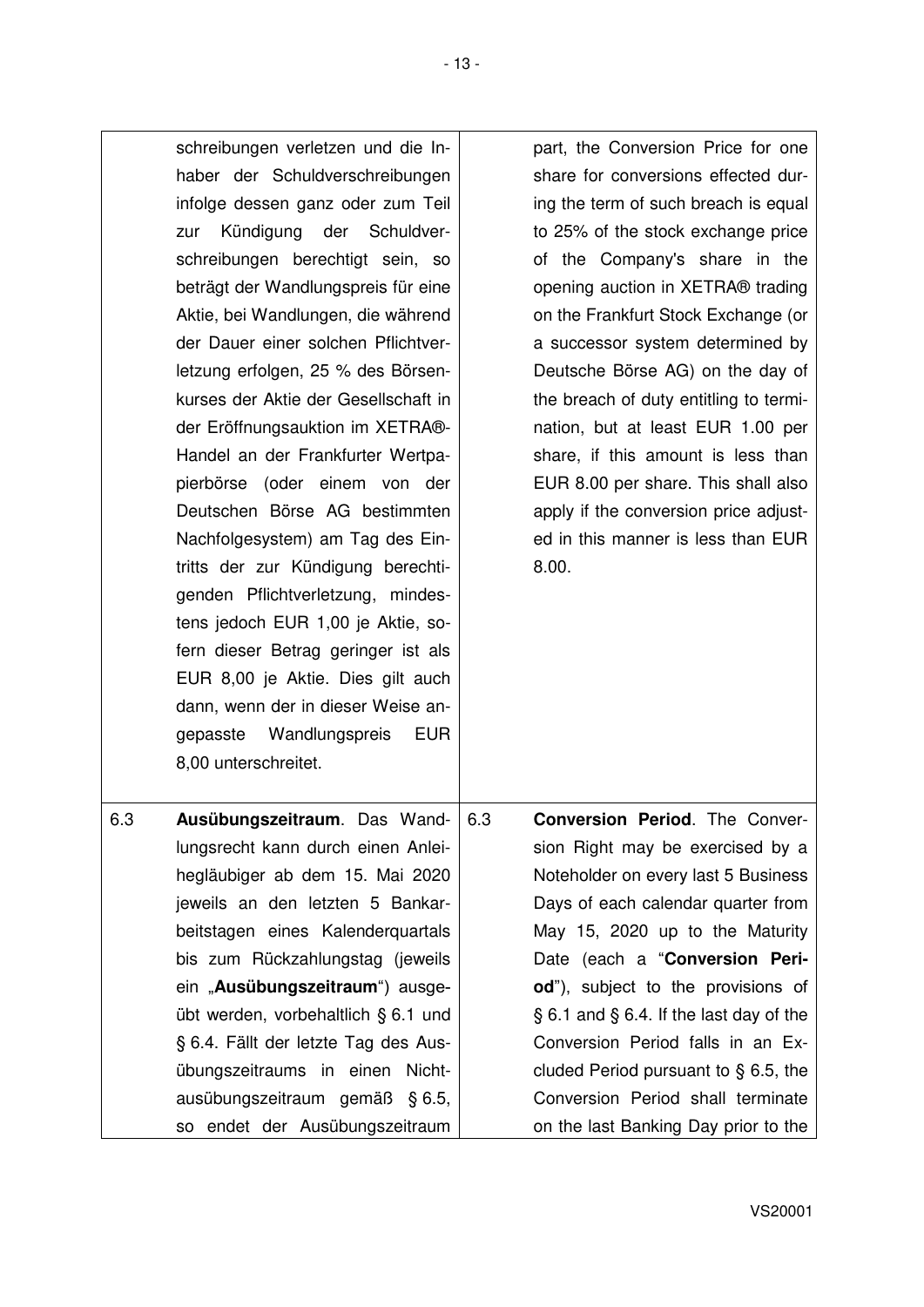|     | am letzten Bankarbeitstag vor dem<br>Beginn des betreffenden Nichtaus-<br>übungszeitraums.                                                                                                                                                                                                                                                                                                                                                                                                                                                                                                                                                             | commencement of such Excluded<br>Period.                                                                                                                                                                                                                                                                                                                                                                                                                                                                                                                                             |
|-----|--------------------------------------------------------------------------------------------------------------------------------------------------------------------------------------------------------------------------------------------------------------------------------------------------------------------------------------------------------------------------------------------------------------------------------------------------------------------------------------------------------------------------------------------------------------------------------------------------------------------------------------------------------|--------------------------------------------------------------------------------------------------------------------------------------------------------------------------------------------------------------------------------------------------------------------------------------------------------------------------------------------------------------------------------------------------------------------------------------------------------------------------------------------------------------------------------------------------------------------------------------|
| 6.4 | Vorzeitige Rückzahlung. Für den<br>Fall, dass die Schuldverschreibun-<br>gen durch die Emittentin gemäß<br>§ 3.2 gekündigt werden, darf - vor-<br>behaltlich der Regelungen des § 6.2<br>- das Wandlungsrecht bis zum Ab-<br>lauf des zehnten Bankarbeitstag<br>ausgeübt werden, der dem für die<br>vorzeitige Rückzahlung bestimmten<br>vorausgeht; danach erlischt<br>Tag<br>Wandlungsrecht.<br>das<br>Wenn<br>Schuldverschreibungen gemäß § 12<br>durch Anleihegläubiger gekündigt<br>werden, darf das Wandlungsrecht<br>im Hinblick auf die gekündigten<br>Schuldverschreibungen von solchen<br>Anleihegläubigern nicht mehr aus-<br>geübt werden. | Early Redemption of the Notes. In<br>6.4<br>the event the Notes are called for<br>early redemption by the Issuer pur-<br>suant to $\S$ 3.2, the Conversion Right<br>may - subject to the provisions of<br>§ 6.2 - be exercised until the end of<br>the tenth Banking Day preceding<br>the day determined for early re-<br>demption; thereafter, the Conver-<br>sion Right expires. If Notes are de-<br>clared due for early redemption by<br>Noteholders pursuant to $§$ 12, the<br>Conversion Right with respect to the<br>Notes may no longer be exercised<br>by such Noteholders. |
| 6.5 | Nichtausübungszeitraum.<br>Die<br>Ausübung des Wandlungsrechts ist<br>während der folgenden Zeiträume<br>(jeweils ein "Nichtausübungszeit-<br>raum") ausgeschlossen:<br>anlässlich<br>Hauptver-<br>(a)<br>von                                                                                                                                                                                                                                                                                                                                                                                                                                          | <b>Excluded Period.</b> The exercise of<br>6.5<br>the Conversion Right shall be ex-<br>cluded during any of the following<br>periods (each an "Excluded Peri-<br>$od$ "):<br>in connection with sharehold-<br>(a)                                                                                                                                                                                                                                                                                                                                                                    |
|     | Emittentin<br>sammlungen der<br>während eines Zeitraums, der<br>dem<br>zwanzigsten<br>Tag<br>an<br>(ausschließlich)<br>der<br>vor<br>Hauptversammlung<br>beginnt                                                                                                                                                                                                                                                                                                                                                                                                                                                                                       | ers' meetings of the Issuer, a<br>period commencing on the<br>twentieth<br>(exclusively)<br>day<br>the shareholders'<br>prior to<br>meeting and ending on the                                                                                                                                                                                                                                                                                                                                                                                                                        |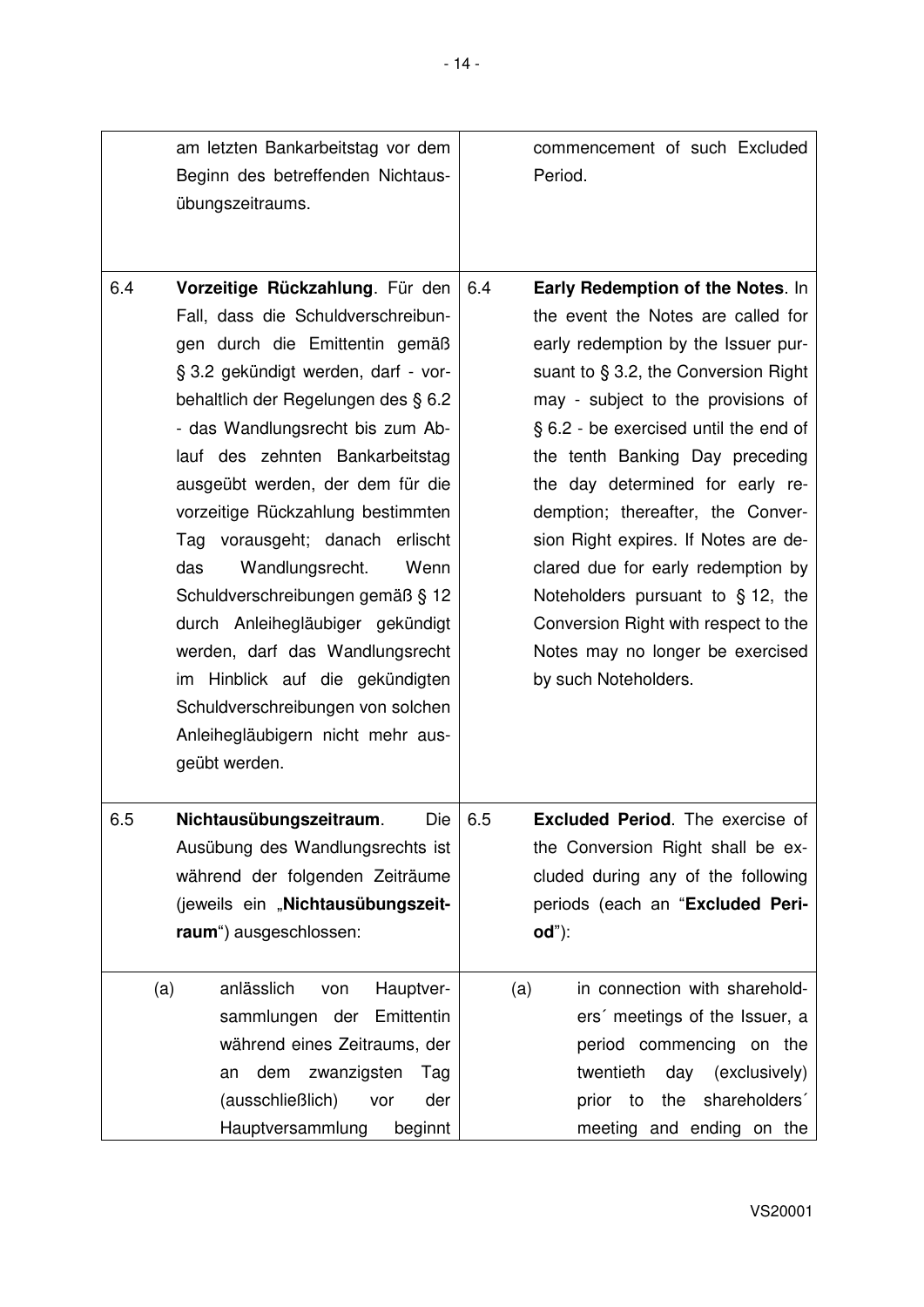|     |     | und der an dem ersten Bank-<br>arbeitstag nach der Hauptver-<br>(ausschließlich)<br>sammlung<br>endet;                                                                                                                                                                                                                                                                                                                                                                                                          |     | first Banking Day<br>following<br>such shareholders'<br>meeting<br>(exclusively);                                                                                                                                                                                                                                                                                                                                                                                                                                                                       |
|-----|-----|-----------------------------------------------------------------------------------------------------------------------------------------------------------------------------------------------------------------------------------------------------------------------------------------------------------------------------------------------------------------------------------------------------------------------------------------------------------------------------------------------------------------|-----|---------------------------------------------------------------------------------------------------------------------------------------------------------------------------------------------------------------------------------------------------------------------------------------------------------------------------------------------------------------------------------------------------------------------------------------------------------------------------------------------------------------------------------------------------------|
|     | (b) | während eines Zeitraums von<br>fünfundzwanzig Tagen<br>vor<br>dem Ende des Geschäftsjah-<br>res der Emittentin; und                                                                                                                                                                                                                                                                                                                                                                                             | (b) | during a period of twenty-five<br>days prior to the end of the<br>fiscal year of the Issuer; and                                                                                                                                                                                                                                                                                                                                                                                                                                                        |
|     | (c) | während des Zeitraums be-<br>ginnend mit dem Tag (ein-<br>schließlich), an dem ein Be-<br>zugsangebot der Emittentin<br>an ihre Aktionäre zum Bezug<br>von (jungen oder alten) Ak-<br>tien, Schuldverschreibungen<br>mit Options- oder Wandlungs-<br>rechten oder -pflichten, Ge-<br>winnschuldverschreibungen<br>Genussscheinen<br>oder<br>im<br>Bundesanzeiger veröffentlicht<br>wird, bis einschließlich zum<br>letzten Tag (einschließlich)<br>der für die Ausübung des Be-<br>zugsrechts bestimmten Frist. | (c) | during a period commencing<br>on the date (including) on<br>which an subscription offer of<br>the Issuer to its shareholders<br>regarding the purchase of<br>(new or existing), notes with<br>option or conversion rights or<br>obligations, profit-linked notes<br>or profit participation certifi-<br>cates is published in the elec-<br>tronic German Federal Ga-<br>(elektronischer<br>zette<br>Bun-<br>desanzeiger) up to and includ-<br>ing the last day (inclusive) of<br>the period specified for the<br>exercise of the subscription<br>right. |
|     |     | § 7                                                                                                                                                                                                                                                                                                                                                                                                                                                                                                             |     | § 7                                                                                                                                                                                                                                                                                                                                                                                                                                                                                                                                                     |
|     |     | Ausübung des Wandlungsrechts                                                                                                                                                                                                                                                                                                                                                                                                                                                                                    |     | <b>Exercise of the Conversion Right</b>                                                                                                                                                                                                                                                                                                                                                                                                                                                                                                                 |
| 7.1 |     | Ausübungserklärung. Zur Aus-<br>übung des Wandlungsrechts muss<br>der Anleihegläubiger während des<br>Ausübungszeitraums<br>eigene<br>auf                                                                                                                                                                                                                                                                                                                                                                       | 7.1 | <b>Conversion Notice.</b> To exercise<br>the Conversion Right, the Note-<br>holder must deliver to a Conversion<br>Agent as defined in § 13 at its own                                                                                                                                                                                                                                                                                                                                                                                                  |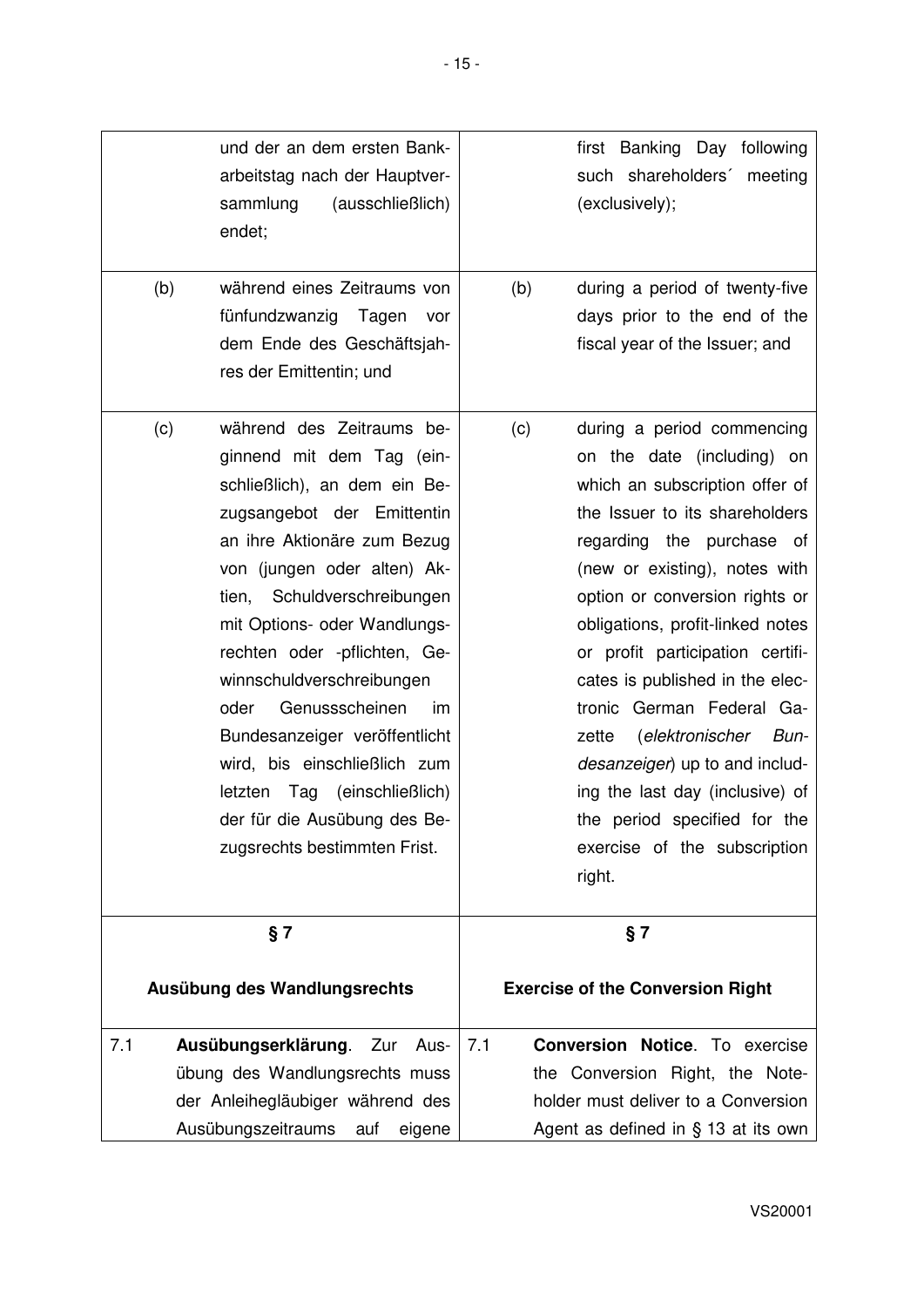| klärung<br>sind<br>ten: | Kosten während der üblichen Ge-<br>schäftszeiten an einem Bankar-<br>beitstag bei einer Wandlungsstelle<br>gemäß § 13 eine ordnungsgemäß<br>ausgefüllte und unterzeichnete Er-<br>(die " <b>Ausübungserklä-</b><br>rung") unter Verwendung eines<br>dann gültigen Vordrucks, der bei<br>der Wandlungsstelle erhältlich ist,<br>einreichen. Ausübungserklärungen<br>unwiderruflich.<br><b>Die</b><br>Aus-<br>übungserklärung hat unter anderem<br>die folgenden Angaben zu enthal- |       | expense during normal business<br>hours on a Banking Day during the<br>Conversion Period a duly completed<br>and signed notice (the Conversion<br>Notice") using a valid form available<br>from the Conversion Agent. Con-<br>version Notices shall be irrevocable.<br>The Conversion Notice shall among<br>other things, include: |
|-------------------------|-----------------------------------------------------------------------------------------------------------------------------------------------------------------------------------------------------------------------------------------------------------------------------------------------------------------------------------------------------------------------------------------------------------------------------------------------------------------------------------|-------|------------------------------------------------------------------------------------------------------------------------------------------------------------------------------------------------------------------------------------------------------------------------------------------------------------------------------------|
| (i)                     | vollständiger Name und An-<br>schrift sowie Geburtsdatum<br>bzw. LEI-Code der ausüben-<br>den Person;                                                                                                                                                                                                                                                                                                                                                                             | (i)   | full name and address as well<br>as date of birth or LEI code of<br>the exercising person;                                                                                                                                                                                                                                         |
| (ii)                    | die Zahl der Schuldverschrei-<br>bungen, für die das Wand-<br>lungsrecht ausgeübt werden<br>soll:                                                                                                                                                                                                                                                                                                                                                                                 | (ii)  | the number of Notes with re-<br>spect to which the Conversion<br>Right shall be exercised:                                                                                                                                                                                                                                         |
| (iii)                   | die Bezeichnung des Wertpa-<br>pierdepots des Anleihegläubi-<br>gers bei einem Euroclear- o-<br>der Clearstream Luxemburg-<br>Teilnehmer oder einem Clear-<br>stream Kontoinhaber, in das<br>die Aktien geliefert werden<br>sollen;                                                                                                                                                                                                                                               | (iii) | the securities deposit account<br>of the Noteholder at a Euro-<br>clear or Clearstream Luxem-<br>bourg participant or at<br>- a<br>Clearstream accountholder to<br>whom the Shares shall be de-<br>livered;                                                                                                                        |
| (iv)                    | gegebenenfalls die Bezeich-<br>nung eines auf Euro lauten-                                                                                                                                                                                                                                                                                                                                                                                                                        | (iv)  | if applicable, a bank account<br>denominated in Euro of the                                                                                                                                                                                                                                                                        |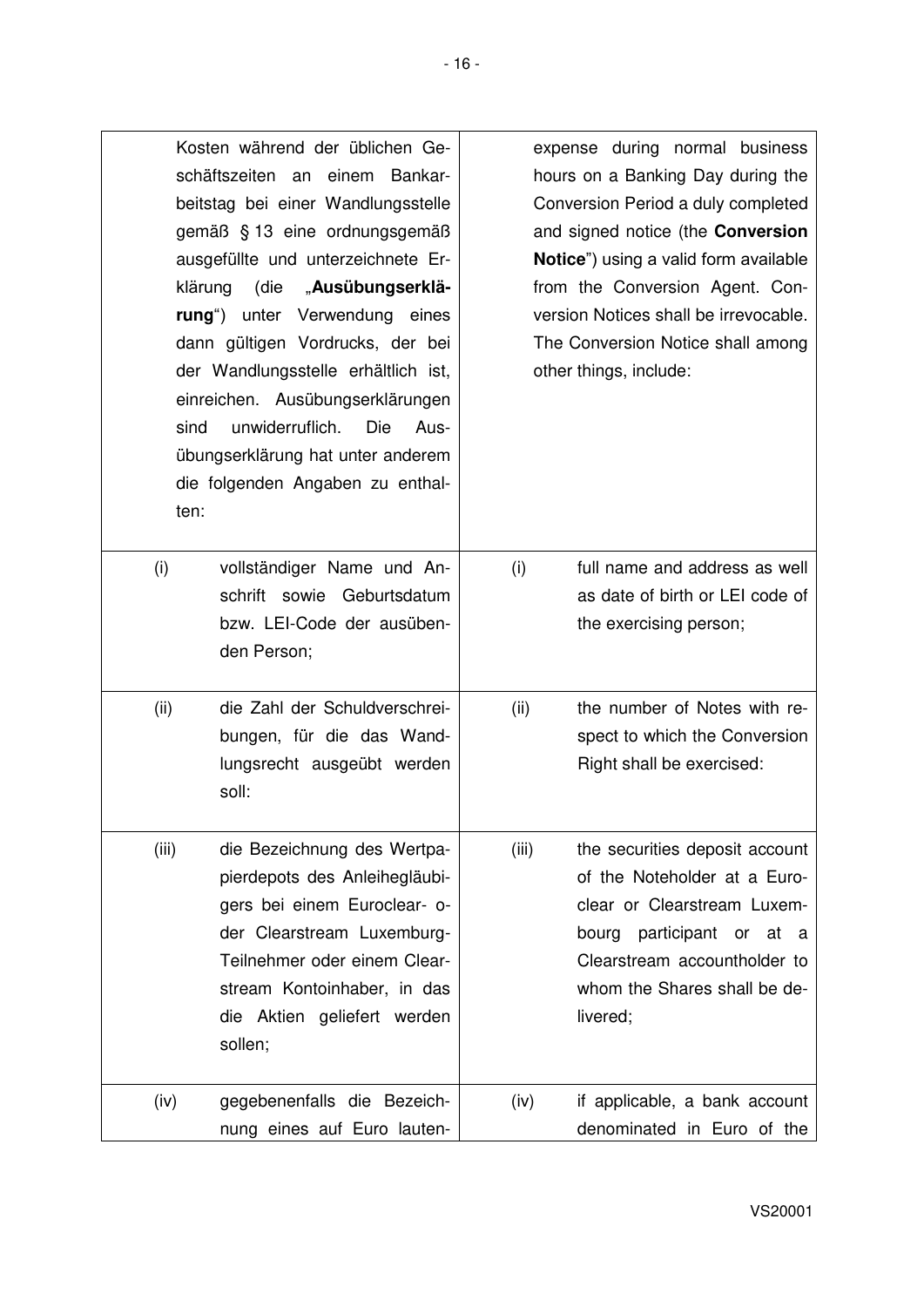|     |     | den Kontos des Anleihegläu-<br>bigers oder seiner Depotbank<br>bei einem Euroclear- oder<br>Clearstream-Teilnehmer oder<br>Kontoinhaber<br>einem<br>bei<br>Clearstream, auf das auf die<br>Schuldverschreibungen zahl-<br>bare Beträge geleistet werden<br>sollen; und |     |     | Noteholder or its depository<br>bank at Euroclear or Clear-<br>stream participant or at a<br>Clearstream accountholder to<br>which any payments on the<br>Notes are to be made; and             |
|-----|-----|------------------------------------------------------------------------------------------------------------------------------------------------------------------------------------------------------------------------------------------------------------------------|-----|-----|-------------------------------------------------------------------------------------------------------------------------------------------------------------------------------------------------|
|     | (v) | in dem Vordruck der Aus-<br>übungserklärung<br>geforderte<br>Bestätigungen und Verpflich-<br>tungserklärungen im Hinblick<br>auf bestimmte Beschränkun-<br>gen der Inhaberschaft der<br>Schuldverschreibungen<br>und/oder der Aktien.                                  |     | (v) | contain the certifications and<br>undertakings set out in the<br>form of the Conversion Notice<br>with respect to certain re-<br>strictions of the ownership of<br>the Notes and/or the Shares. |
| 7.2 |     | Weitere Voraussetzung für die                                                                                                                                                                                                                                          | 7.2 |     | <b>Further Requirement for Exercise</b>                                                                                                                                                         |
|     |     | Ausübung des Wandlungsrechts.                                                                                                                                                                                                                                          |     |     | of Conversion Right. The exercise                                                                                                                                                               |
|     |     | Die Ausübung des Wandlungs-                                                                                                                                                                                                                                            |     |     | of the conversion right also requires                                                                                                                                                           |
|     |     | rechts setzt außerdem voraus, dass                                                                                                                                                                                                                                     |     |     | that the Notes for which the conver-                                                                                                                                                            |
|     |     | die Schuldverschreibungen, für die                                                                                                                                                                                                                                     |     |     | sion right is to be exercised are de-                                                                                                                                                           |
|     |     | das Wandlungsrecht ausgeübt wer-                                                                                                                                                                                                                                       |     |     | livered to the Conversion Agent by                                                                                                                                                              |
|     |     | den soll, an die Wandlungsstelle ge-                                                                                                                                                                                                                                   |     |     | delivery (transfer) of the Notes to                                                                                                                                                             |
|     |     | liefert werden, und zwar durch Lie-                                                                                                                                                                                                                                    |     |     | the securities account of the Con-                                                                                                                                                              |
|     |     | ferung (Umbuchung) der Schuld-                                                                                                                                                                                                                                         |     |     | version Agent at Clearstream. The                                                                                                                                                               |
|     |     | verschreibungen auf das Depot der<br>Wandlungsstelle bei Clearstream.                                                                                                                                                                                                  |     |     | Conversion Agent is authorized to<br>make the subscription certifivcate                                                                                                                         |
|     |     | Die Wandlungsstelle ist ermächtigt,                                                                                                                                                                                                                                    |     |     | for the Noteholder pursuant to $\S$ 198                                                                                                                                                         |
|     |     | für den Anleihegläubiger die Be-                                                                                                                                                                                                                                       |     |     | para. 1 of the German Stock Corpo-                                                                                                                                                              |
|     |     | zugserklärung gemäß § 198 Abs. 1                                                                                                                                                                                                                                       |     |     | ration Act (Aktiengesetz) (the "Sub-                                                                                                                                                            |
|     |     | Aktiengesetz (die "Bezugserklä-                                                                                                                                                                                                                                        |     |     | scription Certificate"). The Con-                                                                                                                                                               |
|     |     | rung") abzugeben. Die Wandlungs-                                                                                                                                                                                                                                       |     |     | version Agent is exempt from the                                                                                                                                                                |
|     |     | stelle ist von den Beschränkungen                                                                                                                                                                                                                                      |     |     | restriction of § 181 of the German                                                                                                                                                              |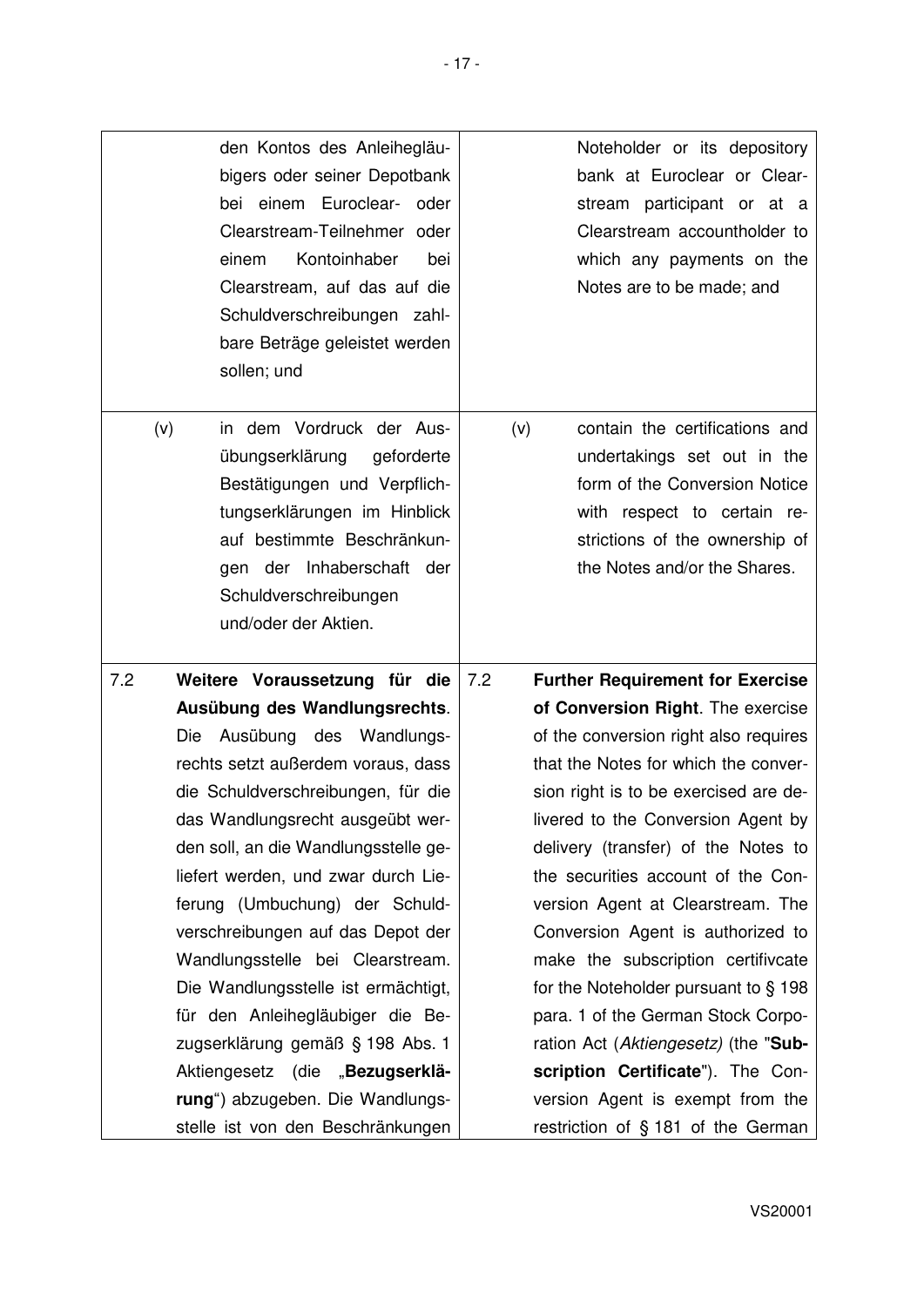|     | des § 181 Bürgerliches Gesetzbuch<br>befreit.                                                                                                                                                                                                                                                                                                                                                                                                                                                                                                                                                                                                                                                                                                                                                                                                                                                                                                                                                                                                                                                               |     | (Bürgerliches<br>Civil<br>Code<br>Ge-<br>setzbuch).                                                                                                                                                                                                                                                                                                                                                                                                                                                                                                                                                                                                                                                                                                                                                                                                                                                                                            |
|-----|-------------------------------------------------------------------------------------------------------------------------------------------------------------------------------------------------------------------------------------------------------------------------------------------------------------------------------------------------------------------------------------------------------------------------------------------------------------------------------------------------------------------------------------------------------------------------------------------------------------------------------------------------------------------------------------------------------------------------------------------------------------------------------------------------------------------------------------------------------------------------------------------------------------------------------------------------------------------------------------------------------------------------------------------------------------------------------------------------------------|-----|------------------------------------------------------------------------------------------------------------------------------------------------------------------------------------------------------------------------------------------------------------------------------------------------------------------------------------------------------------------------------------------------------------------------------------------------------------------------------------------------------------------------------------------------------------------------------------------------------------------------------------------------------------------------------------------------------------------------------------------------------------------------------------------------------------------------------------------------------------------------------------------------------------------------------------------------|
| 7.3 | der<br>Ausübungserklä-<br>Prüfung<br>rung. Nach Erfüllung sämtlicher in<br>§ 7.1 und 7.2 genannten Voraus-<br>setzungen für die Ausübung des<br>Wandlungsrechts prüft die Wand-<br>lungsstelle, ob die Zahl der an sie<br>gelieferten Schuldverschreibungen<br>der in der Ausübungserklärung an-<br>gegebenen Zahl von Schuldver-<br>schreibungen entspricht. Soweit die<br>in der Ausübungserklärung ange-<br>gebene Zahl von Schuldverschrei-<br>bungen die Zahl der tatsächlich ge-<br>Schuldverschreibungen<br>lieferten<br>über- oder unterschreitet, wird die<br>Wandlungsstelle, je nachdem, wel-<br>che Zahl niedriger ist, entweder (i)<br>diejenige Gesamtzahl von Aktien,<br>die der in der Ausübungserklärung<br>angegebenen Zahl entspricht, oder<br>(ii) diejenige Gesamtzahl von Ak-<br>tien, die der Zahl der tatsächlich ge-<br>Schuldverschreibungen<br>lieferten<br>entspricht, von der Emittentin be-<br>ziehen und an den Anleihegläubiger<br>Verbleibende<br>Schuldver-<br>liefern.<br>schreibungen werden an den Anlei-<br>hegläubiger auf dessen eigenen<br>Kosten zurückgeliefert. | 7.3 | <b>Review of Conversion</b><br>Notice.<br>Upon fulfilment all the requirements<br>set out in $\S$ 7.1 and 7.2 for the exer-<br>cise of the conversion right, the<br>Conversion Agent shall examine<br>whether the number of Notes deliv-<br>ered to it corresponds to the num-<br>ber of Notes stated in the Conver-<br>sion Notice. If the number of Notes<br>specified in the Conversion Notice<br>exceeds or is lower than the num-<br>ber of Notes actually delivered, the<br>Conversion Agent will, depending<br>on which number is lower, sub-<br>scribe for from the Issuer and deliv-<br>er to the Noteholder either (i) such<br>total number of Shares correspond-<br>ing to the number of Notes specified<br>in the Conversion Notice, or (ii)<br>such total number of Shares which<br>corresponds to the number of Notes<br>actually delivered. Any remaining<br>Notes shall be returned to the Note-<br>holder at its own expense. |
| 7.4 | Ausübungstag. Das Wandlungs-<br>recht ist an dem Bankarbeitstag<br>wirksam ausgeübt, an dem sämtli-                                                                                                                                                                                                                                                                                                                                                                                                                                                                                                                                                                                                                                                                                                                                                                                                                                                                                                                                                                                                         | 7.4 | <b>Conversion Date.</b> The Conversion<br>Right shall be validly exercised on<br>the Banking Day on which all condi-                                                                                                                                                                                                                                                                                                                                                                                                                                                                                                                                                                                                                                                                                                                                                                                                                           |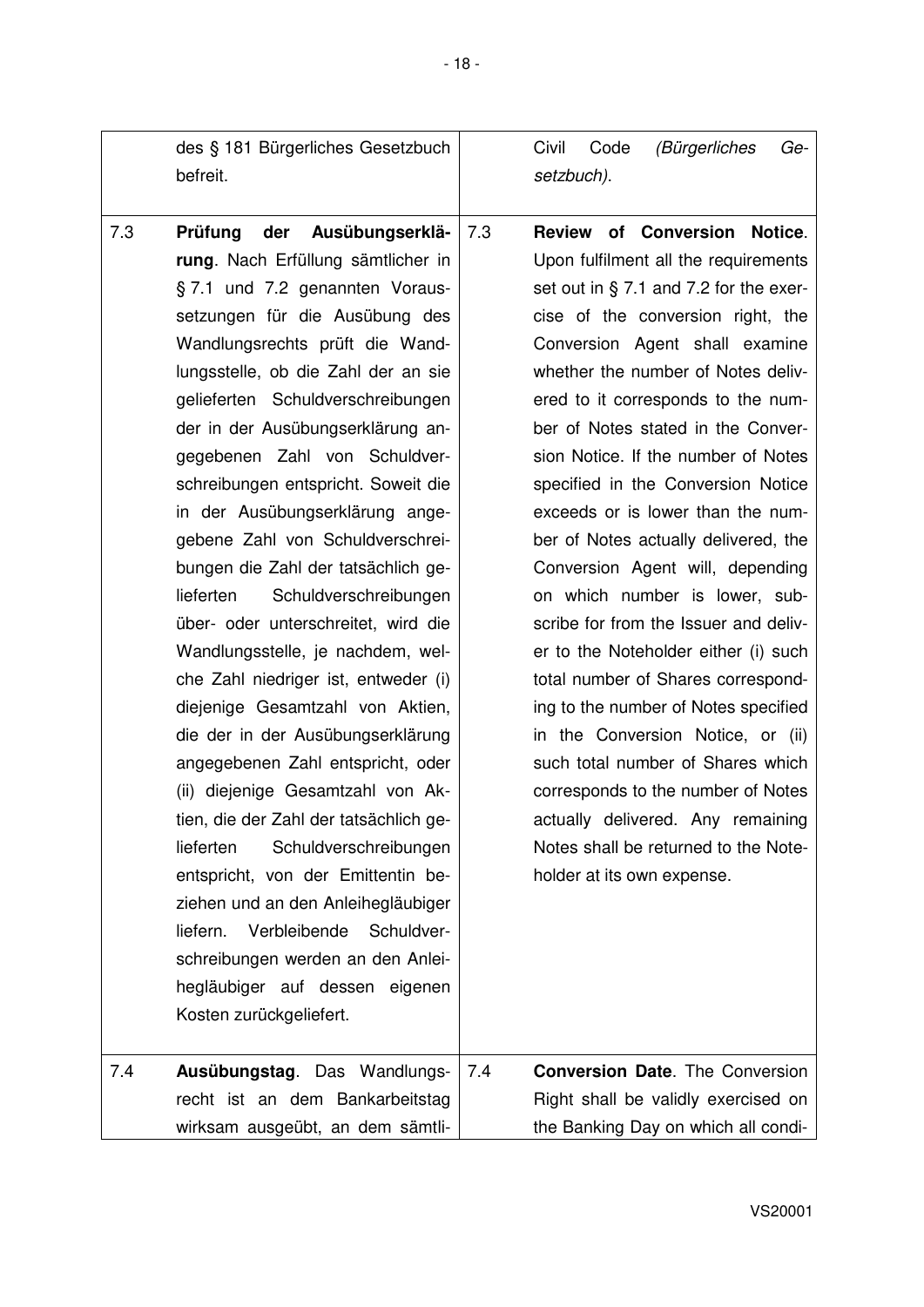|     | che in $\S$ 7.1 und 7.2 genannten Vo-<br>raussetzungen für die Ausübung<br>des Wandlungsrechts erfüllt sind<br>und die Emittentin die Bezugserklä-<br>rung erhalten hat (der "Ausübungs-<br>tag"). Für den Fall, dass die in § 7.1<br>und 7.2 genannten Voraussetzun-<br>gen an einem Tag erfüllt worden<br>sind, der in einen Nichtausübungs-<br>zeitraum fällt, ist der Ausübungstag<br>der erste Bankarbeitstag nach dem<br>Ende dieses Nichtausübungszeit-<br>raums, sofern auch dieser Tag noch<br>in den Ausübungszeitraum fällt; an-<br>derenfalls ist das Wandlungsrecht<br>nicht wirksam ausgeübt. | tions set out in $\S$ 7.1 and 7.2 for the<br>exercise of the Conversion Right<br>have been fulfilled and the Issuer<br>has received the Subscription Cer-<br>tificate (the "Conversion Date"). In<br>the event that the conditions set out<br>in $§$ 7.1 und 7.2 are fulfilled on a<br>day which falls within the Excluded<br>Period, the Conversion Date shall<br>be the first Banking Day after the<br>end of such Excluded Period pro-<br>vided that such day still falls within<br>the Conversion Period; otherwise,<br>the Conversion Right shall not have<br>been validly exercised. |
|-----|-------------------------------------------------------------------------------------------------------------------------------------------------------------------------------------------------------------------------------------------------------------------------------------------------------------------------------------------------------------------------------------------------------------------------------------------------------------------------------------------------------------------------------------------------------------------------------------------------------------|--------------------------------------------------------------------------------------------------------------------------------------------------------------------------------------------------------------------------------------------------------------------------------------------------------------------------------------------------------------------------------------------------------------------------------------------------------------------------------------------------------------------------------------------------------------------------------------------|
| 7.5 | Kosten der Ausübung. Die Emit-<br>tentin trägt sämtliche Kosten, die ihr<br>oder auf ihre Rechnung durch die<br>Ausübung des Wandlungsrechts<br>und / oder durch die Lieferung der<br>Aktien an den betreffenden Anlei-<br>hegläubiger oder die in der Aus-<br>übungserklärung bezeichnete Per-<br>son anfallen.                                                                                                                                                                                                                                                                                            | 7.5<br><b>Conversion Costs.</b><br>The<br><b>Issuer</b><br>shall bear all costs incurred by or for<br>its account due to the exercise of<br>the Conversion Right and / or deliv-<br>ery of Shares to the relevant Note-<br>holder or the person designated in<br>the Conversion Notice.                                                                                                                                                                                                                                                                                                    |
|     | § 8<br>Lieferung der Aktien; Ausgleich von                                                                                                                                                                                                                                                                                                                                                                                                                                                                                                                                                                  | § 8<br><b>Delivery of Shares; Compensation for</b>                                                                                                                                                                                                                                                                                                                                                                                                                                                                                                                                         |
|     | <b>Bruchteilen von Aktien</b>                                                                                                                                                                                                                                                                                                                                                                                                                                                                                                                                                                               | <b>Fractions of Shares</b>                                                                                                                                                                                                                                                                                                                                                                                                                                                                                                                                                                 |
| 8.1 | Lieferung der Aktien; kein Aus-                                                                                                                                                                                                                                                                                                                                                                                                                                                                                                                                                                             | Delivery of Shares; No Compen-<br>8.1                                                                                                                                                                                                                                                                                                                                                                                                                                                                                                                                                      |
|     | gleich für Aktienbruchteile. Nach                                                                                                                                                                                                                                                                                                                                                                                                                                                                                                                                                                           | sation for Fractions of Shares.                                                                                                                                                                                                                                                                                                                                                                                                                                                                                                                                                            |
|     |                                                                                                                                                                                                                                                                                                                                                                                                                                                                                                                                                                                                             |                                                                                                                                                                                                                                                                                                                                                                                                                                                                                                                                                                                            |
|     | Ausübung<br>Wandlungsrechts<br>des                                                                                                                                                                                                                                                                                                                                                                                                                                                                                                                                                                          | Upon exercise of the Conversion                                                                                                                                                                                                                                                                                                                                                                                                                                                                                                                                                            |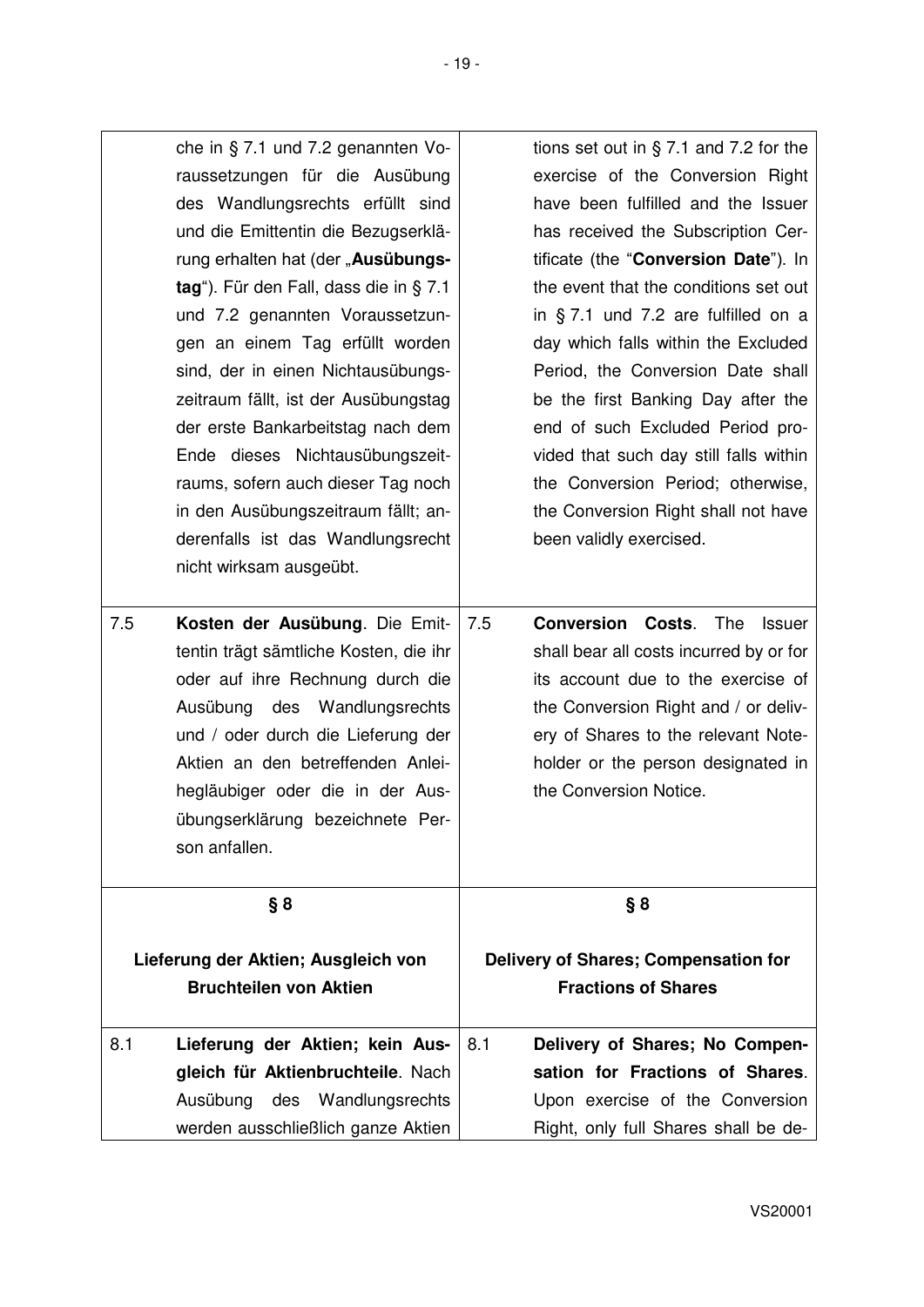|     | geliefert. Ein Anspruch auf Liefe-<br>rung von Bruchteilen von Aktien be-<br>steht nicht. Soweit die Wandlungs-<br>stelle festgestellt hat (ohne dazu<br>verpflichtet zu sein), dass für den-<br>selben Anleihegläubiger mehrere<br>Schuldverschreibungen zur<br>glei-<br>chen Zeit gewandelt werden, und<br>soweit sich für eine oder mehrere<br>Schuldverschreibungen<br>bei<br>der<br>Durchführung der Wandlung Bruch-<br>teile von Aktien ergeben, werden al-<br>le sich aus der Wandlung dieser<br>Schuldverschreibungen ergebenden<br>Bruchteile von Aktien addiert und<br>die sich infolge der Addition der<br>Bruchteile etwa ergebenden ganzen<br>Aktien an den betreffenden Anlei-<br>hegläubiger geliefert. Die zu liefern-<br>den Aktien werden so bald wie<br>möglich nach dem Ausübungstag<br>auf das vom Anleihegläubiger in der<br>Ausübungserklärung angegebene<br>Wertpapierdepot übertragen. |     | livered. Fractions of Shares may not<br>be claimed. To the extent that the<br>Conversion Agent has ascertained<br>(without being obliged to do so) that<br>several Notes have been converted<br>at the same time for the same<br>Noteholder and to the extent that<br>fractions of shares result from the<br>conversion for one or several Notes<br>all fractions of Shares resulting from<br>the conversion of such Notes shall<br>be aggregated and any full Shares<br>resulting from such aggregation of<br>fractions of Shares shall be deliv-<br>ered to the respective Noteholder.<br>The shares to be delivered will be<br>transferred as soon as possible af-<br>ter the Conversion Date to the secu-<br>rities account specified by the Note-<br>holder in the Conversion Notice. |
|-----|-----------------------------------------------------------------------------------------------------------------------------------------------------------------------------------------------------------------------------------------------------------------------------------------------------------------------------------------------------------------------------------------------------------------------------------------------------------------------------------------------------------------------------------------------------------------------------------------------------------------------------------------------------------------------------------------------------------------------------------------------------------------------------------------------------------------------------------------------------------------------------------------------------------------|-----|--------------------------------------------------------------------------------------------------------------------------------------------------------------------------------------------------------------------------------------------------------------------------------------------------------------------------------------------------------------------------------------------------------------------------------------------------------------------------------------------------------------------------------------------------------------------------------------------------------------------------------------------------------------------------------------------------------------------------------------------------------------------------------------------|
| 8.2 | Verbleibende Bruchteile von Ak-<br>tien. Verbleibende Bruchteile von<br>Aktien werden nicht geliefert. Ein<br>Ausgleich in Geld für Bruchteile fin-<br>det nicht statt.                                                                                                                                                                                                                                                                                                                                                                                                                                                                                                                                                                                                                                                                                                                                         | 8.2 | Remaining fractions of Shares.<br>Remaining fractions of Shares shall<br>not be delivered. A compensation in<br>cash for fractions shall not occur.                                                                                                                                                                                                                                                                                                                                                                                                                                                                                                                                                                                                                                        |
| 8.3 | Steuern. Die Lieferung von Aktien<br>gemäß § 8.1 erfolgt nur, sofern der<br>Anleihegläubiger etwaige Steuern,<br>Abgaben oder amtliche Gebühren<br>zahlt, die im Zusammenhang mit                                                                                                                                                                                                                                                                                                                                                                                                                                                                                                                                                                                                                                                                                                                               | 8.3 | Taxes. The Delivery of Shares pur-<br>suant to $§ 8.1$ are subject to pay-<br>ment by the respective Noteholder<br>of any taxes, duties or governmen-<br>tal charges which may occur in                                                                                                                                                                                                                                                                                                                                                                                                                                                                                                                                                                                                    |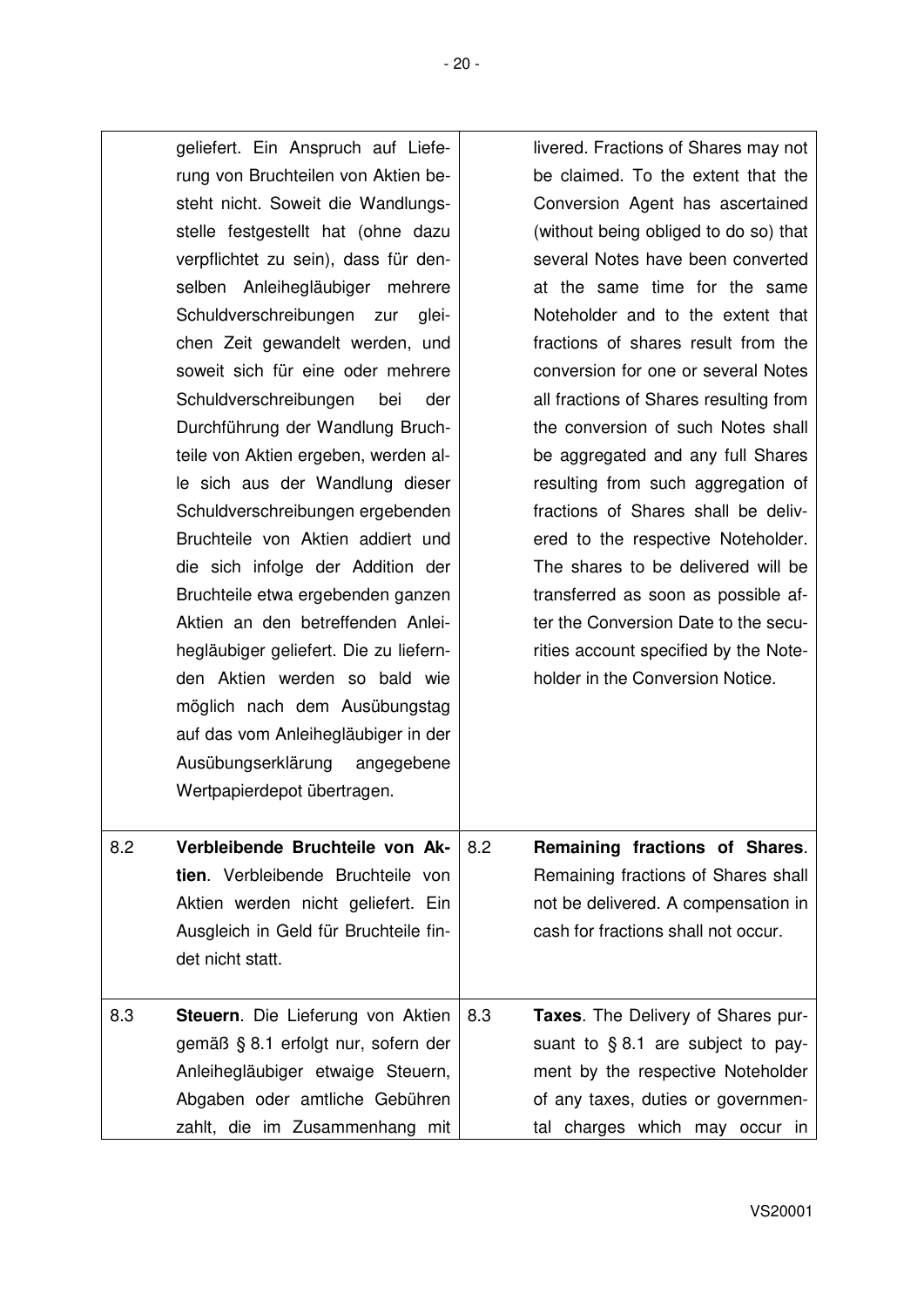| Wandlungs-<br>Ausübung<br>des<br>der<br>rechts oder der Lieferung der Aktien<br>gemäß § 8.1 anfallen.                                                                                                                                                                                                                                                                                                                                                                                                                          | connection with the exercise of the<br>Conversion Right or the delivery of<br>the Shares pursuant to $\S 8.1$ .                                                                                                                                                                                                                                                                                                                                                                                               |  |
|--------------------------------------------------------------------------------------------------------------------------------------------------------------------------------------------------------------------------------------------------------------------------------------------------------------------------------------------------------------------------------------------------------------------------------------------------------------------------------------------------------------------------------|---------------------------------------------------------------------------------------------------------------------------------------------------------------------------------------------------------------------------------------------------------------------------------------------------------------------------------------------------------------------------------------------------------------------------------------------------------------------------------------------------------------|--|
| §9                                                                                                                                                                                                                                                                                                                                                                                                                                                                                                                             | § 9                                                                                                                                                                                                                                                                                                                                                                                                                                                                                                           |  |
| Bezahlung statt Lieferung der Aktien in<br>bestimmten Fällen                                                                                                                                                                                                                                                                                                                                                                                                                                                                   | <b>Cash Payment instead of Delivery of</b><br>Shares in certain circumstances                                                                                                                                                                                                                                                                                                                                                                                                                                 |  |
| 9.1<br>Barzahlung statt Lieferung der<br><b>Aktien.</b> Die Emittentin ist berechtigt,<br>an einen Anleihegläubiger an Stelle<br>der Lieferung der Aktien, auf die der<br>Anleihegläubiger ansonsten gemäß<br>§ 6.1 einen Anspruch hätte, einen<br>Barbetrag in Höhe von EUR 21,00<br>(die "Barzahlung") zu zahlen. Die<br>Barzahlung erfolgt sobald wie mög-<br>lich nach dem Ausübungstag durch<br>Zahlung gemäß § 4.3. Auf diesen<br>Betrag werden keine Zinsen ge-<br>schuldet. § 8.3 findet entsprechen-<br>de Anwendung. | <b>Cash Payment instead of Delivery</b><br>9.1<br>of Shares. The Issuer shall be enti-<br>tled to pay to the Noteholder a cash<br>amount of EUR 21.00 (the "Cash<br>Payment") instead of the delivery of<br>the Shares to which the Noteholder<br>is otherwise entitled to pursuant to<br>§ 6.1. Cash Payment shall be ef-<br>fected as soon as possible after the<br>Conversion Date by payment pur-<br>suant to § 4.3. There shall be no in-<br>terests on this amount. $§ 8.3$ shall<br>apply accordingly. |  |
| 9.2<br>Benachrichtigung. Die Emittentin<br>wird die Anleihegläubiger nicht spä-<br>ter als am siebten Bankarbeitstag<br>nach dem Wandlungstag durch Be-<br>kanntmachung gemäß § 14 benach-<br>richtigen, sofern die Emittentin eine<br>Barzahlung zu leisten hat (der Tag<br>einer<br>solchen<br>Bekanntmachung<br>wird als "Benachrichtigungstag"<br>bezeichnet).                                                                                                                                                             | 9.2<br>Notification. In case that the Issuer<br>has to provide a Cash Payment, the<br>Issuer shall notify the Noteholder<br>not later than on the seventh Bank-<br>ing Day after the Conversion Date<br>by notice in accordance with § 14<br>(the day on which such notification<br>is dispatched by the Issuer is re-<br>ferred to as the "Notification Day").                                                                                                                                               |  |
| § 10                                                                                                                                                                                                                                                                                                                                                                                                                                                                                                                           | § 10                                                                                                                                                                                                                                                                                                                                                                                                                                                                                                          |  |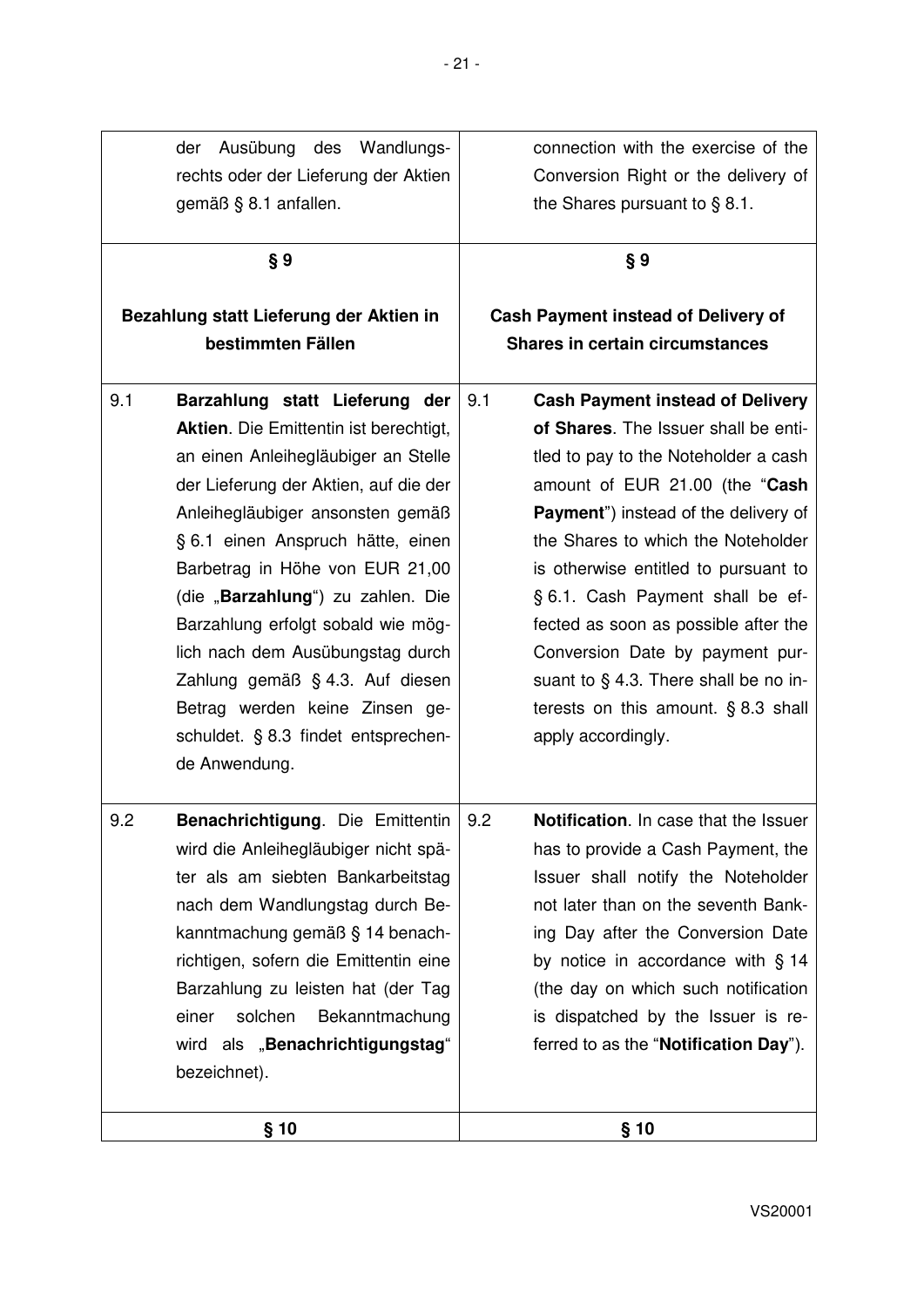| Bereitstellung von Aktien; Lieferung alter<br><b>Aktien; Dividenden</b> |                                                                                                                                                                                                                                                                                                                                                                                                                                                                                                                                                                                                                                                                                                                                                                                                                                                                                                                                                                                             |      | <b>Procurement of Shares; Delivery of Exist-</b><br>ing Shares; Dividends                                                                                                                                                                                                                                                                                                                                                                                                                                                                                                                                                                                                                                                                                                                                                                                                                                   |
|-------------------------------------------------------------------------|---------------------------------------------------------------------------------------------------------------------------------------------------------------------------------------------------------------------------------------------------------------------------------------------------------------------------------------------------------------------------------------------------------------------------------------------------------------------------------------------------------------------------------------------------------------------------------------------------------------------------------------------------------------------------------------------------------------------------------------------------------------------------------------------------------------------------------------------------------------------------------------------------------------------------------------------------------------------------------------------|------|-------------------------------------------------------------------------------------------------------------------------------------------------------------------------------------------------------------------------------------------------------------------------------------------------------------------------------------------------------------------------------------------------------------------------------------------------------------------------------------------------------------------------------------------------------------------------------------------------------------------------------------------------------------------------------------------------------------------------------------------------------------------------------------------------------------------------------------------------------------------------------------------------------------|
| 10.1                                                                    | Bereitstellung der Aktien.<br>Die<br>Aktien werden nach Durchführung<br>der Wandlung aus einem bedingten<br>oder genehmigten Kapital der Emit-<br>tentin stammen. Unbeschadet § 9<br>ist die Emittentin nach freiem Er-<br>messen berechtigt, statt junger Ak-<br>tien aus dem bedingten oder ge-<br>nehmigten Kapital zu liefern, an je-<br>den Anleihegläubiger alte Aktien zu<br>liefern (oder liefern zu lassen), vo-<br>rausgesetzt, solche Aktien gehören<br>derselben Gattung an wie die an-<br>dernfalls zu liefernden Aktien (aus-<br>genommen die Dividendenberechti-<br>gung, die jedoch nicht geringer sein<br>darf als die Dividendenberechtigung<br>der jungen Aktien, die anderenfalls<br>an den betreffenden Anleihegläubi-<br>ger zu liefern gewesen wären), und<br>vorausgesetzt, die Lieferung solcher<br>Aktien kann rechtmäßig erfolgen<br>und beeinträchtigt nicht die Rechte<br>des betreffenden Anleihegläubigers<br>(im Vergleich zur Lieferung junger<br>Aktien). | 10.1 | Procurement of Shares.<br>Upon<br>execution of the conversion, new<br>Shares will be issued out of a condi-<br>tional or authorized capital of the Is-<br>suer. Notwithstanding § 9, the Issu-<br>er at its sole discretion shall be enti-<br>tled to deliver (or cause to be deliv-<br>ered) existing Shares to the Note-<br>holders instead of the delivery of<br>new Shares out of conditional or au-<br>thorized capital, provided that such<br>shares are of the same class as the<br>Shares otherwise to be delivered<br>(except for a difference in dividends,<br>which shall be no less than the divi-<br>dends of the new Shares that would<br>have otherwise been delivered to<br>the relevant Noteholder) and that<br>such delivery of such Shares can be<br>legally effected and does not impair<br>the rights of the relevant Notehold-<br>ers (in comparison to a delivery of<br>new Shares). |
| 10.2                                                                    | Dividenden. Aktien, die aufgrund<br>der Wandlung aus bedingtem oder<br>genehmigtem Kapital (§ 10 Abs. 1<br>S. 1) ausgegeben werden, sind zu-<br>mindest ab Beginn des Geschäfts-                                                                                                                                                                                                                                                                                                                                                                                                                                                                                                                                                                                                                                                                                                                                                                                                            | 10.2 | Shares issued<br>Dividends.<br>upon<br>conversion from conditional or au-<br>thorized capital $(\S 10 \text{ para } (1) \text{ sen-})$<br>tence 1) are entitled to dividends (if<br>dividends are paid) at least from the                                                                                                                                                                                                                                                                                                                                                                                                                                                                                                                                                                                                                                                                                   |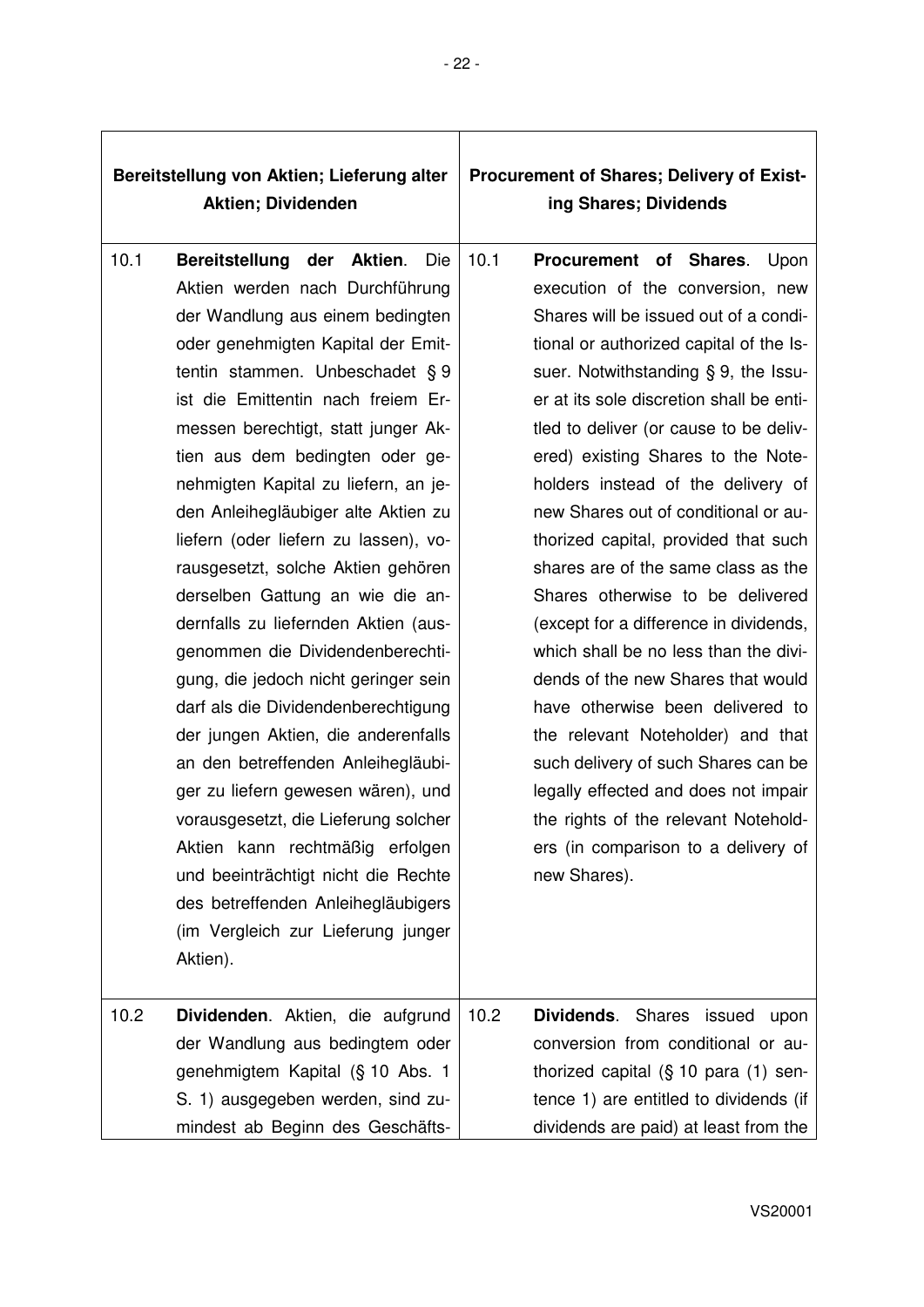| beginning of financial year of the Is- | jahres der Emittentin, in dem die   |
|----------------------------------------|-------------------------------------|
| suer in which such Shares are is-      | Aktien ausgegeben werden, für die-  |
| sued and all following<br>financial    | ses und alle folgenden Geschäfts-   |
| years and may initially carry a sepa-  | jahre der Emittentin dividendenbe-  |
| rate security identification number.   | rechtigt (sofern Dividenden gezahlt |
|                                        | werden), und können zunächst eine   |
|                                        | eigene Wertpapierkennung haben.     |
|                                        |                                     |

| $§$ 11                             | $§$ 11                                      |
|------------------------------------|---------------------------------------------|
| Verwässerungsschutz                | <b>Dilution Adjustment</b>                  |
| 11.1<br>Bezugsrecht für Aktionäre. | 11.1<br><b>Preemptive Rights for Share-</b> |
|                                    | holders.                                    |
| Wenn die Emittentin vor Ab-<br>(a) | (a)<br>If the Issuer prior to the expi-     |
| lauf des Ausübungszeitraums        | ration of the Conversion Peri-              |
| oder einem früheren Rückzah-       | od or an earlier date of re-                |
| unter Gewährung<br>lungstag        | demption grants subscription                |
| von Bezugsrechten an ihre          | rights to its shareholders pur-             |
| Aktionäre gemäß § 186 Akti-        | suant to $§$ 186 of the German              |
| engesetz (i) ihr Grundkapital      | Stock Corporation Act (Ak-                  |
| durch Ausgabe neuer Aktien         | tiengesetz) and (i) increases               |
| gegen Einlagen erhöht, oder        | its share capital by issuing                |
| (ii) weitere Schuldverschrei-      | new shares against capital                  |
| mit Options- oder<br>bungen        | contributions, or (ii) issues or            |
| Wandlungsrechten<br>oder           | guarantees further notes with               |
| Gewinnschuldver-<br>pflichten,     | option or conversion rights or              |
| schreibungen oder Genuss-          | duties, profit-linked notes or              |
| scheine mit Bezugsrecht für        | profit participation certificates           |
| die Aktionäre begibt oder ga-      | with subscription right for the             |
| rantiert oder eigene Aktien mit    | shareholders or sells own                   |
| Bezugsrecht für die Aktionäre      | shares with subscription rights             |
| veräußert, ist jedem Anleihe-      | for the shareholders, each                  |
| gläubiger, der sein Wand-          | Noteholder, who has not yet                 |
| lungsrecht noch nicht wirksam      | exercised<br>its<br>Conversion              |
| ausgeübt hat, vorbehaltlich        | Right, shall, subject to the                |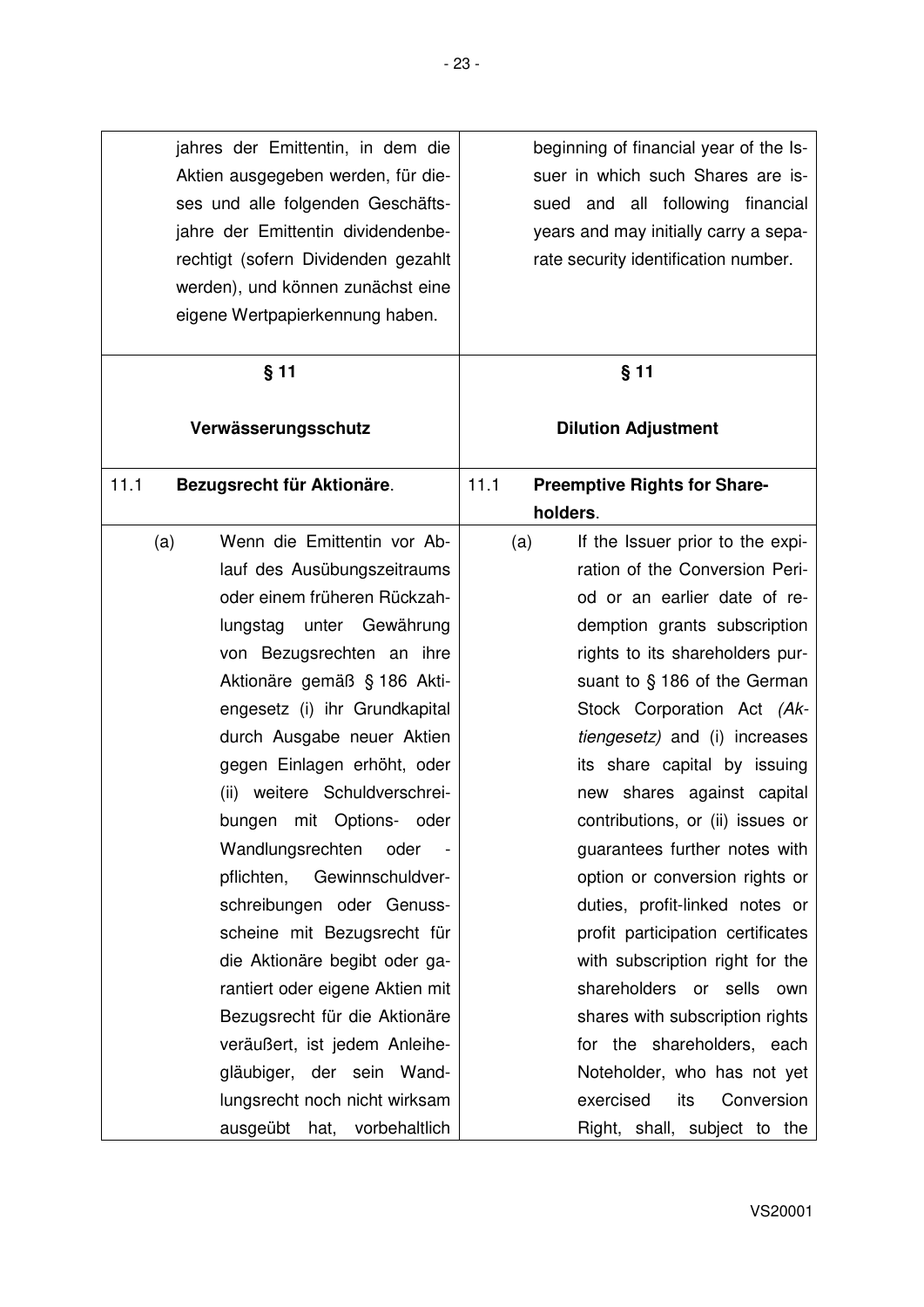|     | der Bestimmungen des § 11.1<br>(b) und (c), ein Bezugsrecht in<br>dem Umfang einzuräumen,<br>wie es ihm zustünde, wenn<br>eine Ausübung des Wand-<br>lungsrechts an dem Bankar-<br>beitstag unmittelbar vor dem<br>Ex-Tag erfolgt wäre. "Ex-Tag"<br>ist der erste Handelstag, an<br>dem die Aktien "ex Bezugs-<br>recht" im XETRA-System (o-<br>der einem Nachfolgesystem)<br>gehandelt werden.                                                                                                                                                                                                                                                                                                        |     | provisions of $§$ 11.1 (b) and<br>(c), be granted a subscription<br>right to the extent to which it<br>would have been entitled to if<br>the Conversion Right<br>had<br>been exercised on the Bank-<br>ing Day immediately preced-<br>ing the Ex-Date. "Ex-Date" is<br>the first Trading Day on which<br>the Shares are traded<br>"ex<br>subscription right"<br>the<br><i>in</i><br>XETRA-Trading System<br>(or<br>the subsequent system).                                                                                                                                                                                                                                                                          |
|-----|--------------------------------------------------------------------------------------------------------------------------------------------------------------------------------------------------------------------------------------------------------------------------------------------------------------------------------------------------------------------------------------------------------------------------------------------------------------------------------------------------------------------------------------------------------------------------------------------------------------------------------------------------------------------------------------------------------|-----|---------------------------------------------------------------------------------------------------------------------------------------------------------------------------------------------------------------------------------------------------------------------------------------------------------------------------------------------------------------------------------------------------------------------------------------------------------------------------------------------------------------------------------------------------------------------------------------------------------------------------------------------------------------------------------------------------------------------|
| (b) | Nach freiem Ermessen der<br>Emittentin kann zu Beginn des<br>entsprechenden<br>Nichtaus-<br>übungszeitraums an den An-<br>leihegläubiger,<br>der<br>sein<br>Wandlungsrecht nicht ausge-<br>übt hat, anstelle der Einräu-<br>mung eines Bezugsrechts ei-<br>ne Ausgleichszahlung in Bar<br>(der<br>"Bezugsrechtsaus-<br>gleichsbetrag") geleistet<br>werden, die je Schuldver-<br>dem<br>schreibung<br>Bezugs-<br>rechtswert (wie nachstehend<br>definiert), multipliziert mit dem<br>an dem Ex-Tag unmittelbar<br>vorangehenden Tag gelten-<br>Wandlungsverhältnis,<br>den<br>entspricht. Der Bezugsrecht-<br>sausgleichsbetrag wird auf<br>den nächsten vollen Cent ab-<br>gerundet und wird erst bei | (b) | The Issuer is allowed to pay,<br>at its sole discretion, a cash<br>compensation to each Note-<br>holder, who has not yet exer-<br>cised its Conversion Right at<br>the beginning of the relevant<br>Excluded Period, instead of<br>being granted with a subscrip-<br>tion right (the "Subscription<br>Rights<br>Compensation<br>Amount") corresponding to<br>the Value of the Subscription<br>Right (as defined below) mul-<br>tiplied by the Conversion Ra-<br>tio applicable on the day im-<br>mediately preceding the Ex-<br>Date. The Subscription Rights<br>Compensation Amount shall<br>be rounded up to the nearest<br>full cent and shall only be-<br>come due and payable in<br>case of an exercise of the |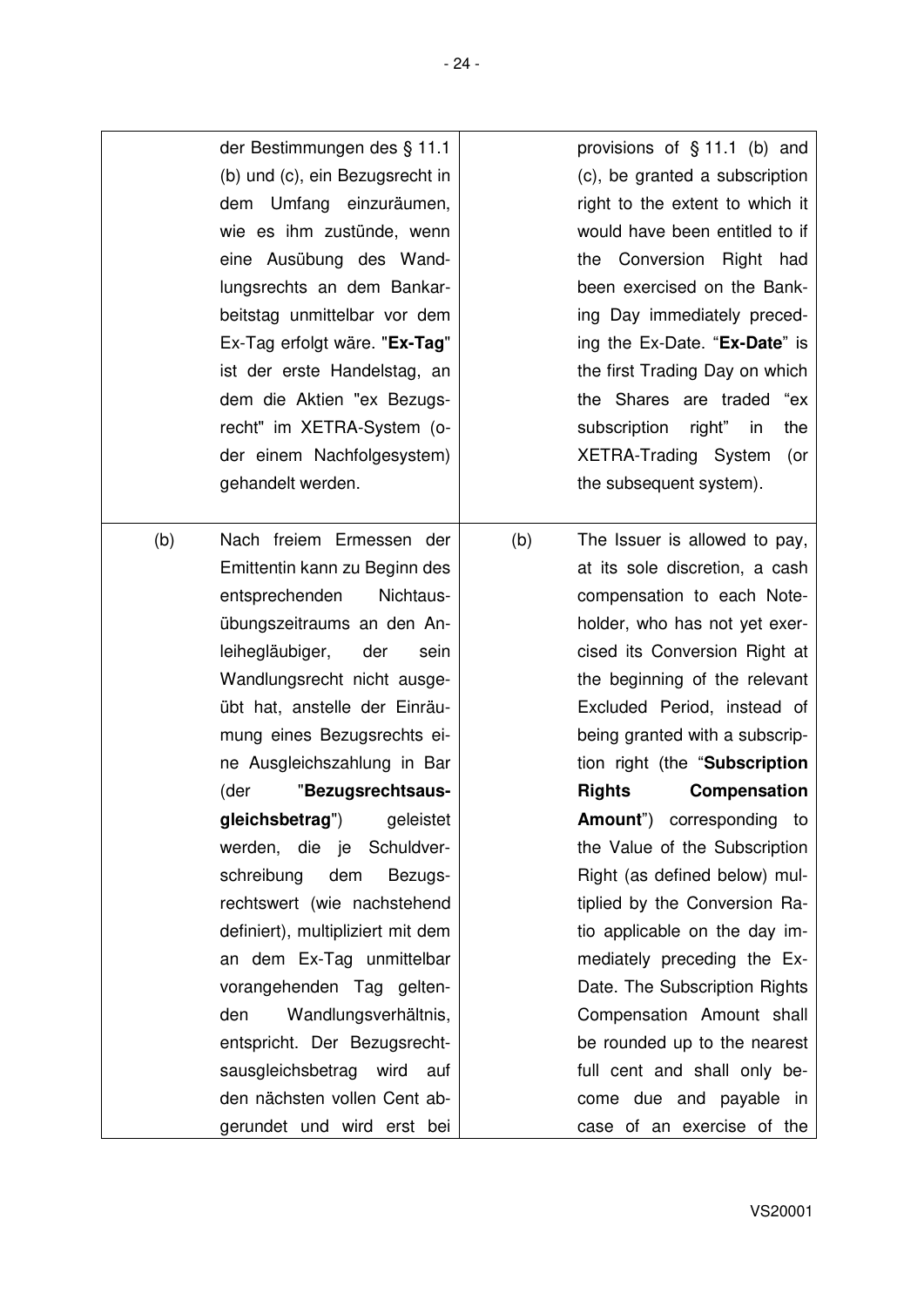| Ausübung des Wandlungs-<br>rechts fällig und zahlbar.                                                                                                                                                                                | Conversion Right.                                                                                                                                                                                                                |
|--------------------------------------------------------------------------------------------------------------------------------------------------------------------------------------------------------------------------------------|----------------------------------------------------------------------------------------------------------------------------------------------------------------------------------------------------------------------------------|
| Anstelle der Einräumung ei-<br>(c)<br>nes Bezugsrechts oder der<br>Zahlung eines Bezugsrechts-<br>ausgleichsbetrags kann die<br>Emittentin eine Anpassung<br>des Wandlungspreises gemäß<br>nachstehenden Formel<br>der<br>vornehmen: | (c)<br>Instead of granting a subscrip-<br>tion right or the payment of a<br>Subscription Rights Compen-<br>sation Amount, the Issuer may<br>elect to adjust the Conversion<br>Price in accordance with the<br>following formula: |
| $CP_n = CP_0$ x $\frac{SP_0 - VSR}{SP_0}$                                                                                                                                                                                            | $CP_n = CP_0$ x $\frac{SP_0 - VSR}{SP_0}$                                                                                                                                                                                        |
| Dabei ist:                                                                                                                                                                                                                           | Whereby:                                                                                                                                                                                                                         |
| $\mathbf{CP}_n =$<br>der neue Wandlungs-<br>preis;                                                                                                                                                                                   | $\mathbf{CP}_n =$ the new Conversion Price;                                                                                                                                                                                      |
| unmittelbar<br>$CPO =$<br>der<br>vor<br>Schluss des Börsenhandels<br>am<br>Stichtag (wie nachfolgend definiert)<br>geltende Wandlungspreis;                                                                                          | $C PO$ = the Conversion Price in effect<br>immediately prior to the close of trad-<br>ing on the Record Date (as defined<br>below);                                                                                              |
| der XETRA Kurs (wie<br>$SPo =$<br>nachfolgend definiert) am Stichtag;<br>und                                                                                                                                                         | <b>SPo</b> = the XETRA Quotation (as de-<br>fined below) on the Record Date; and                                                                                                                                                 |
| $VSR =$<br>Bezugsrechtswert (wie<br>nachfolgend definiert).                                                                                                                                                                          | $VSR = Value$ of the Subscription<br>Rights Amount (as defined below).                                                                                                                                                           |
| "Stichtag" ist der relevante Zeit-<br>punkt für die Bestimmung der Akti-<br>onäre, die Anspruch auf Rechte,<br>Bezugs-, Options- oder Wandlungs-<br>rechte haben.                                                                    | "Record Date" means the relevant<br>date for determination of the share-<br>holder being eligible for rights, sub-<br>scription rights, option rights or con-<br>version rights.                                                 |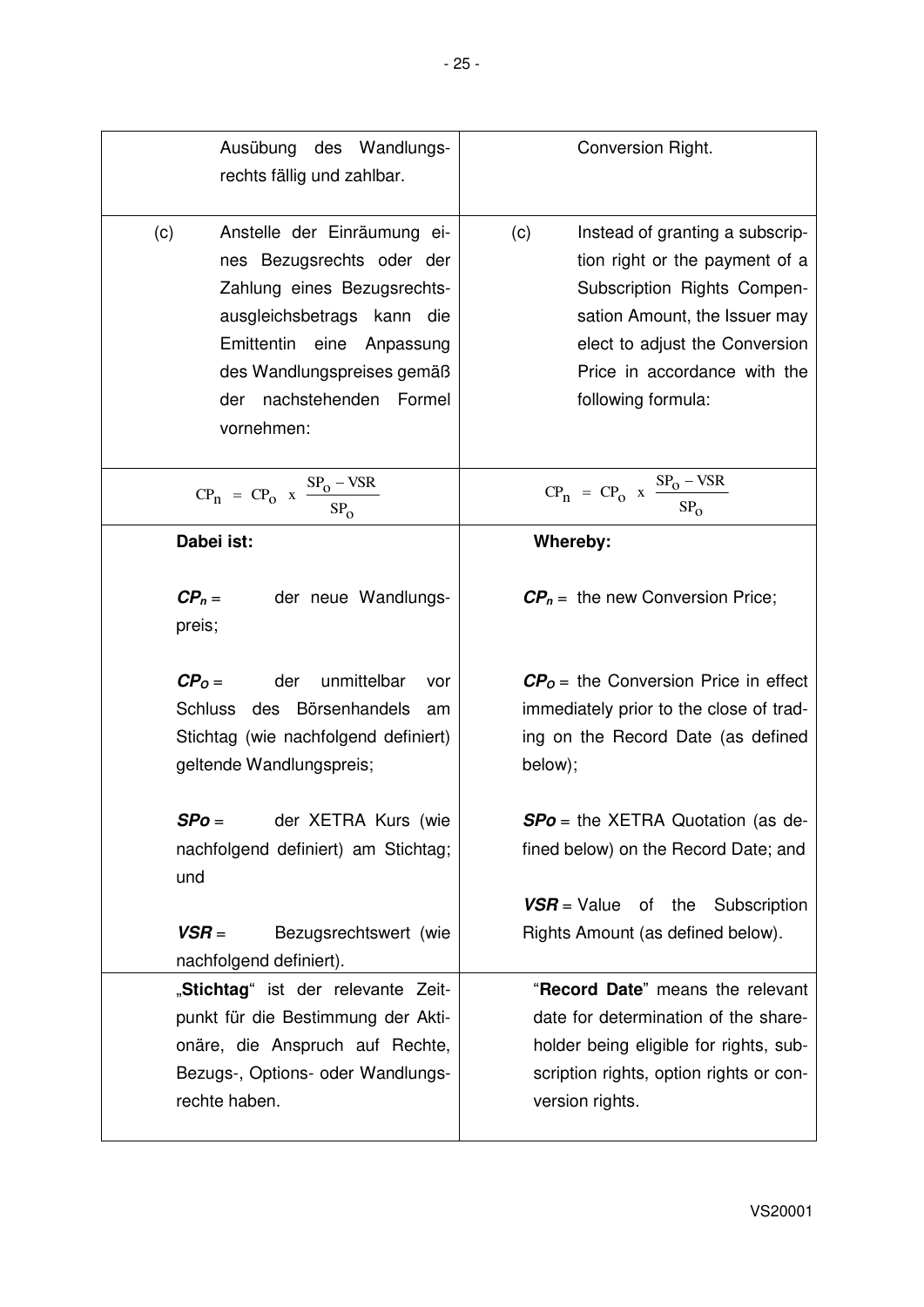"XETRA Kurs" ist an einem Tag der volumengewichtete XETRA Durchschnittskurs der Aktien (§ 6.1), bzw. wenn kein XETRA Kurs festgestellt wird, der letzte veröffentlichte Verkaufspreis je Aktie an diesem Tag für die Aktien an der Frankfurter Wertpapierbörse oder deren Rechtsnachfolgerin (die "**FWB**") jeweils wie auf der Bloomberg-Seite AQR oder einer Bloombergnachfolgerseite einer solchen Seite, oder, wenn es keine entsprechende Bloombergseite gibt, auf der entsprechenden Reutersseite (die "Re**levante Seite**") angezeigt. Für den Fall, dass die Aktien nicht zum Handel an der FWB einbezogen sind, sind die entsprechenden Kurse an der wichtigsten nationalen oder regionalen Börse, an der die Aktien notiert sind, maßgeblich, jeweils wie auf der Relevanten Seite angezeigt. Für den Fall, dass eine oder mehrere solcher Notierungen nicht bestehen, wird die Wandlungsstelle (§ 13) den XETRA Kurs auf der Basis solcher Notierungen oder anderer Informationen, die sie für maßgeblich hält, nach billigem Ermessen (§ 317 Bürgerliches Gesetzbuch) bestimmen; diese Bestimmung ist bindend (sofern nicht ein offensichtlicher Fehler vorliegt). Eine Bezugnahme auf den XETRA Kurs in diesen Anleihebedingungen

"**XETRA Quotation**" means on any day the XETRA-volume weighted average quotation of the Shares (§ 6.1), and, if no XETRA Quotation is reported, the last reported per share sale price of the Shares on such day on the Frankfurt Stock Exchange or a successor system (the "**FSE**"), in each case as shown on Bloomberg page AQR or any Bloomberg successor page to such page, or if no Bloomberg page is available, the corresponding Reuters page (the "**Relevant Page**"). If the Shares are not admitted to trading on the FSE the respective quotations on the principal national or regional securities exchange upon which the Shares are quoted are decisive, in each case, as shown on the Relevant Page. In the absence of one or more such quotations, the Conversion Agent (§ 13) shall determine the XETRA Quotation on the basis of such quotations or other information as it considers appropriate using equitable discretion (§ 317 of the German Civil Code (*Bürgerliches Gesetzbuch*)); any such determination shall be binding (in the absence of manifest error). Any reference in these Terms and Conditions to the XETRA Quotation shall include, in the case that the XETRA Quotation is discontinued, a reference to a quotation which (i)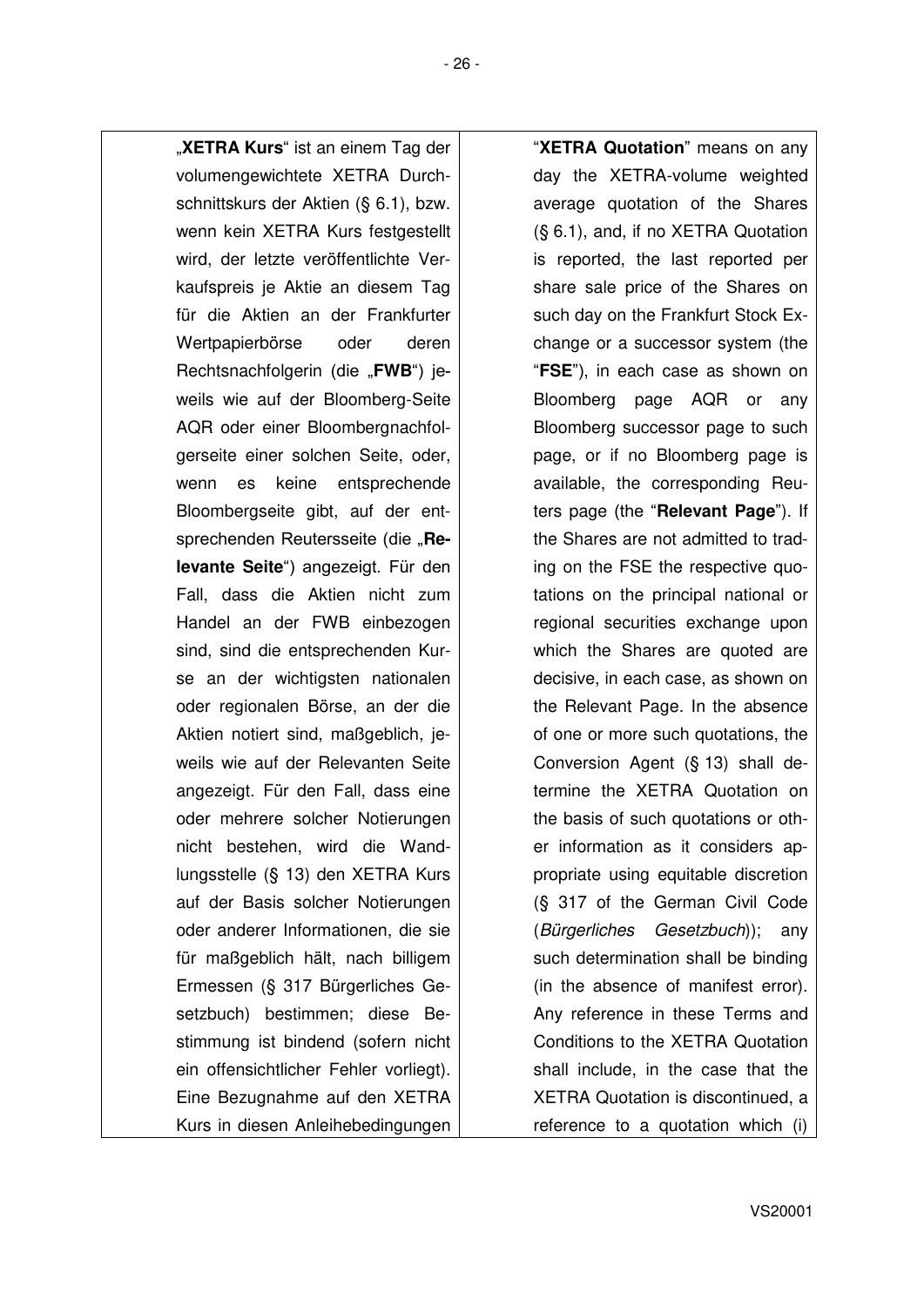| umfasst, für den Fall, dass die Fest-<br>stellung des XETRA Kurses einge-<br>stellt wird, die Bezugnahme auf den<br>Kurs, der den XETRA Kurs (i) kraft<br>Gesetzes oder (ii) aufgrund einer<br>allgemein akzeptierten Marktpraxis<br>ersetzt, wie auf der Relevanten Sei-                                                        | by virtue of law or (ii) on the basis of<br>generally accepted market practice<br>replaces the XETRA Quotation, as<br>shown on the Relevant Page.                                                                                                                                                                                                                               |
|----------------------------------------------------------------------------------------------------------------------------------------------------------------------------------------------------------------------------------------------------------------------------------------------------------------------------------|---------------------------------------------------------------------------------------------------------------------------------------------------------------------------------------------------------------------------------------------------------------------------------------------------------------------------------------------------------------------------------|
| te angezeigt.                                                                                                                                                                                                                                                                                                                    |                                                                                                                                                                                                                                                                                                                                                                                 |
| "VSR" oder "Bezugsrechtswert"<br>bedeutet je Aktie:<br>durchschnittliche Börsenkurs<br>der<br>des den Aktionären zustehenden<br>Bezugsrechts an den letzten zehn<br>Handelstagen der Bezugsrechte,<br>der entsprechend des XETRA Kur-<br>ses ermittelt wird.<br>Eine Anpassung des Wandlungs-<br>preises erfolgt nicht, wenn VSR | "VSR" or " Value of Subscription<br>Rights Amount" means per Share:<br>the average stock market price of<br>the subscription rights to which the<br>shareholders are entitled on the last<br>ten Trading Days of the subscription<br>rights, which is determined pursuant<br>to the XETRA Quotation.<br>There shall be no adjustment of the<br>Conversion Price if VSR equals 0 |
| gleich 0 (Null) ist.                                                                                                                                                                                                                                                                                                             | (zero).                                                                                                                                                                                                                                                                                                                                                                         |
| (d)<br>Bei Kapitalerhöhungen ohne<br>Bezugsrecht gibt es keinen<br>Verwässerungssatz.                                                                                                                                                                                                                                            | (d)<br>In case of capital increases<br>without a subscription right<br>there shall be no Dilution Ad-<br>justment.                                                                                                                                                                                                                                                              |
| 11.2<br>Kapitalerhöhung<br><b>Gesell-</b><br>aus                                                                                                                                                                                                                                                                                 | 11.2<br>Capital Increase from Company                                                                                                                                                                                                                                                                                                                                           |
| schaftsmitteln. Im Falle einer Kapi-<br>talerhöhung der Emittentin aus Ge-<br>sellschaftsmitteln gemäß § 207 Ak-                                                                                                                                                                                                                 | Funds. In the event of a capital in-<br>crease of the Issuer from company<br>funds in accordance with $\S 207$ of                                                                                                                                                                                                                                                               |
| tiengesetz (d.h. durch Umwandlung<br>von Kapitalrücklagen oder Gewinn-<br>rücklagen) unter Ausgabe neuer Ak-<br>tien vor dem Wandlungstag oder ei-                                                                                                                                                                               | the German Stock Corporation Act<br>(Aktiengesetz), (i.e., by converting<br>capital reserves (Kapitalrücklagen)<br>or retained earnings (Gewinnrück-                                                                                                                                                                                                                            |
| nem früheren Rückzahlungstag wird<br>der Wandlungspreis mit dem nach                                                                                                                                                                                                                                                             | lagen)) by issuing new Shares prior<br>to the conversion day or an earlier                                                                                                                                                                                                                                                                                                      |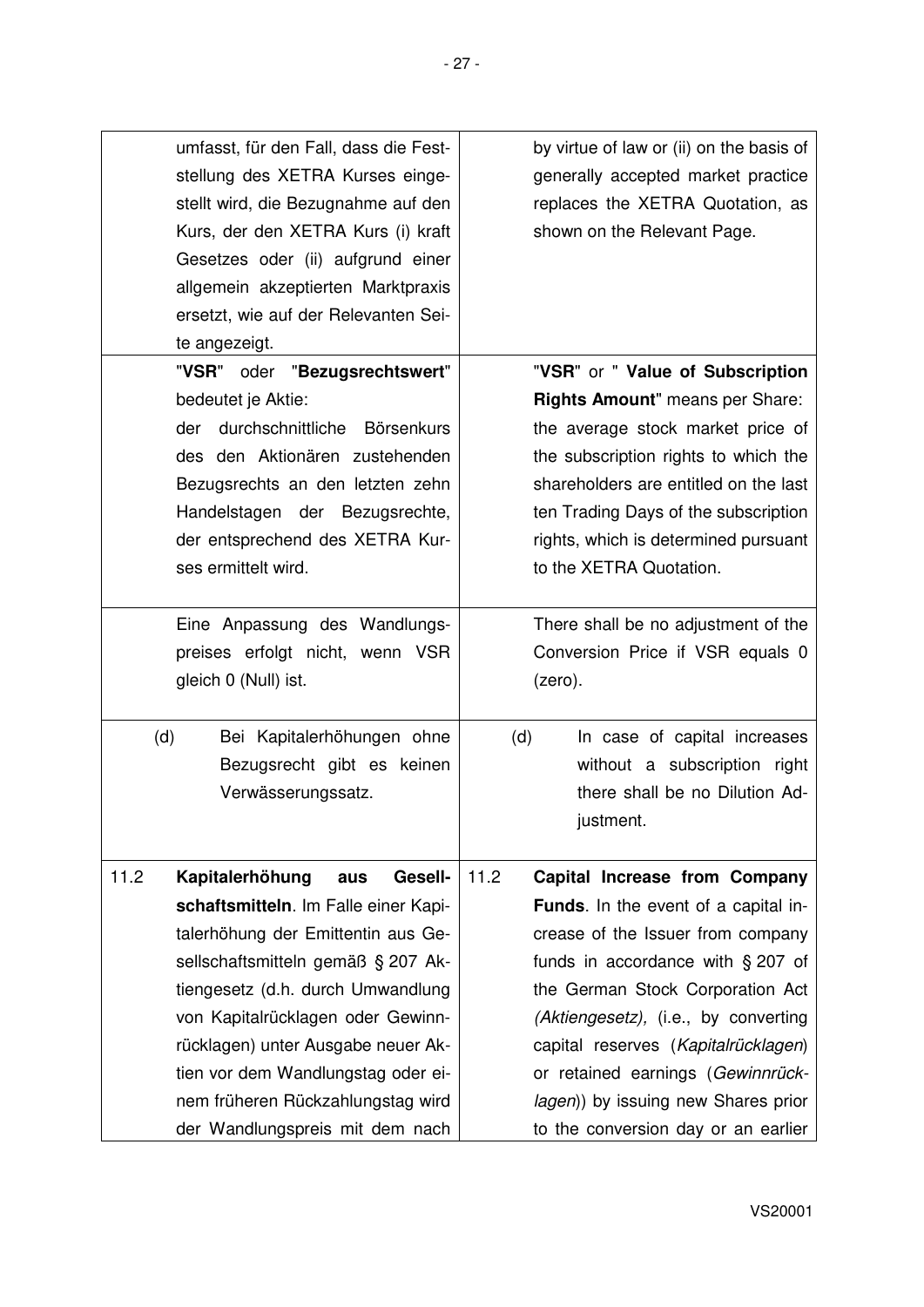| der nachstehenden Formel errech-          | date of redemption, the Conversion               |
|-------------------------------------------|--------------------------------------------------|
| neten Wert multipliziert:                 | Price shall be multiplied by the                 |
|                                           | number determined by the following               |
|                                           | formula:                                         |
|                                           |                                                  |
| $CP_n = CP_0 x \frac{N_0}{N_n}$           | $CP_n = CP_0 x \frac{N_0}{N_n}$                  |
|                                           |                                                  |
| Dabei ist:                                | Whereby:                                         |
| $CP_n =$<br>der neue Wandlungs-<br>preis; | $\mathbf{CP}_n =$ the new Conversion Price;      |
| $CPO =$<br>der<br>unmittelbar<br>vor      | $\mathbf{CP}_0$ = the Conversion Price in effect |
| des Börsenhandels<br>Schluss<br>am        | immediately prior to the close of trad-          |
| Stichtag geltende Wandlungspreis;         | ing on the Record Date;                          |
|                                           |                                                  |
| $NO$ = die Anzahl der ausgegebenen        |                                                  |
| Aktien vor der Kapitalerhöhung aus        | $No$ = the number of issued Shares               |
| Gesellschaftsmitteln, und                 | before the capital increase from com-            |
|                                           | pany funds, and                                  |
| $N_n$ = die Anzahl der ausgegebenen       |                                                  |
| Aktien nach der Kapitalerhöhung           | $N_n$ = the number of issued Shares af-          |
| aus Gesellschaftsmitteln.                 | ter the capital increase from company            |
|                                           | funds.                                           |
| Anderung der Zahl der Aktien<br>11.3      | Changes in the number of shares<br>11.3          |
| ohne Änderung des Grundkapi-              | without change in the Share Cap-                 |
| tals; Kapitalherabsetzung durch           | ital; Capital Reduction by Merg-                 |
| Zusammenlegung; Kapitalherab-             | ing of shares; Capital reduction.                |
| setzung.                                  |                                                  |
|                                           |                                                  |
| Änderung der Zahl der Ak-<br>(a)          | Changes in the Number of<br>(a)                  |
| tien ohne Änderung<br>des                 | Shares without Change in                         |
| Grundkapitals; Kapitalher-                | the Share Capital; Capital                       |
| absetzung<br>durch<br>Zusam-              | <b>Reduction</b><br>by<br><b>Merging</b>         |
| menlegung von Aktien. So-                 | shares. If, prior to the Con-                    |
| fern vor dem Wandlungstag                 | version Day or an earlier date                   |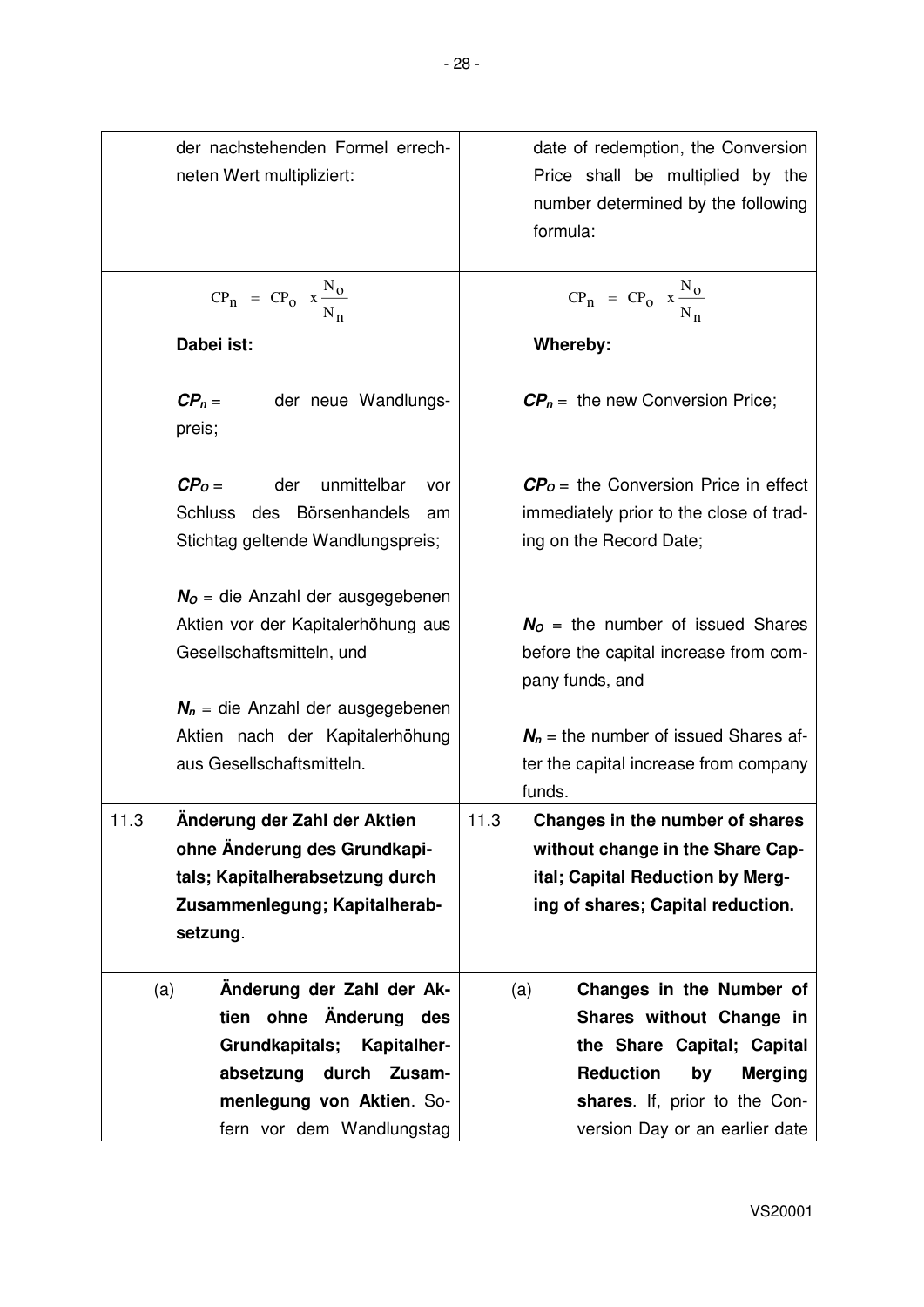|      | oder einem früheren Rückzah-<br>lungstag (i) die Zahl der aus-<br>stehenden Aktien ohne Ände-<br>rung des Grundkapitals der<br>Emittentin geändert wird (z.B.<br>in Folge eines Aktiensplits o-<br>der einer Zusammenlegung<br>von Aktien (umgekehrter Akti-<br>ensplit)), oder (ii) das Grund-<br>kapital der Emittentin durch<br>Zusammenlegung von Aktien<br>herabgesetzt wird, gilt § 11.2<br>entsprechend.                                                                                                | of redemption (i) the number<br>outstanding<br>οf<br>shares<br>is<br>changed without altering the<br>Issuer's share capital (e.g. as<br>a result of a stock split or a<br>merging of shares (reverse<br>stock split) or (ii) the Issuer<br>reduces its share capital by<br>merging shares, § 11.2 shall<br>apply mutatis mutandis.                                                                                                                                                                    |
|------|----------------------------------------------------------------------------------------------------------------------------------------------------------------------------------------------------------------------------------------------------------------------------------------------------------------------------------------------------------------------------------------------------------------------------------------------------------------------------------------------------------------|-------------------------------------------------------------------------------------------------------------------------------------------------------------------------------------------------------------------------------------------------------------------------------------------------------------------------------------------------------------------------------------------------------------------------------------------------------------------------------------------------------|
| (b)  | Kapitalherabsetzung. Im Fal-<br>le einer Herabsetzung des<br>Grundkapitals der Emittentin<br>allein durch Herabsetzung des<br>auf die einzelne Aktie entfal-<br>lenden anteiligen Betrages<br>des Grundkapitals bleibt das<br>Wandlungsverhältnis<br>unver-<br>ändert, jedoch mit der Maß-<br>gabe, dass nach einem sol-<br>chen Ereignis zu liefernde Ak-<br>tien mit ihrem jeweiligen neu-<br>en, auf die einzelne Aktie ent-<br>fallenden anteiligen<br>Betrag<br>des Grundkapitals<br>geliefert<br>werden. | reduction. In the<br>(b)<br>Capital<br>event of a reduction of the Is-<br>suer's share capital solely by<br>the proportionate<br>reducing<br>amount of the share capital at-<br>tributable to the individual<br>share, the conversion ratio<br>remains unchanged, however,<br>provided that the shares to be<br>delivered after such an event<br>will be delivered with their re-<br>spective<br>new proportionate<br>amount of the share capital at-<br>tributable<br>individual<br>to the<br>share. |
| 11.4 | Verschmelzung;<br><b>Restrukturie-</b>                                                                                                                                                                                                                                                                                                                                                                                                                                                                         | 11.4<br>Merger; Reorganization. In the                                                                                                                                                                                                                                                                                                                                                                                                                                                                |
|      | rung. Im Fall einer Verschmelzung                                                                                                                                                                                                                                                                                                                                                                                                                                                                              | event of a merger $(S2$ of the Ger-                                                                                                                                                                                                                                                                                                                                                                                                                                                                   |
|      | (§ 2 Umwandlungsgesetz (UmwG))                                                                                                                                                                                                                                                                                                                                                                                                                                                                                 | man Transformation Act (Umwand-                                                                                                                                                                                                                                                                                                                                                                                                                                                                       |
|      | mit der Emittentin als übertragen-                                                                                                                                                                                                                                                                                                                                                                                                                                                                             | lungsgesetz)) with the Issuer as the                                                                                                                                                                                                                                                                                                                                                                                                                                                                  |
|      | dem Rechtsträger im Sinne des                                                                                                                                                                                                                                                                                                                                                                                                                                                                                  | transferring legal entity within the                                                                                                                                                                                                                                                                                                                                                                                                                                                                  |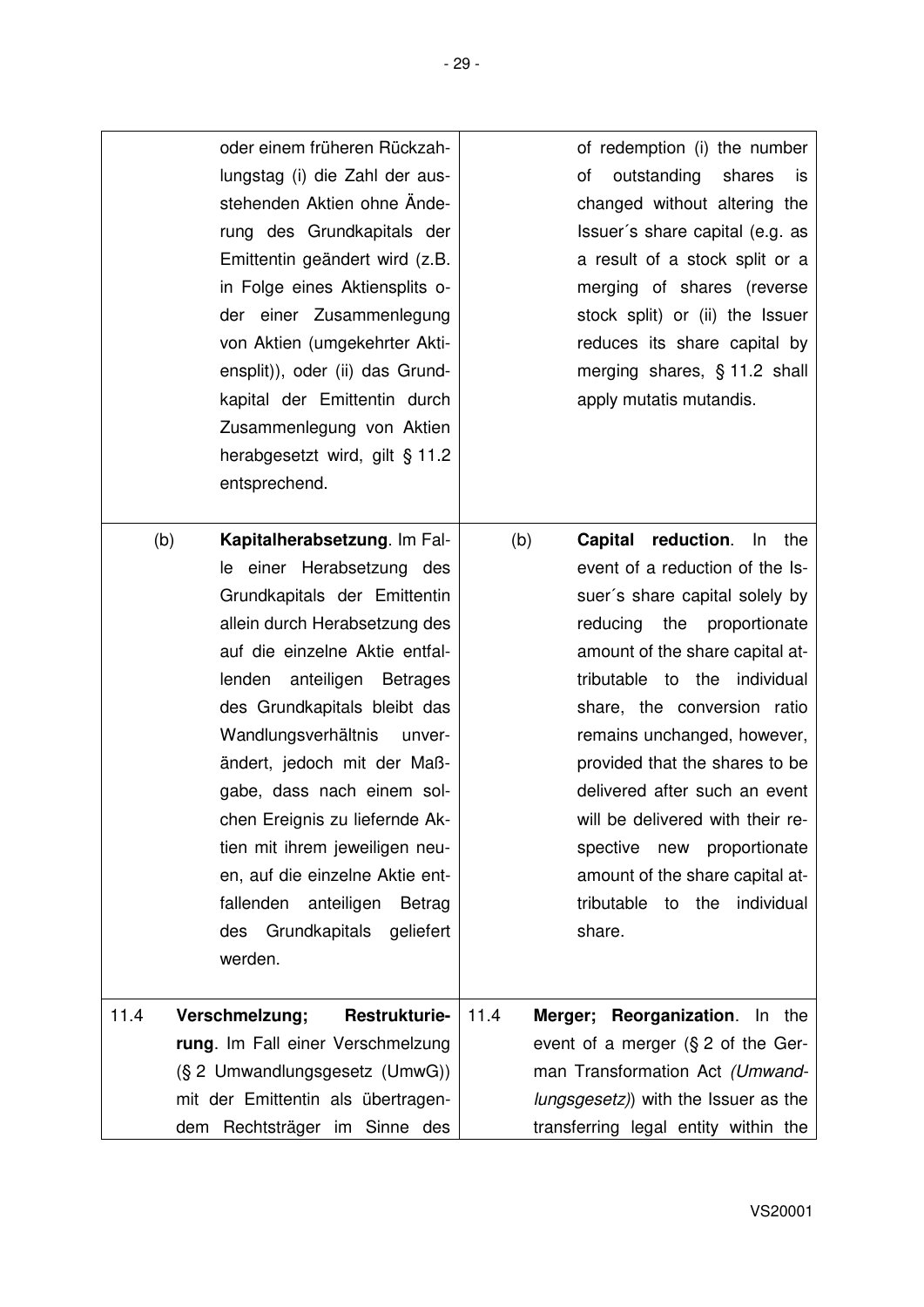|      | Umwandlungsgesetzes oder im Fall<br>einer Aufspaltung (§ 123 Abs. 1<br>UmwG) der Emittentin oder einer<br>Abspaltung (§ 123 Abs. 2 UmwG)<br>hat ein Anleihegläubiger das Recht<br>auf gleichwertige Rechte gemäß<br>§ 23 UmwG.                                                                                                                                                                                                       |      | meaning of the German Transfor-<br>mation Act or in case of a split-up of<br>the Issuer $(\S 123 \text{ para } (1) \text{ of the})$<br>German Transformation Act) or a<br>spin-off $(S_1 123)$ para $(2)$ of the Ger-<br>man Transformation Act), in each<br>case the Noteholder has the right to<br>equivalent rights in accordance with<br>§ 23 of the German Transformation<br>Act.                                                             |
|------|--------------------------------------------------------------------------------------------------------------------------------------------------------------------------------------------------------------------------------------------------------------------------------------------------------------------------------------------------------------------------------------------------------------------------------------|------|----------------------------------------------------------------------------------------------------------------------------------------------------------------------------------------------------------------------------------------------------------------------------------------------------------------------------------------------------------------------------------------------------------------------------------------------------|
| 11.5 | Wirksamkeit; Ausschluss. Anpas-<br>sungen nach Maßgabe dieses § 11<br>werden zu Beginn des Ex-Tages<br>wirksam, oder, im Falle von Anpas-<br>sungen nach Maßgabe von § 11.4,<br>an dem Tag, an dem die Ver-<br>schmelzung oder Reorganisation<br>wie in § 11.4 beschrieben rechtlich<br>wirksam wird.                                                                                                                                | 11.5 | Effectiveness; Preclusion.<br>Ad-<br>justments pursuant to this § 11 shall<br>become effective as of the begin-<br>ning of the Ex-Date or, in case of<br>adjustments pursuant to $\S$ 11.4, the<br>date on which the merger or reor-<br>ganization as described in § 11.4<br>becomes legally effective.                                                                                                                                            |
| 11.6 | Auf- bzw. Abrundung und Liefe-<br>rung. Der Wandlungspreis, der sich<br>aufgrund einer Anpassung gemäß<br>§ 11 ergibt, wird auf zwei Dezimal-<br>stellen nach dem Komma aufgerun-<br>det. Die sich daraus ergebende<br>Zahl von Aktien wird gemäß § 8.1<br>geliefert. Bruchteile von Aktien wer-<br>den gemäß § 8.1 zusammenge-<br>fasst. Ein Ausgleich in Geld für ver-<br>bleibende Bruchteile von Aktien fin-<br>det nicht statt. | 11.6 | Rounding up or down and Deliv-<br>ery. The Conversion Price deter-<br>mined by an adjustment pursuant to<br>this $\S$ 11 shall be rounded up to two<br>decimal places after the decimal<br>point. The number of Shares result-<br>ing therefrom shall be delivered<br>pursuant to §8.1. Fractions of<br>Shares shall be aggregated in ac-<br>cordance with § 8.1. Compensa-<br>tions in cash for remaining fractions<br>of shares shall not occur. |
| 11.7 | Zuständigkeit; Bekanntmachung.                                                                                                                                                                                                                                                                                                                                                                                                       | 11.7 | Responsibility;<br>Announcement.                                                                                                                                                                                                                                                                                                                                                                                                                   |
|      | Anpassungen gemäß diesem § 11                                                                                                                                                                                                                                                                                                                                                                                                        |      | Adjustments pursuant to this § 11                                                                                                                                                                                                                                                                                                                                                                                                                  |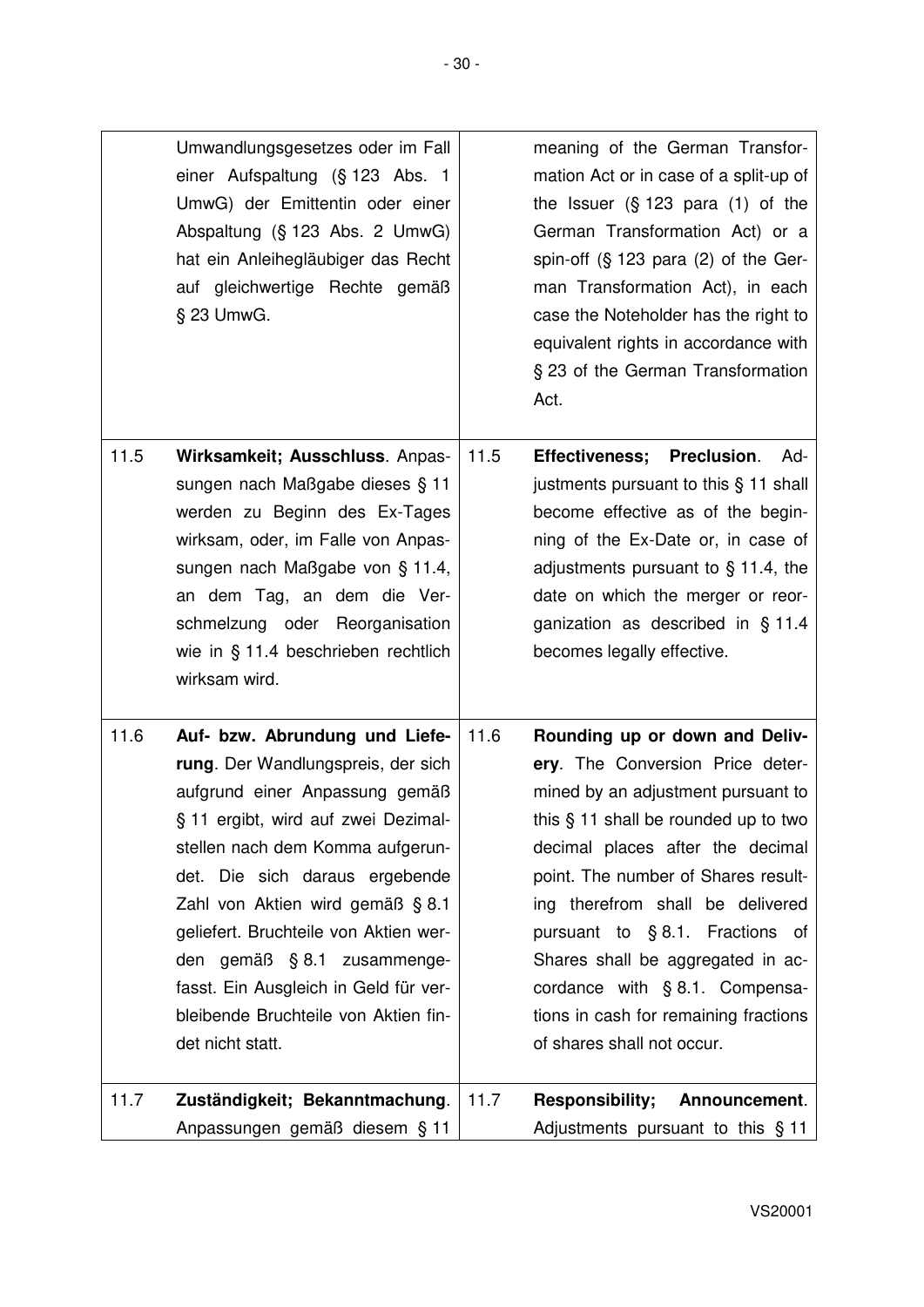| werden durch die Emittentin oder                                                                                                                                                                                                                                                                                                                                                                                                                                                                        | shall be made by the Issuer or, by                                                                                                                                                                                                                                                                                                                                                                       |
|---------------------------------------------------------------------------------------------------------------------------------------------------------------------------------------------------------------------------------------------------------------------------------------------------------------------------------------------------------------------------------------------------------------------------------------------------------------------------------------------------------|----------------------------------------------------------------------------------------------------------------------------------------------------------------------------------------------------------------------------------------------------------------------------------------------------------------------------------------------------------------------------------------------------------|
| durch einen von ihr auf eigene Kos-<br>ten zu bestellenden Sachverständi-<br>gen vorgenommen und sind (sofern<br>nicht ein offensichtlicher Fehler vor-<br>liegt) für alle Beteiligten bindend.<br>Die Emittentin ist berechtigt, den<br>Rat von Rechtsberatern oder ande-<br>ren Fachleuten in Anspruch zu<br>nehmen, wenn sie dies für erforder-<br>lich hält, und darf sich auf den ihr<br>erteilten Rat verlassen. Die Emitten-<br>tin hat die Maßnahmen nach § 11<br>gemäß § 14 bekannt zu machen. | an expert appointed by the Issuer at<br>its own expense and will be binding<br>on all parties involved (unless there<br>is a manifest error). The Issuer may<br>seek the advice of legal advisers or<br>other experts where it regards this<br>as necessary and may rely on any<br>advice so obtained. The Issuer is<br>obliged to announce the measures<br>pursuant to § 11 in accordance with<br>§ 14. |
| § 12                                                                                                                                                                                                                                                                                                                                                                                                                                                                                                    | $§$ 12                                                                                                                                                                                                                                                                                                                                                                                                   |
| Recht der Anleihegläubiger auf vorzeitige                                                                                                                                                                                                                                                                                                                                                                                                                                                               | Right of the Noteholders to Early Re-                                                                                                                                                                                                                                                                                                                                                                    |
| Rückzahlung                                                                                                                                                                                                                                                                                                                                                                                                                                                                                             | demption                                                                                                                                                                                                                                                                                                                                                                                                 |
|                                                                                                                                                                                                                                                                                                                                                                                                                                                                                                         |                                                                                                                                                                                                                                                                                                                                                                                                          |
|                                                                                                                                                                                                                                                                                                                                                                                                                                                                                                         |                                                                                                                                                                                                                                                                                                                                                                                                          |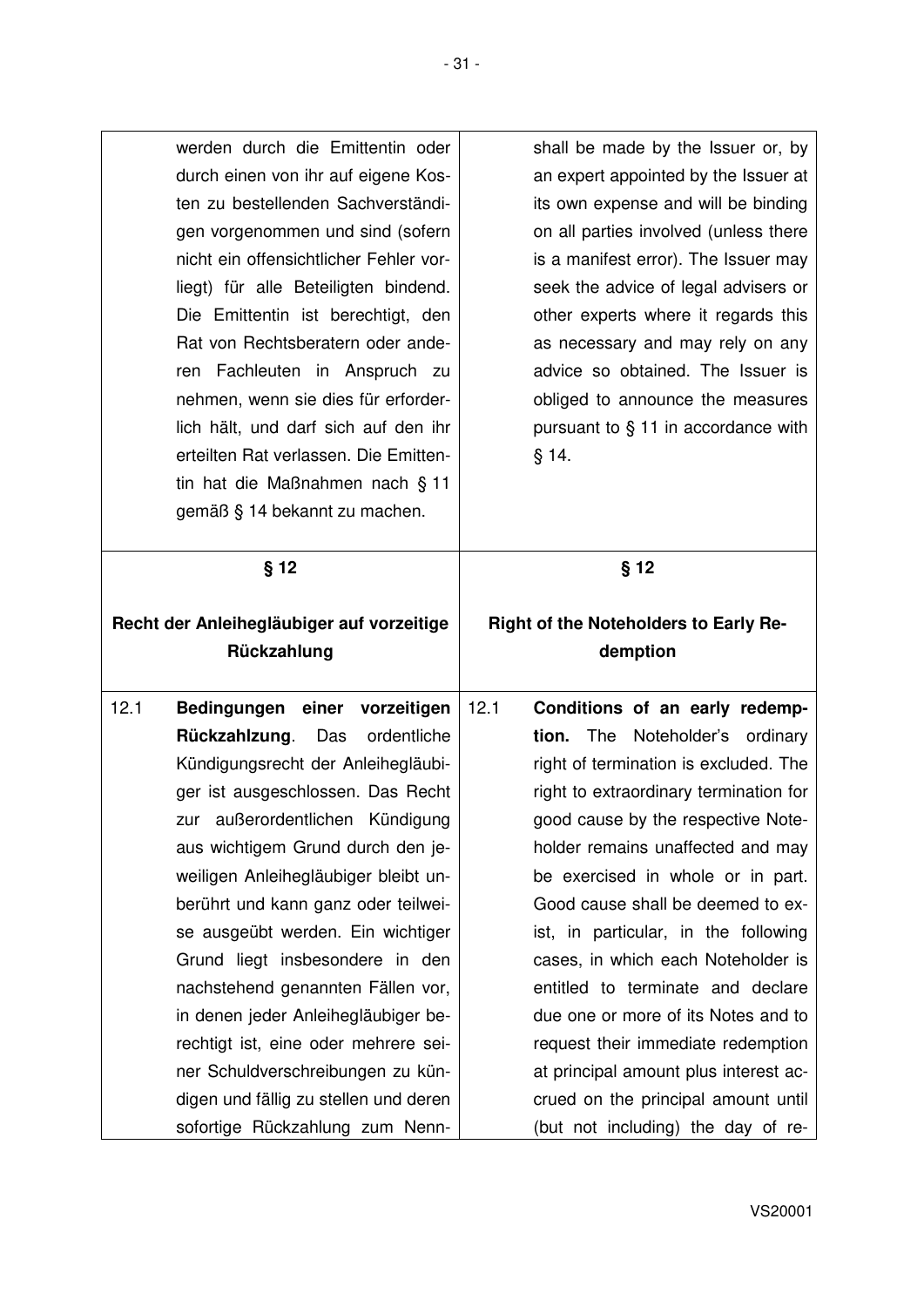|               | betrag zuzüglich der auf den Nenn-<br>betrag bis zum Rückzahlungszeit-<br>punkt (nicht einschließlich) aufge-<br>laufenen Zinsen zu verlangen, näm-<br>lich wenn                                                                                                                                                                                                                                                                                                                                                                                                                         | payment, namely if |                                                                                                                                                                                                                                                                                                                                                                                                                                                                                                                                    |
|---------------|------------------------------------------------------------------------------------------------------------------------------------------------------------------------------------------------------------------------------------------------------------------------------------------------------------------------------------------------------------------------------------------------------------------------------------------------------------------------------------------------------------------------------------------------------------------------------------------|--------------------|------------------------------------------------------------------------------------------------------------------------------------------------------------------------------------------------------------------------------------------------------------------------------------------------------------------------------------------------------------------------------------------------------------------------------------------------------------------------------------------------------------------------------------|
| a)            | die Emittentin einen Betrag,<br>der nach diesen Anleihebe-<br>dingungen fällig ist, nicht in-<br>nerhalb von 20 Tagen nach<br>dem betreffenden Zahlungs-<br>tag zahlt, oder                                                                                                                                                                                                                                                                                                                                                                                                              | a)                 | the Issuer does not pay an<br>amount which is due accord-<br>ing to these Terms and Condi-<br>tions within 20 days after the<br>relevant day of payment, or                                                                                                                                                                                                                                                                                                                                                                        |
| b)            | die Emittentin allgemein ihre<br>Zahlungen einstellt, ihre Zah-<br>lungsunfähigkeit bekannt gibt<br>oder in Liquidation tritt, außer<br>im Zusammenhang mit einer<br>Verschmelzung,<br>Konsolidie-<br>rung oder einer anderen Form<br>des Zusammenschlusses mit<br>einer anderen Gesellschaft<br>oder im Zusammenhang mit<br>einer Umwandlung, und diese<br>Gesell-<br>andere oder neue<br>schaft alle aus den Schuld-<br>verschreibungen<br>folgenden<br>oder im Zusammenhang mit<br>Schuldverschreibungen<br>den<br>bestehenden Verpflichtungen<br>der Emittentin übernimmt, o-<br>der | b)                 | the Issuer suspends its pay-<br>ments generally, announces<br>its inability to meet its pay-<br>ment obligations or enters into<br>liquidation, unless in connec-<br>tion with a merger, consolida-<br>tion or any other form of com-<br>bination with another compa-<br>ny or in connection with a<br>conversion, and such other or<br>new company takes over all<br>obligations of the Issuer under<br>the Notes as well as obliga-<br>tions arising from these Terms<br>and Conditions or in connec-<br>tion with the Notes, or |
| $\mathsf{c})$ | gegen die Emittentin Zwangs-<br>vollstreckungsmaßnahmen<br>wegen Nichtbegleichung von                                                                                                                                                                                                                                                                                                                                                                                                                                                                                                    | $\mathsf{c})$      | the Issuer is subject to imme-<br>diate enforcement because of<br>non-performance of payment                                                                                                                                                                                                                                                                                                                                                                                                                                       |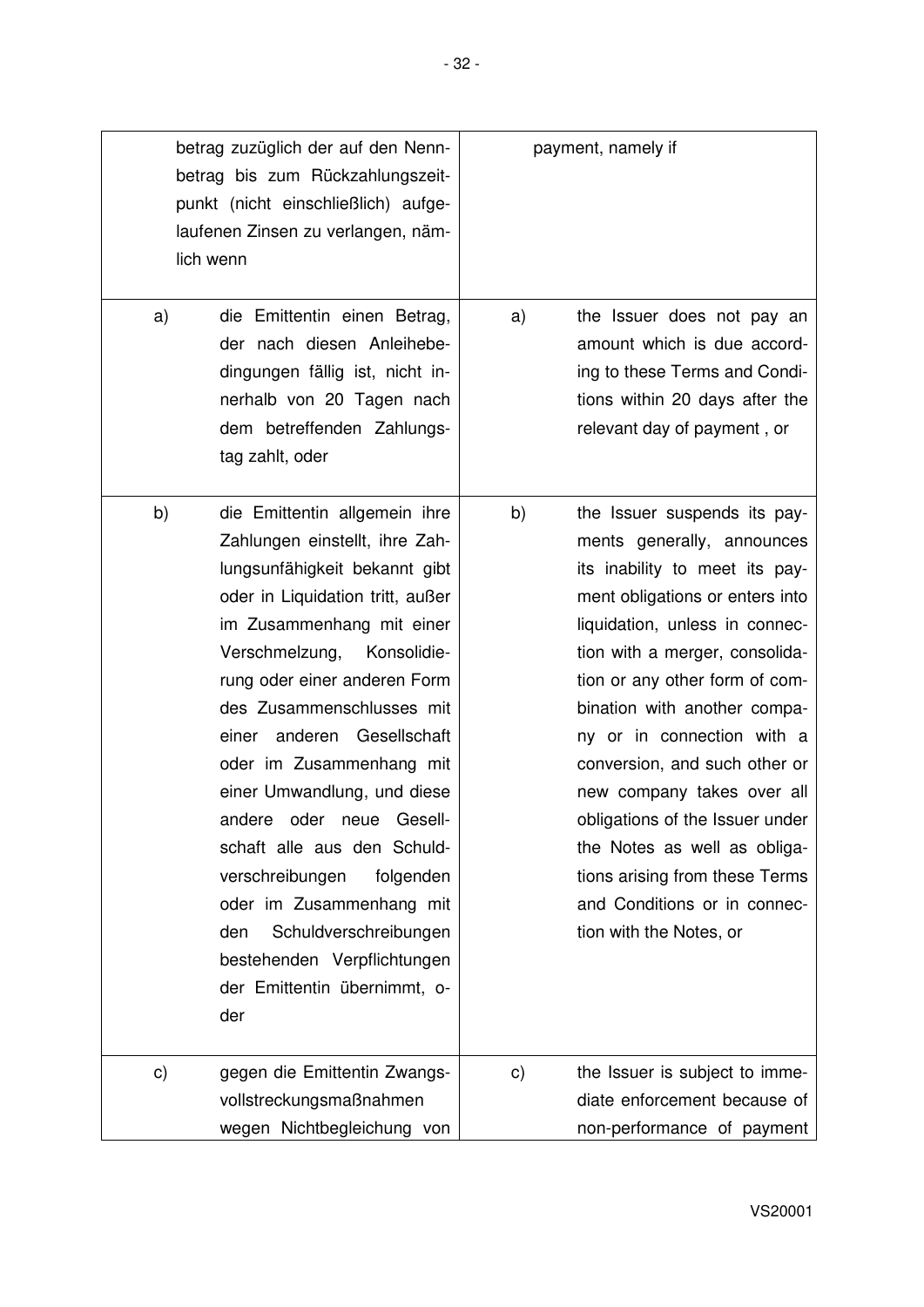| Zahlungsverpflichtungen ein-<br>geleitet werden und ein sol-<br>ches Verfahren nicht inner-<br>halb von 60 Tagen aufgeho-<br>ben oder ausgesetzt worden<br>ist, oder                                                                                                                                                        | obligations and those actions<br>are not cancelled or suspend-<br>ed within 60 days, or                                                                                                                                                                       |
|-----------------------------------------------------------------------------------------------------------------------------------------------------------------------------------------------------------------------------------------------------------------------------------------------------------------------------|---------------------------------------------------------------------------------------------------------------------------------------------------------------------------------------------------------------------------------------------------------------|
| d)<br>ein Gericht in der Bundesre-<br>publik Deutschland oder in ei-<br>nem anderen Land ein Insol-<br>venzverfahren oder ein ver-<br>gleichbares Verfahren über<br>das Vermögen der Emittentin<br>eröffnet und ein solches Ver-<br>fahren nicht innerhalb von 60<br>Tagen aufgehoben oder aus-<br>gesetzt worden ist, oder | $\mathsf{d}$<br>a court of the Bundesrepublik<br>Deutschland<br>or any other<br>country initiates an insolvency<br>comparable<br>proceeding<br>or<br>over the Issuer's assets and<br>such proceeding is not can-<br>celled or suspended within 60<br>days, or |
| die Emittentin ein solches Ver-<br>e)<br>fahren über ihr Vermögen be-<br>antragt oder die Emittentin<br>sonstigen wesentlichen Ver-<br>tragsverpflichtungen<br>nach<br>Anleihebedingungen<br>diesen<br>verletzt und diese Verletzung<br>auch nach 60 Tagen noch be-<br>steht.                                               | the Issuer applies for such<br>e)<br>proceedings over its assets or<br>breaches other essential con-<br>obligations<br>tractual<br>arising<br>from this Terms and Condi-<br>tions and this breach still ex-<br>ists after 60 days.                            |
| Das Recht, Schuldverschreibungen<br>außerordentlich zu kündigen, er-<br>lischt, falls der jeweilige Kündi-<br>gungsgrund<br>vor Ausübung<br>des<br>Kündigungsrechts entfallen ist.                                                                                                                                          | The right of extraordinary termina-<br>tion of the Notes ceases if the re-<br>reason for termination<br>spective<br>ceases to exist prior to the exercise<br>of the right of termination.                                                                     |
| Ein wichtiger Grund, der zur außer-<br>ordentlichen Kündigung der Schuld-                                                                                                                                                                                                                                                   | An important reason which entitles<br>to extraordinary termination of the                                                                                                                                                                                     |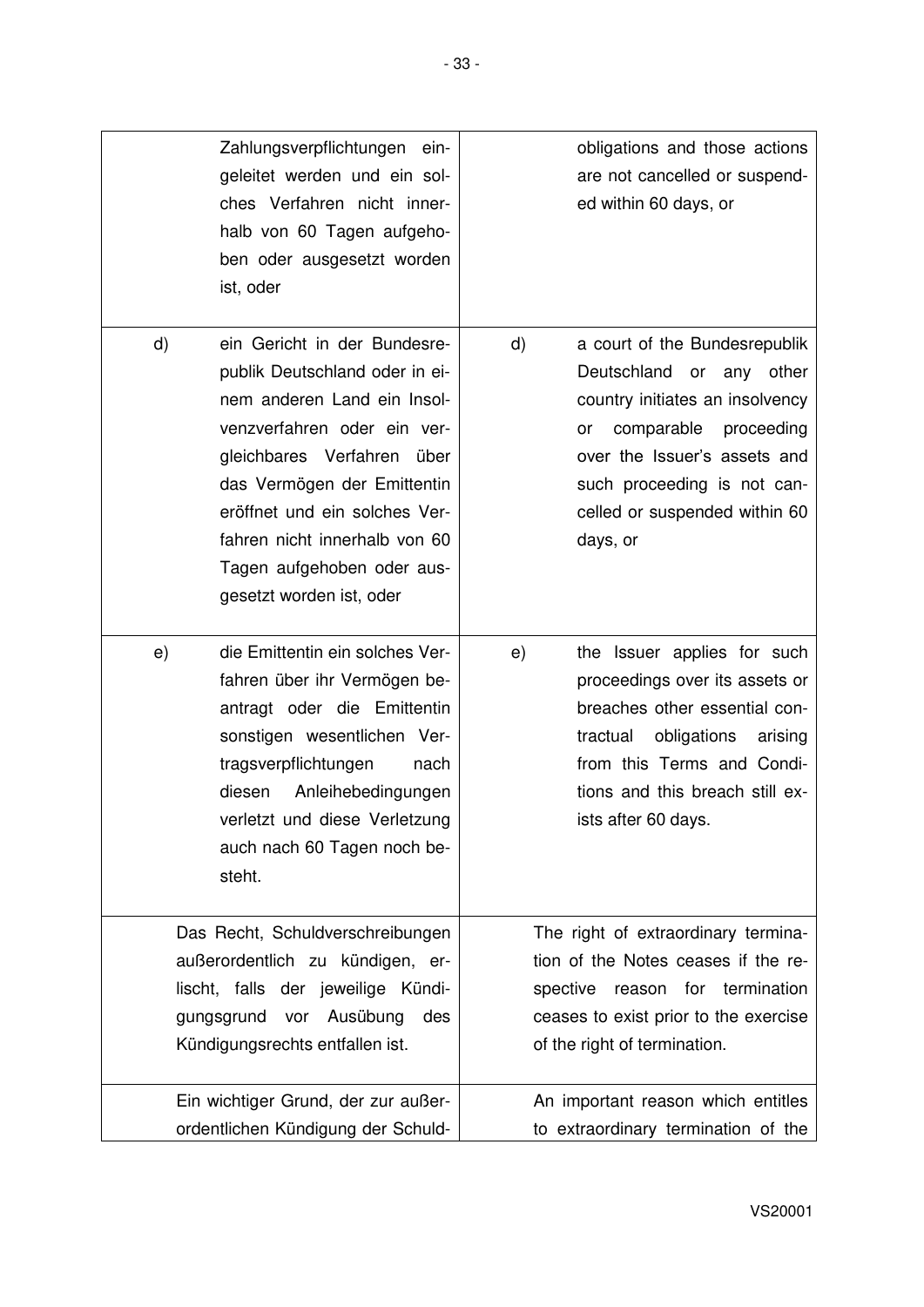| verschreibungen berechtigt, ist ins-<br>besondere nicht allein deshalb an-<br>zunehmen weil sich die Vermö-<br>gensverhältnisse der<br>Emittentin<br>verschlechtert haben. Sofern die<br>Emittentin Sanierungsbemühungen<br>insbesondere<br>beabsichtigt,<br>wenn<br>sich diese Absicht durch Einberu-<br>fung einer Gläubigerversammlung<br>oder Ankündigung der Einberufung<br>einer Gläubigerversammlung kon-<br>kretisiert, ist eine Ausübung der in<br>§ 12 geregelten oder sonstiger au-<br>Berordentlicher Kündigungsrechte<br>der Anleihegläubiger jeweils bis<br>zum Ablauf von 120 Tagen nach<br>dem Zeitpunkt der Ankündigung<br>oder Einberufung einer Gläubiger-<br>versammlung ausgeschlossen, so-<br>fern Gegenstand der Gläubigerver-<br>sammlung Sanierungsmaßnahmen<br>sind. | Notes is not to be assumed solely<br>because the financial circumstances<br>of the Issuer have deteriorated. If<br>the Issuer intends to make restruc-<br>turing efforts, in particular if this in-<br>tention is substantiated by convoca-<br>tion or announcement of a Note-<br>holders' Meeting, the exercise of<br>the termination right of the Note-<br>holders pursuant to $§ 12$ or other<br>termination rights for exceptional<br>reason shall in each case be ex-<br>cluded within 120 days after the<br>convocation or announcement of<br>the respective Noteholders' Meet-<br>ing, provided that the restructuring<br>is subject of this Noteholders' Meet-<br>ing. |
|------------------------------------------------------------------------------------------------------------------------------------------------------------------------------------------------------------------------------------------------------------------------------------------------------------------------------------------------------------------------------------------------------------------------------------------------------------------------------------------------------------------------------------------------------------------------------------------------------------------------------------------------------------------------------------------------------------------------------------------------------------------------------------------------|--------------------------------------------------------------------------------------------------------------------------------------------------------------------------------------------------------------------------------------------------------------------------------------------------------------------------------------------------------------------------------------------------------------------------------------------------------------------------------------------------------------------------------------------------------------------------------------------------------------------------------------------------------------------------------|
| 12.2<br>Sonderkündigungsrechte.<br>Ein<br>vorzeitiger Kündigungsgrund für die                                                                                                                                                                                                                                                                                                                                                                                                                                                                                                                                                                                                                                                                                                                  | Extraordinary termination right.<br>12.2<br>An early right of the noteholders for                                                                                                                                                                                                                                                                                                                                                                                                                                                                                                                                                                                              |
| Anleihegläubiger liegt auch bei                                                                                                                                                                                                                                                                                                                                                                                                                                                                                                                                                                                                                                                                                                                                                                | termination is - among others - giv-<br>en in case of                                                                                                                                                                                                                                                                                                                                                                                                                                                                                                                                                                                                                          |
| einem Drittverzug                                                                                                                                                                                                                                                                                                                                                                                                                                                                                                                                                                                                                                                                                                                                                                              | a cross default                                                                                                                                                                                                                                                                                                                                                                                                                                                                                                                                                                                                                                                                |
| (wie nachstehend definiert) vor.                                                                                                                                                                                                                                                                                                                                                                                                                                                                                                                                                                                                                                                                                                                                                               | (as defined in the following).                                                                                                                                                                                                                                                                                                                                                                                                                                                                                                                                                                                                                                                 |
| Tritt ein solcher vorzeitiger Kündi-                                                                                                                                                                                                                                                                                                                                                                                                                                                                                                                                                                                                                                                                                                                                                           | In case such a reason for early ter-                                                                                                                                                                                                                                                                                                                                                                                                                                                                                                                                                                                                                                           |
| gungsgrund ein, hat jeder Gläubiger                                                                                                                                                                                                                                                                                                                                                                                                                                                                                                                                                                                                                                                                                                                                                            | mination occurs, each creditor has                                                                                                                                                                                                                                                                                                                                                                                                                                                                                                                                                                                                                                             |
| das Recht, seine Schuldverschrei-                                                                                                                                                                                                                                                                                                                                                                                                                                                                                                                                                                                                                                                                                                                                                              | the right to individually or fully ter-                                                                                                                                                                                                                                                                                                                                                                                                                                                                                                                                                                                                                                        |
| bungen gemäß den Bestimmungen                                                                                                                                                                                                                                                                                                                                                                                                                                                                                                                                                                                                                                                                                                                                                                  | minate its Notes in accordance with                                                                                                                                                                                                                                                                                                                                                                                                                                                                                                                                                                                                                                            |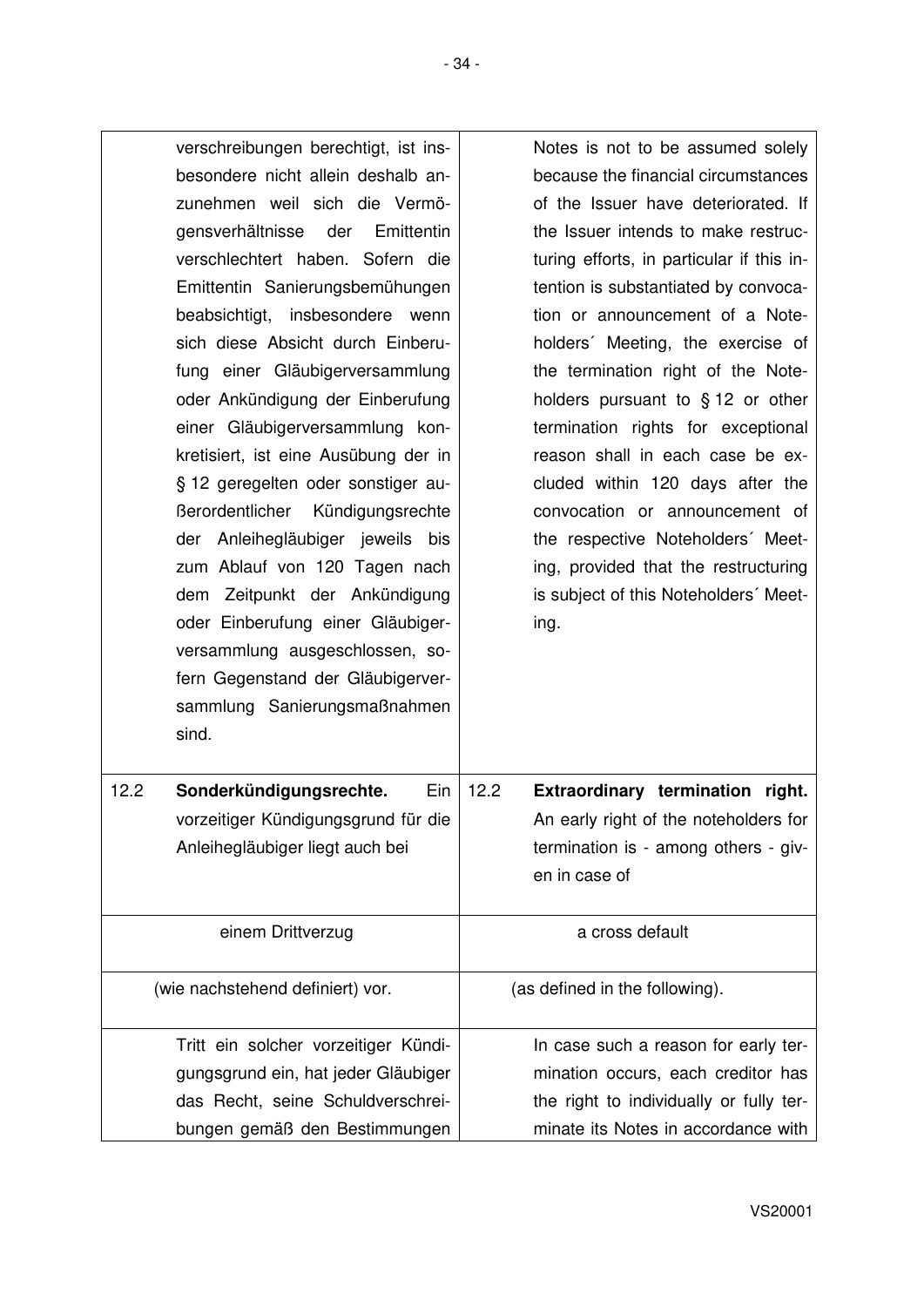|      | dieses § 12 einzeln oder vollständig<br>zu kündigen und die Rückzahlung<br>Schuldverschreibungen<br>seiner<br>durch die Emittentin zum Nennbe-<br>trag zzgl. aufgelaufener Zinsen bis<br>zum Rückzahlungstag zu verlan-<br>gen.                                                                                                                                                                       |      | the provisions of this $\S$ 12 and to<br>demand repayment of its Notes by<br>the Issuer at the nominal amount<br>plus interest accrued up to the date<br>of repayment.                                                                                                                                                                                                                                       |
|------|-------------------------------------------------------------------------------------------------------------------------------------------------------------------------------------------------------------------------------------------------------------------------------------------------------------------------------------------------------------------------------------------------------|------|--------------------------------------------------------------------------------------------------------------------------------------------------------------------------------------------------------------------------------------------------------------------------------------------------------------------------------------------------------------------------------------------------------------|
|      | Der Rückzahlungstag im Sinne die-<br>ses § 12.2 ist der 15. Tag nach dem<br>letzten Tag der Frist, innerhalb de-<br>Sonderkündigungsrecht<br>ein<br>rer<br>nach diesem § 12.2 ausgeübt wer-<br>den kann, wenn es eine solche Frist<br>gibt, sonst der 15. Tag nach Zugang<br>der Kündigungserklärung bei der<br>Emittentin.                                                                           |      | The day of repayment in the mean-<br>ing of this $\S$ 12.2 is the 15 <sup>th</sup> day after<br>the last day of the period within<br>which the extraordinary termination<br>right can be exercised pursuant to<br>this $\S$ 12.2, if if such a period exists,<br>otherwise the 15 <sup>th</sup> day after the Is-<br>suers receipt of the termination noti-<br>fication.                                     |
|      | Unverzüglich nachdem die Emitten-<br>tin von einem Drittverzug Kenntnis<br>erlangt hat, hat sie die Anleihegläu-<br>biger hiervon zu benachrichtigen.<br>Innerhalb einer Frist von 45 Tagen,<br>nachdem eine Benachrichtigung<br>gemäß dem vorangehenden Satz<br>als bekannt gemacht gilt, kann das<br>Kündigungsrecht nach der entspre-<br>chenden Regelung ausgeübt wer-<br>den; danach nicht mehr. |      | The Issuer shall inform the Note-<br>holders without undue delay after<br>obtaining knowledge about a cross<br>default. Within a period of 45 days<br>after a notification is deemed to<br>have been published in accordance<br>with the preceding sentence, the<br>right of termination may be exer-<br>cised in accordance with the rele-<br>vant provision; thereafter, it may no<br>longer be exercised. |
| 12.3 | Ein Drittverzug liegt vor, (i) wenn<br>eine bestehende oder zukünftige<br>Finanzverbindlichkeit der Emittentin<br>infolge einer Nichtleistung (unab-<br>hängig davon, wie eine solche defi-                                                                                                                                                                                                           | 12.3 | A "Cross Default" occurs, if (i) an<br>existing or prospective financial<br>debt of the Issuer becomes due ear-<br>ly because of a non-performance<br>(regardless of how such term is de-                                                                                                                                                                                                                    |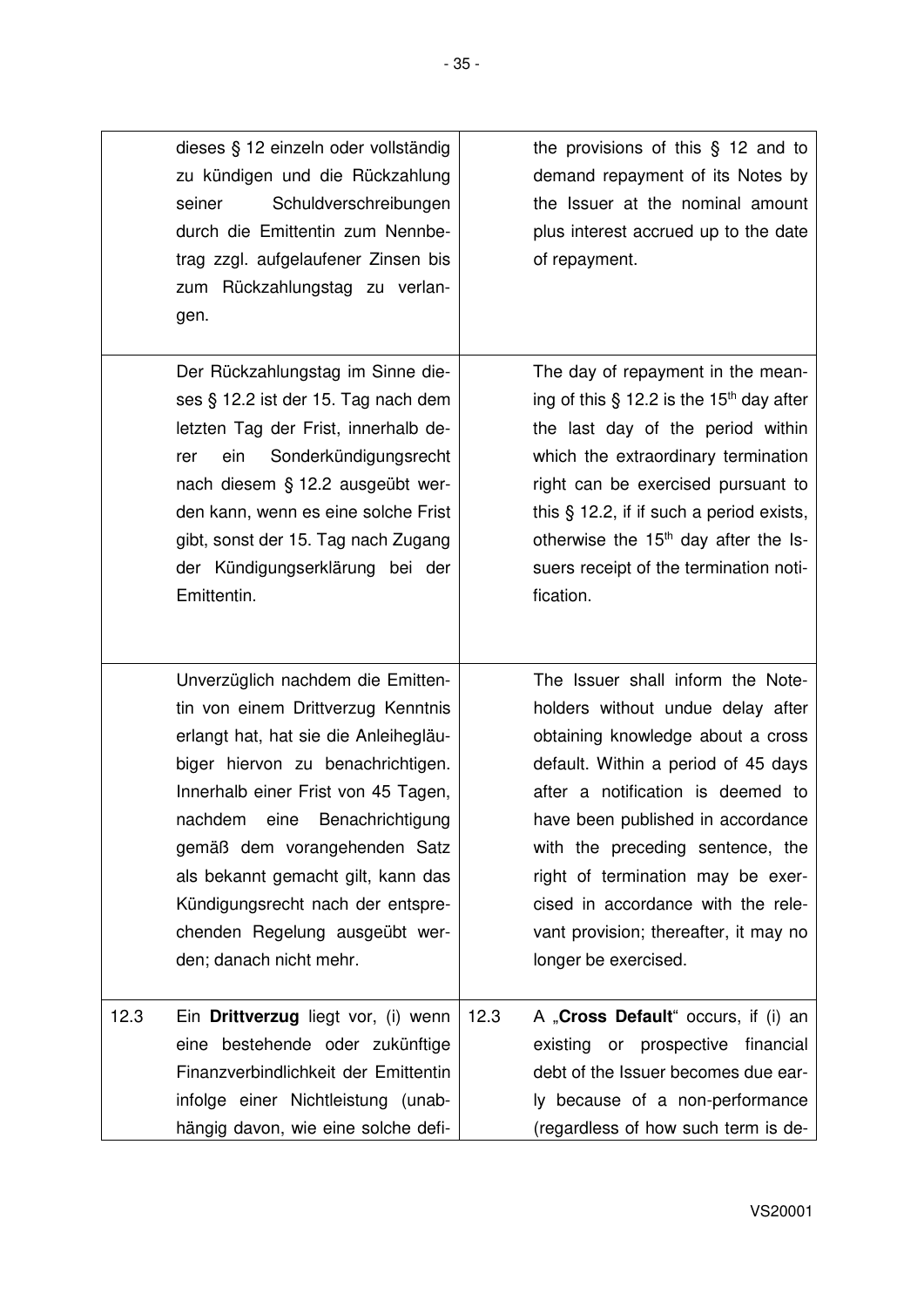niert ist) vorzeitig fällig wird, oder (ii) wenn eine solche Finanzverbindlichkeit bei Fälligkeit oder nach Ablauf einer etwaigen Nachfrist nicht erfüllt wird, oder (iii) wenn die Emittentin einen Betrag, der unter einer bestehenden oder zukünftigen Garantie oder Gewährleistung im Zusammenhang mit einer Finanzverbindlichkeit zur Zahlung fällig wird, bei Fälligkeit oder nach Ablauf einer etwaigen Nachfrist nicht zahlt, vorausgesetzt, dass (i) der Gesamtbetrag der betreffenden Finanzverbindlichkeit, Garantie oder Gewährleistung, bezüglich derer eines oder mehrere der in diesem Absatz genannten Ereignisse eintritt, mindestens dem Betrag von EUR 1.000.000,00 oder dessen Gegenwert in einer anderen Währung entspricht oder diesen übersteigt, und (ii) dass diese Voraussetzungen seit wenigstens einem Monat erfüllt sind. Drittverzug liegt jedoch nicht vor, wenn die Emittentin ihre betreffenden Finanzverbindlichkeiten in gutem Glauben bestreitet. Drittverzug liegt auch vor, wenn die Bedingungen dieses Absatzes in Bezug auf ein Tochterunternehmen der Emittentin im Sinne von § 290 Abs. 2 Nr. 1 HGB erfüllt sind. Finanzverbindlichkeiten in diesem Absatz sind Verbindlichkeiten aus aufgenommenen Geldern unabhängig davon,

fined), or (ii) the Issuer fails to fulfill such a financial debt at its due date or the expiration of a possible period of grace, or (iii) the Issuer fails to pay an amount of money, secured by an existing or prospective guarantee or warranty, which relates to such a financial debt at its due date or the expiration of a possible period of grace, provided that (i) the total amount of this financial debt, guarantee or warranty as described before represents at least EUR 1,000,000.00 in value or its respective foreign equivalent, and (ii) these conditions are fulfilled for at least a month. However a Cross Default does not occur if the Issuer disputes those concerned financial debts in good faith. A Cross Default occurs if a subsidiary of the Issuer pursuant to § 290 para (2) no. 1 of the German Commercial Code *(Handelsgesetzbuch)* fulfills the conditions, settled in this section. Financial liabilities as used in this section are defined as incorporated money by the Issuer regardless of a possible securitization.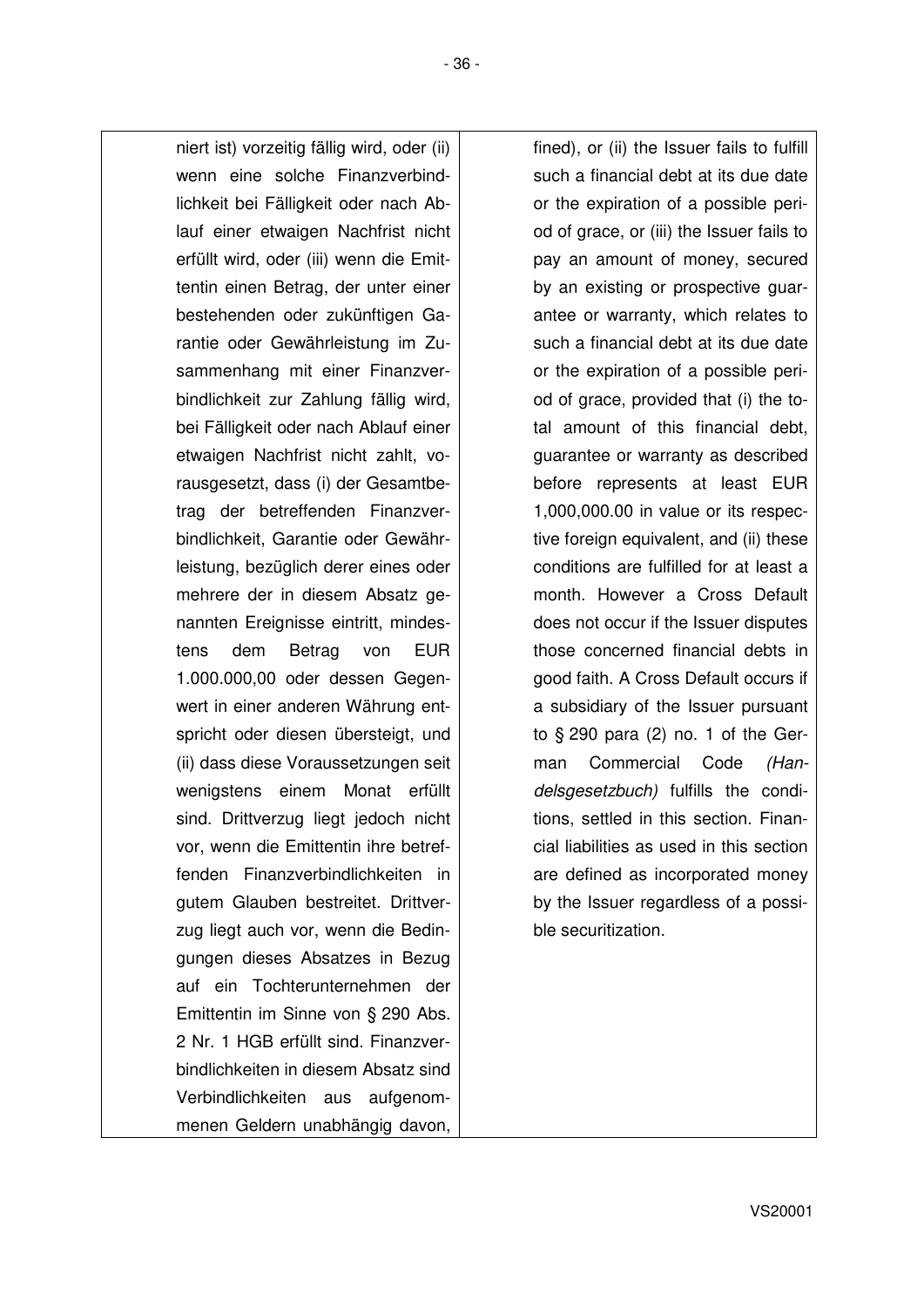|      | ob sie verbrieft sind oder nicht.                                                                                                                                                                                                                                                                                                                                                                                                                                                                                              |                                                                                                                                                                                                                                                                                                                                                                                                                                                                                            |
|------|--------------------------------------------------------------------------------------------------------------------------------------------------------------------------------------------------------------------------------------------------------------------------------------------------------------------------------------------------------------------------------------------------------------------------------------------------------------------------------------------------------------------------------|--------------------------------------------------------------------------------------------------------------------------------------------------------------------------------------------------------------------------------------------------------------------------------------------------------------------------------------------------------------------------------------------------------------------------------------------------------------------------------------------|
| 12.5 | Benachrichtigung. Eine Erklärung<br>gemäß § 12.1 hat in der Weise zu<br>erfolgen, dass der Anleihegläubiger<br>der Emittentin die Erklärung in<br>schriftlicher Form übergibt oder<br>durch eingeschriebenen Brief über-<br>sendet und dabei durch eine Be-<br>scheinigung seiner Depotbank den<br>Nachweis erbringt, dass er im Zeit-<br>punkt der Erklärung Gläubiger der<br>betreffenden Schuldverschreibun-<br>gen ist und die Umstände darlegt,<br>aus denen sich die vorzeitige Fällig-<br>stellung gemäß § 12.1 ergibt. | 12.5<br><b>Notification.</b> A Notification accord-<br>ing to $\S$ 12.1 is to be conducted in<br>the manner that the Noteholder<br>hands over to the Issuer the Notifi-<br>cation in written form or sends by<br>registered letter with a confirmation<br>of his custodian bank attached, stat-<br>ing that he is creditor of the regard-<br>ing Note on the date of the Notifica-<br>tion, and presents the circumstanc-<br>es justifying the early redemption<br>according to $\S$ 12.1. |
|      | $§$ 13                                                                                                                                                                                                                                                                                                                                                                                                                                                                                                                         | $§$ 13                                                                                                                                                                                                                                                                                                                                                                                                                                                                                     |
|      | Wandlungsstelle                                                                                                                                                                                                                                                                                                                                                                                                                                                                                                                | <b>Conversion Agent</b>                                                                                                                                                                                                                                                                                                                                                                                                                                                                    |
| 13.1 | Wandlungsstelle. Die<br>Emittentin<br>hat die flatex Bank AG, Rotfeder-<br>Ring 7, 60327 Frankfurt am Main,<br>zur Wandlungsstelle (die "Wand-<br>lungsstelle" und gemeinsam mit<br>der Zahlstelle, die "Verwaltungs-<br>stellen") bestellt. Die Emittentin<br>stellt sicher, dass für die gesamte                                                                                                                                                                                                                             | 13.1<br><b>Conversion Agent.</b> The Issuer has<br>appointed flatex Bank AG, Rotfeder-<br>Ring 7, 60327 Frankfurt am Main, to<br>act as conversion agent (the "Con-<br>version Agent" and, together with<br>the Paying Agent, the "Administra-<br>tive Offices"). The Issuer will pro-<br>cure that there will be a Conversion                                                                                                                                                             |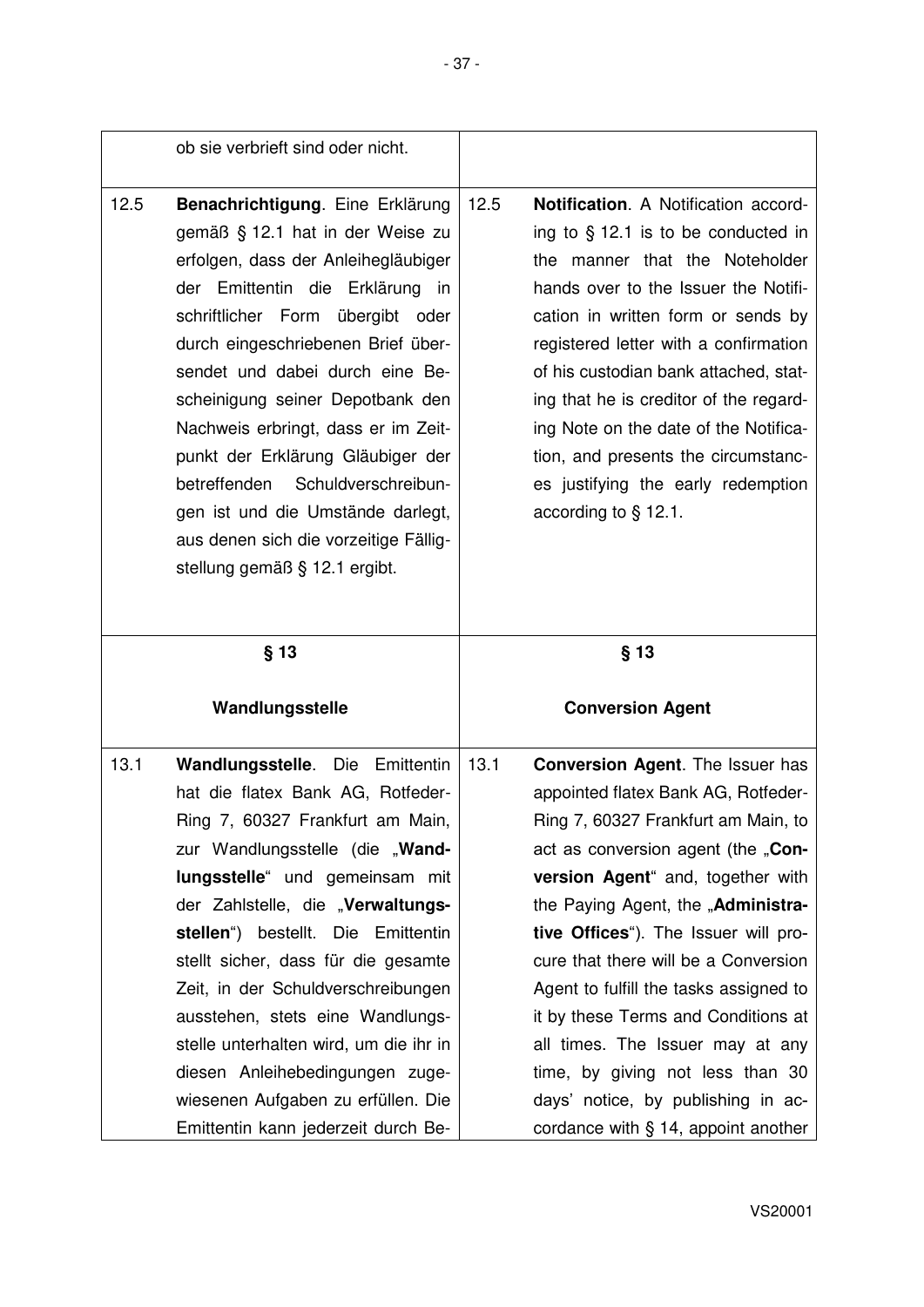|      | kanntmachung gemäß § 14 mit ei-<br>ner Frist von mindestens 30 Tagen<br>die Wandlungsstelle durch eine an-<br>dere Bank oder ein Finanzinstitut,<br>die oder das Aufgaben einer Wand-<br>lungsstelle wahrnimmt, ersetzen.<br>Adressänderungen werden eben-<br>falls gemäß § 14 bekannt gemacht.<br>Die Wandlungsstelle ist von den<br>Beschränkungen des § 181 des<br>Bürgerlichen Gesetzbuchs befreit.<br>In keinem Fall dürfen sich die Ge-<br>schäftsräume der Wandlungsstelle<br>innerhalb der Vereinigten Staaten<br>oder ihrer Besitzungen befinden. |      | bank or financial institution that op-<br>erates as a Conversion Agent.<br>Changes of address shall also be<br>published in accordance with § 14.<br>The Conversion Agent is exempted<br>from restrictions pursuant to $§$ 181<br>of the German Civil Code (Bürgerli-<br>ches Gesetzbuch). The Conversion<br>Agent's office shall not be in the<br>United States of America or any of<br>its territories. |
|------|------------------------------------------------------------------------------------------------------------------------------------------------------------------------------------------------------------------------------------------------------------------------------------------------------------------------------------------------------------------------------------------------------------------------------------------------------------------------------------------------------------------------------------------------------------|------|-----------------------------------------------------------------------------------------------------------------------------------------------------------------------------------------------------------------------------------------------------------------------------------------------------------------------------------------------------------------------------------------------------------|
| 13.2 | Erfüllungsgehilfen der Emittentin.<br>Jede Verwaltungsstelle handelt in<br>dieser Funktion ausschließlich als<br>Erfüllungsgehilfe der Emittentin und<br>steht in dieser Funktion nicht in ei-<br>nem Auftrags-, Beratungs-, Treu-<br>hand- oder sonstigem Vertragsver-<br>hältnis zu den Anleihegläubigern,<br>mit Ausnahme der in § 7.2 geregel-<br>ten Durchführung der Wandlung der<br>Schuldverschreibungen.                                                                                                                                          | 13.2 | Agents of the Issuer. Every Ad-<br>ministrative Office (except as pro-<br>vided for in $\S$ 7.2 with respect to the<br>conversion of the Notes) is acting<br>exclusively as an agent of the Issu-<br>er and in such capacities does not<br>have any relationship of agency or<br>trust or other contract with the<br>Noteholders.                                                                         |
|      | $§$ 14<br>Bekanntmachungen                                                                                                                                                                                                                                                                                                                                                                                                                                                                                                                                 |      | $§$ 14<br><b>Announcements</b>                                                                                                                                                                                                                                                                                                                                                                            |
| 14.1 | Bekanntmachung. Alle die Schuld-<br>verschreibungen betreffenden Be-<br>kanntmachungen werden im Bun-                                                                                                                                                                                                                                                                                                                                                                                                                                                      | 14.1 | Announcements. All notices relat-<br>ing to the Notes shall be published<br>in the Federal Gazette, on the web-                                                                                                                                                                                                                                                                                           |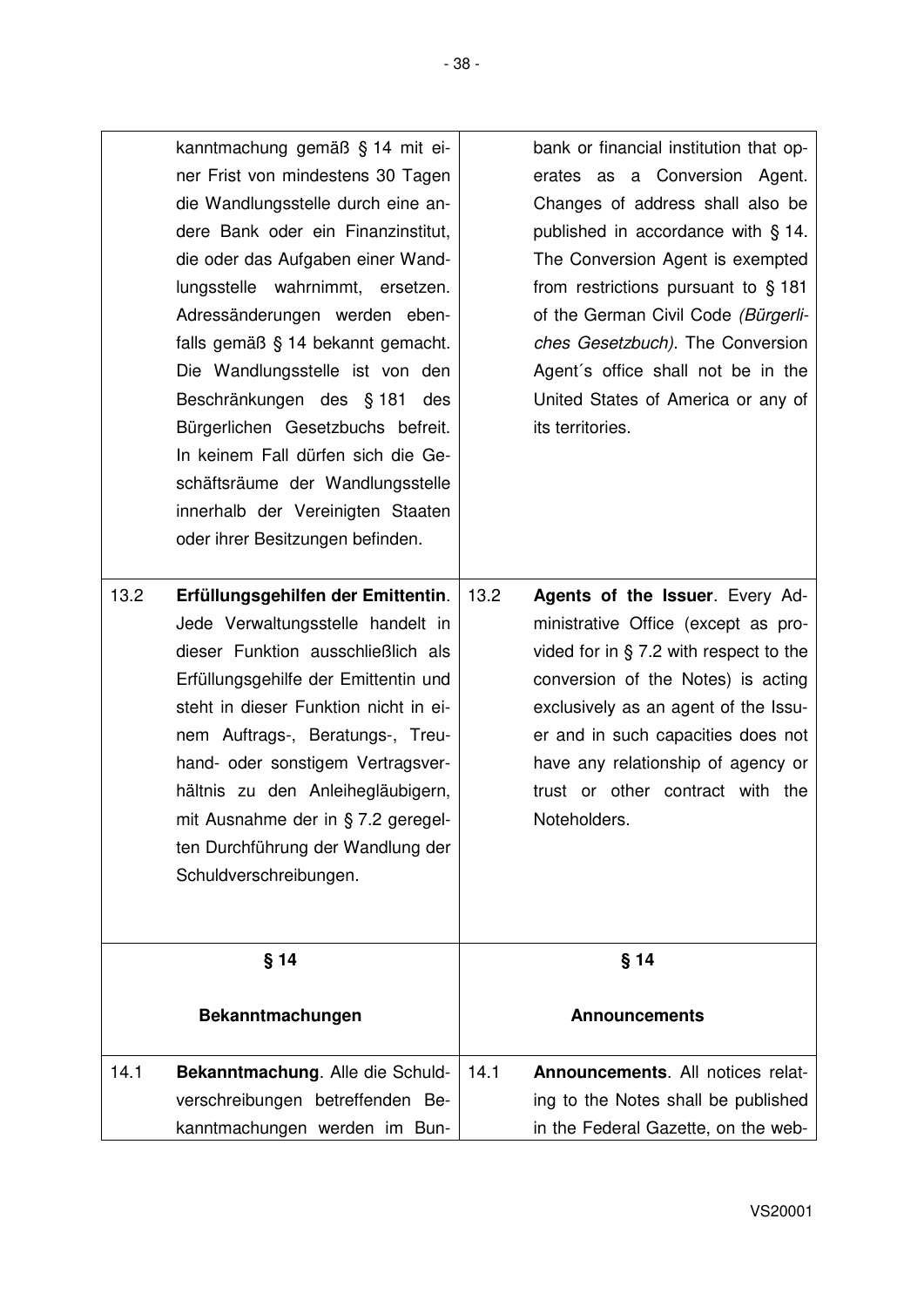|      | desanzeiger, auf der Webseite der<br>Emittentin und/oder gemäß den<br>Bestimmungen gesetzlicher Regula-<br>rien veröffentlicht. Eine Mitteilung<br>gilt mit dem Tag ihrer Veröffentli-<br>chung (oder bei mehreren Mitteilun-<br>gen mit dem Tage der ersten Veröf-<br>fentlichung) als erfolgt.                                                                                                                                                                                                                                                                                                                                                                | site of the Issuer and/or in accord-<br>ance with the provisions of statutory<br>regulations. A notification shall be<br>deemed to have been made on the<br>date of its publication (or, in the<br>case of several notifications, on the<br>date of the first publication).                                                                                                                                                                                                                                                                                                                                         |
|------|-----------------------------------------------------------------------------------------------------------------------------------------------------------------------------------------------------------------------------------------------------------------------------------------------------------------------------------------------------------------------------------------------------------------------------------------------------------------------------------------------------------------------------------------------------------------------------------------------------------------------------------------------------------------|---------------------------------------------------------------------------------------------------------------------------------------------------------------------------------------------------------------------------------------------------------------------------------------------------------------------------------------------------------------------------------------------------------------------------------------------------------------------------------------------------------------------------------------------------------------------------------------------------------------------|
| 14.2 | <b>Alternative</b><br><b>Bekanntmachung</b><br>über das Clearingsystem. Sofern<br>die Regularien der Börse, an der die<br>Schuldverschreibungen notiert sind,<br>es zulassen, ist die Emittentin be-<br>rechtigt, Bekanntmachungen auch<br>durch eine Mitteilung an das Clea-<br>ringsystem zur Weiterleitung an die<br>Anleihegläubiger oder durch eine<br>schriftliche Mitteilung direkt an die<br>Anleihegläubiger zu bewirken. Be-<br>kanntmachungen über das Clea-<br>ringsystem gelten sieben Tage nach<br>der Mitteilung an das Clearingsys-<br>tem als bewirkt; direkte Mitteilungen<br>an die Anleihegläubiger gelten mit<br>ihrem Zugang als bewirkt. | 14.2<br><b>Alternative Publication via Clear-</b><br>ingsystem. To the extent permitted<br>by the regulations of the stock ex-<br>change on which the Notes are<br>listed, the Issuer is also entitled to<br>make announcements by notifying<br>the clearing system for forwarding<br>to the Noteholders or by notifying<br>the Noteholders directly in writing.<br>Notices through the clearing system<br>shall be deemed to have been ef-<br>fected seven days after notification<br>to the clearing system; direct notic-<br>es to Noteholders shall be deemed<br>to have been effected upon their re-<br>ceipt. |
|      | $§$ 15<br>Vorlegungsfrist; Urkundenvorlage                                                                                                                                                                                                                                                                                                                                                                                                                                                                                                                                                                                                                      | $§$ 15<br>Presentation deadline; presentation of<br>note                                                                                                                                                                                                                                                                                                                                                                                                                                                                                                                                                            |
|      | Die Vorlegungsfrist für die Schuld-<br>verschreibungen beträgt für Kapital<br>und Zinsen ein Jahr. Erfolgt die Vor-<br>legung, so verjährt der Anspruch in                                                                                                                                                                                                                                                                                                                                                                                                                                                                                                      | The presentation deadline concern-<br>ing the Notes in bearer form for cap-<br>ital and interests is one year. In<br>case the presentation occurs, the                                                                                                                                                                                                                                                                                                                                                                                                                                                              |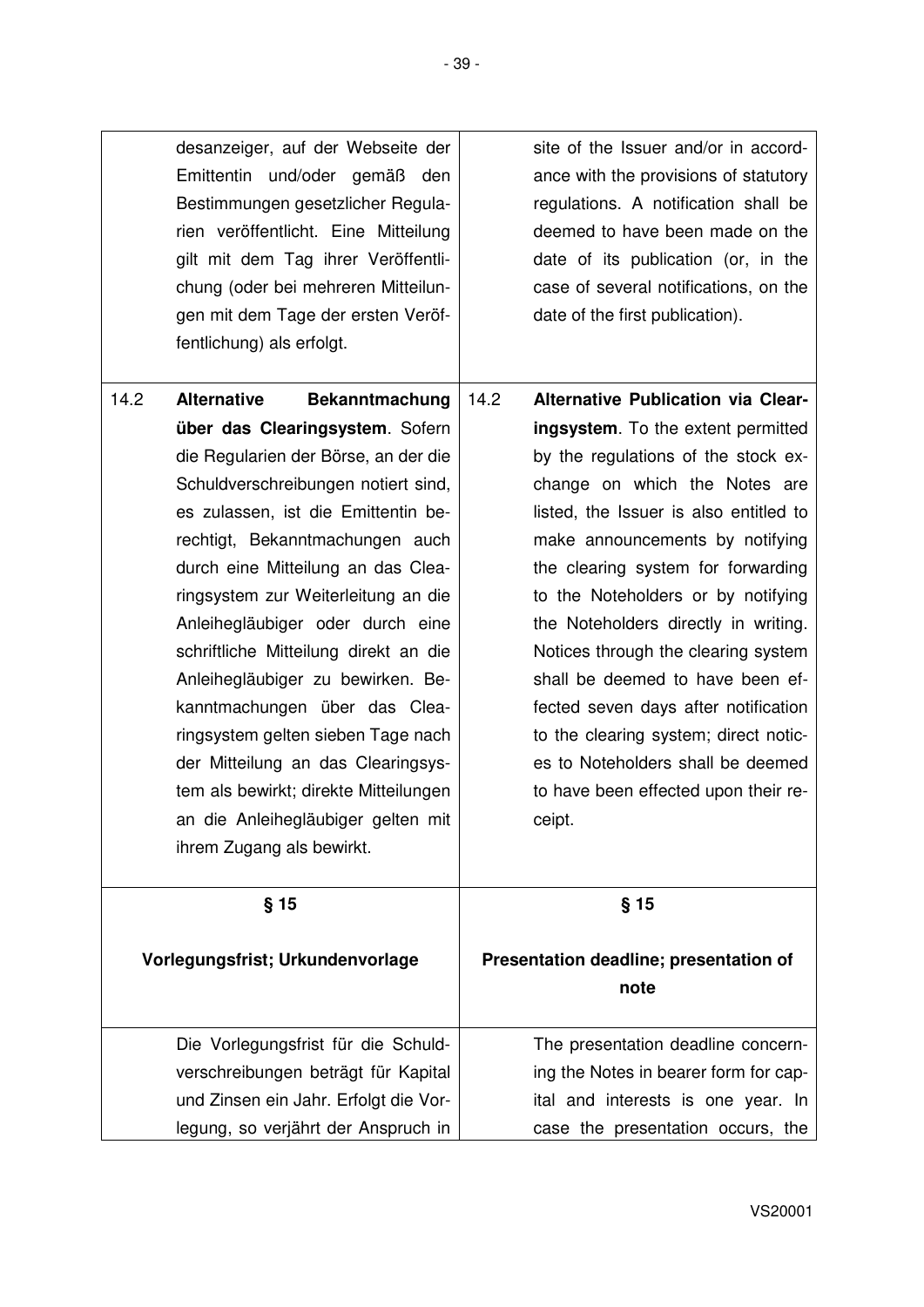| zwei Jahren von dem Ende der Vor-<br>legungsfrist an. Erfolgt die Vorle-<br>gung nicht, so erlischt der Anspruch<br>mit dem Ablauf der Vorlegungsfrist.<br>Anstelle der Pflicht zur Aushändi-<br>gung der Schuldverschreibung nach<br>§ 797 BGB tritt die Vorlage eines<br>Depotauszugs, der das mit Mitei-<br>gentum an der oder den Globalur-<br>kunde(n), in der/den die Schuldver-<br>schreibungen verbrieft sind, nach-<br>zuweisen geeignet ist, sowie ein<br>Auftrag an die depotführende Bank,<br>die diesen Depotauszug ausgestellt<br>hat, in dem Umfang, in dem Ver-<br>pflichtungen auf Schuldverschrei-<br>bungen vollständig erfüllt wurden,<br>Schuldver-<br>die<br>entsprechenden<br>schreibungen frei von Zahlung in<br>ein vom Emittenten zu bestimmen-<br>des Depot zu übertragen. | entitlement expires two years after<br>the end of the deadline of the<br>presentation. In case no presenta-<br>tion occurs, the entitlement expires<br>immediately after expiration of the<br>presentation deadline. The obliga-<br>tion to hand over the Note pursuant<br>to § 797 German Civil Code (Bür-<br>gerliches Gesetzbuch) is replaced<br>by presentation of a deposit account<br>statement which is able to prove the<br>co-ownership in the Global Certifi-<br>cate(s) in which the Notes are secu-<br>ritised, as well as an order to the<br>custodian bank, which issued such<br>deposit account statement, to trans-<br>fer Notes to the extent obligations<br>on those Notes are fully settled, free<br>of payment to a deposit account<br>designated by the Issuer |
|-------------------------------------------------------------------------------------------------------------------------------------------------------------------------------------------------------------------------------------------------------------------------------------------------------------------------------------------------------------------------------------------------------------------------------------------------------------------------------------------------------------------------------------------------------------------------------------------------------------------------------------------------------------------------------------------------------------------------------------------------------------------------------------------------------|-------------------------------------------------------------------------------------------------------------------------------------------------------------------------------------------------------------------------------------------------------------------------------------------------------------------------------------------------------------------------------------------------------------------------------------------------------------------------------------------------------------------------------------------------------------------------------------------------------------------------------------------------------------------------------------------------------------------------------------------------------------------------------------|
| $§$ 16                                                                                                                                                                                                                                                                                                                                                                                                                                                                                                                                                                                                                                                                                                                                                                                                | § 16                                                                                                                                                                                                                                                                                                                                                                                                                                                                                                                                                                                                                                                                                                                                                                                |
| Änderungen der Anleihebedingungen                                                                                                                                                                                                                                                                                                                                                                                                                                                                                                                                                                                                                                                                                                                                                                     | <b>Modifications to these Terms and Condi-</b><br>tions                                                                                                                                                                                                                                                                                                                                                                                                                                                                                                                                                                                                                                                                                                                             |
| 16.1<br>Änderung der Anleihebedingun-<br>gen. §§ 5 bis 22 des Gesetzes über<br>Schuldverschreibungen<br>aus<br>Ge-<br>samtemissionen (Schuldverschrei-<br>bungsgesetz) findet auf die Schuld-<br>verschreibung<br>und diese<br>Anlei-<br>hebedingungen Anwendung. Infol-                                                                                                                                                                                                                                                                                                                                                                                                                                                                                                                              | 16.1<br>Amendments to the Terms and<br>Conditions. §§ 5 to 22 of the Ger-<br><b>Notes</b><br>Act<br>on<br>(Schuld-<br>man<br>verschreibungsgesetz) are applica-<br>ble to the Notes in bearer form and<br>these Terms and Conditions. As a<br>result the noteholders may vote for                                                                                                                                                                                                                                                                                                                                                                                                                                                                                                   |

gedessen können die Anleihegläu-

amendments of these Terms and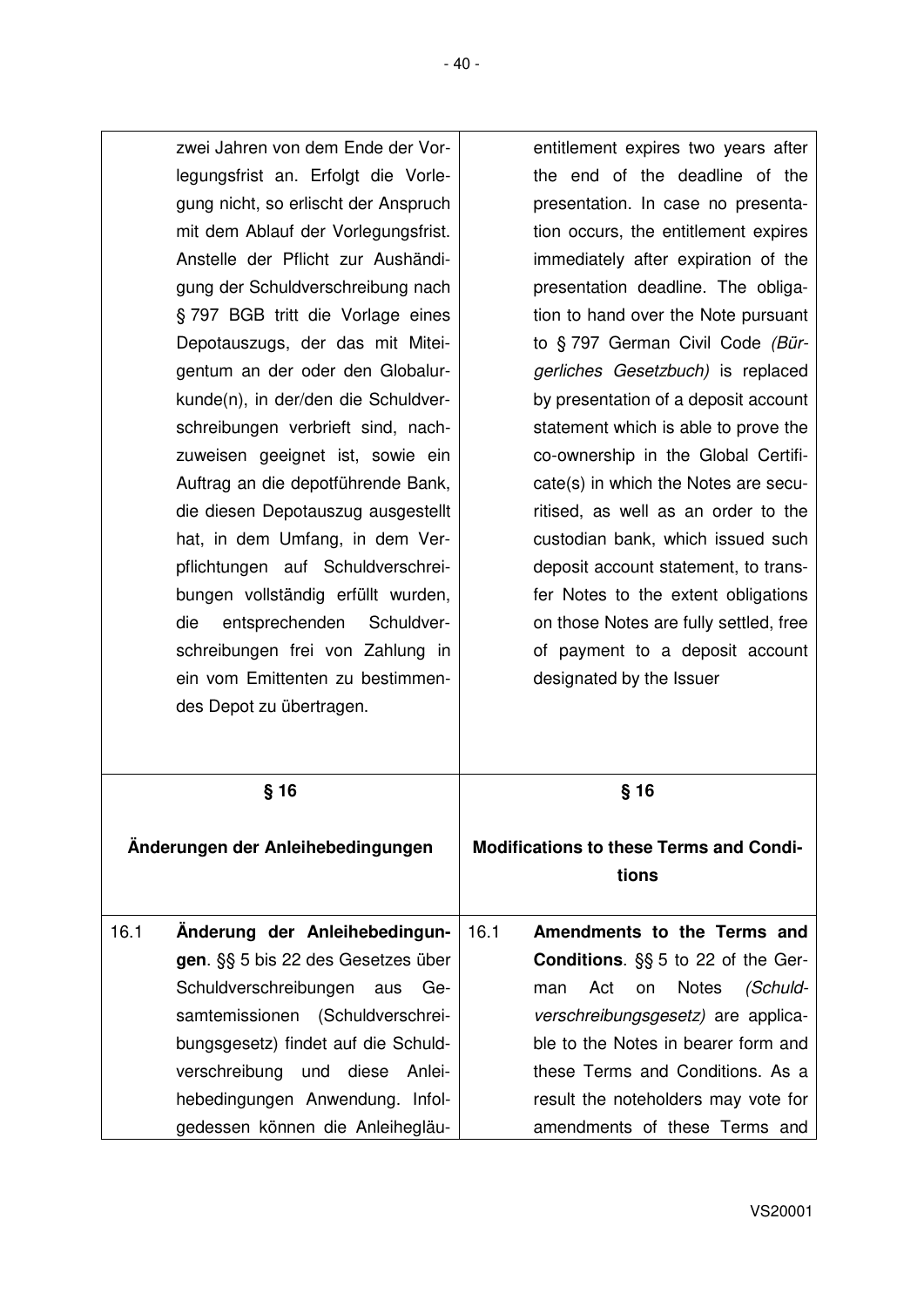| biger Änderungen der Anleihebe-     | Conditions - including all or individ-   |
|-------------------------------------|------------------------------------------|
| dingungen - einschließlich der ein- | ual actions according to $\S$ 5 para (5) |
| zelnen oder aller Maßnahmen nach    | of the German Act on Notes               |
| § 5 Abs. 5 des Schuldverschrei-     | (Schuldverschreibungsgesetz) - by        |
| bungsgesetzes - durch Mehrheits-    | majority resolution and appoint a        |
| beschluss zustimmen und einen       | joint representative to exercise their   |
| gemeinsamen Vertreter für die       | rights.                                  |
| Wahrnehmung ihrer Rechte bestel-    |                                          |
| len.                                |                                          |

16.2 **Abstimmungen ohne Versammlungen**. Alle Abstimmungen gemäß dem Schuldverschreibungsgesetz werden ausschließlich im Wege der Abstimmung ohne Versammlung durchgeführt, sofern die Emittentin nicht im Einzelfall etwas anderes entscheidet. Eine Gläubigerversammlung findet des Weiteren statt, wenn der Abstimmungsleiter diese gemäß § 18 Abs. 4 Satz 2 des Schuldverschreibungsgesetzes einberuft. 16.2 **Voting without assembly**. All votings following the Schuldverschreibungsgesetz will be held exclusively as votings without assembly unless the Issuer decides otherwise. An assembly of the creditors takes place if the election supervisor conscribes such an assembly according to § 18 para (4) sentence 2 of the German Act on Notes (*Schuldverschreibungsgesetz).* 16.3 **Stimmrechtsausübung**. Zur Ausübung der Stimmrechte bei einer Gläubigerversammlung und Ausübung der Stimmrechte in der Gläubigerversammlung sind nur diejenigen Gläubiger berechtigt, die 16.3 **Exercise of voting rights**. The exertion of a voting right at a creditor assembly is only permitted to those creditors who have registered in German or in English language within the legal period at the compe-

> sich innerhalb der gesetzlichen Frist bei der in der Einberufung bezeichneten Stelle in Textform (§ 126b BGB) in deutscher oder englischer Sprache angemeldet haben. Bei einer Abstimmung ohne Versamm

tent body which upon convocation has been declared the responsible recipient for the registration (§126b of the German Civil Code *(Bürgerliches Gesetzbuch)*). In a vote without an assembly, no registration is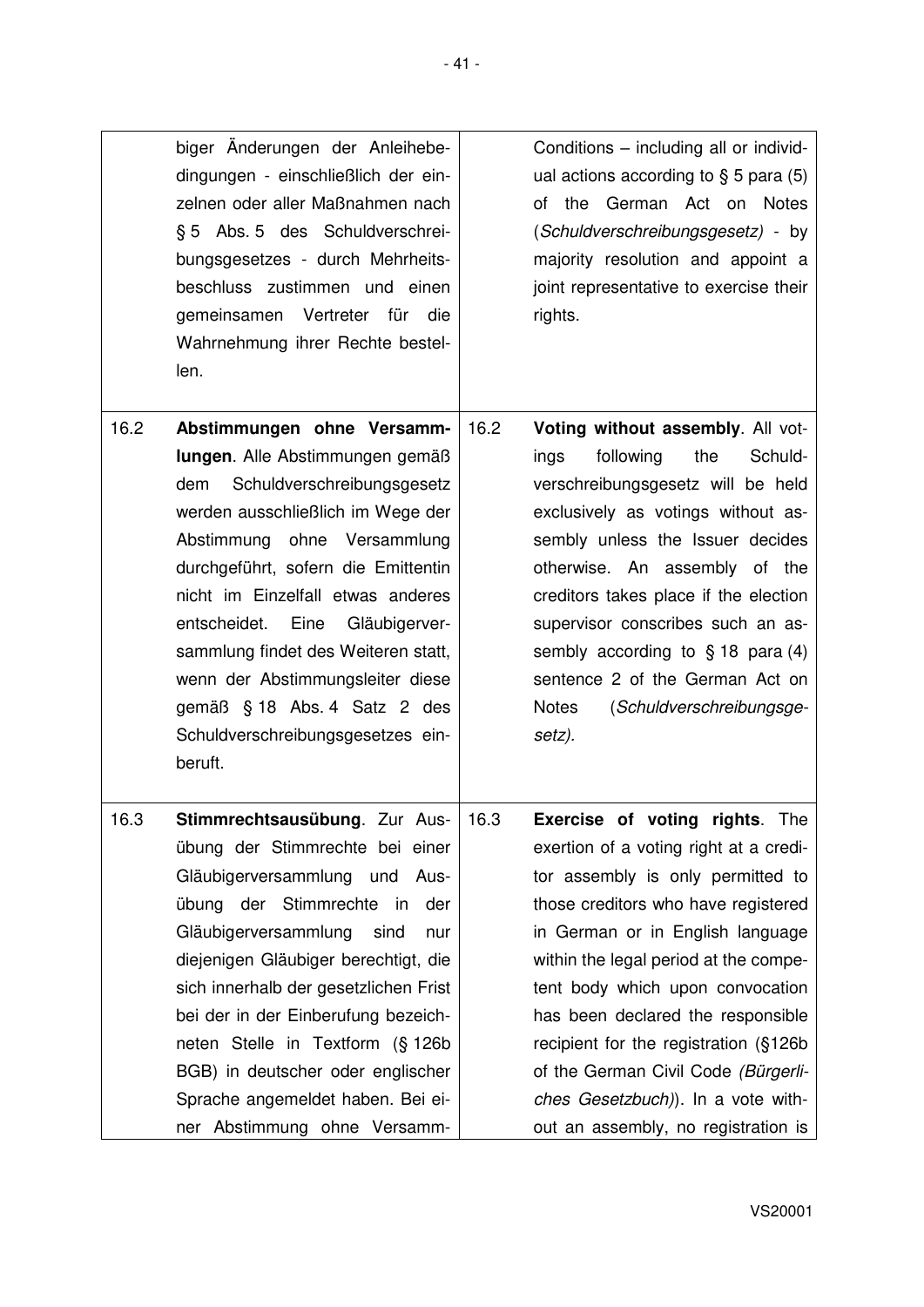|      | lung ist keine Anmeldung notwen-<br>dig. In der Einberufung können wei-<br>tere Voraussetzungen für die Aus-<br>übung der Stimmrechte bzw. Teil-<br>nahme an der Gläubigerversamm-<br>lung, insbesondere das Erbringen<br>geeigneten Identitätsnach-<br>eines<br>weises und die Festlegung eines<br>Stichtags für diesen Nachweis, der<br>auch bis zu 14 Tage vor dem Tag<br>der Versammlung liegen darf (re-<br>cord date in Anlehnung an § 121<br>AktG), durch die Emittentin geregelt<br>werden. | necessary. Furthermore the convo-<br>cation may contain additional condi-<br>tions by the Issuer for the exercise<br>of voting rights respectively the par-<br>ticipation in a creditor assembly,<br>especially the duty to identify one-<br>self and the determination of a rec-<br>ord date for such verification which<br>also may be available until 14 days<br>ahead of the assembly (record date<br>referring to § 121 of the German<br>Stock Corporation Act (Aktien-<br>gesetz)). |  |
|------|-----------------------------------------------------------------------------------------------------------------------------------------------------------------------------------------------------------------------------------------------------------------------------------------------------------------------------------------------------------------------------------------------------------------------------------------------------------------------------------------------------|-------------------------------------------------------------------------------------------------------------------------------------------------------------------------------------------------------------------------------------------------------------------------------------------------------------------------------------------------------------------------------------------------------------------------------------------------------------------------------------------|--|
|      | $§$ 17                                                                                                                                                                                                                                                                                                                                                                                                                                                                                              | § 17                                                                                                                                                                                                                                                                                                                                                                                                                                                                                      |  |
|      |                                                                                                                                                                                                                                                                                                                                                                                                                                                                                                     | <b>Miscellaneous</b>                                                                                                                                                                                                                                                                                                                                                                                                                                                                      |  |
|      | <b>Verschiedenes</b>                                                                                                                                                                                                                                                                                                                                                                                                                                                                                |                                                                                                                                                                                                                                                                                                                                                                                                                                                                                           |  |
|      |                                                                                                                                                                                                                                                                                                                                                                                                                                                                                                     |                                                                                                                                                                                                                                                                                                                                                                                                                                                                                           |  |
| 17.1 | Anwendbares Recht. Form und<br>Inhalt der Schuldverschreibungen<br>sämtliche sich aus den<br>sowie<br>Schuldverschreibungen und diesen<br>Anleihebedingungen<br>ergebenden<br>Rechte und Pflichten der Gläubiger<br>und der Emittentin bestimmen sich<br>in jeder Hinsicht nach dem deut-<br>schen Recht.                                                                                                                                                                                           | 17.1<br>Applicable Law. The form and con-<br>tent of the Notes and all rights and<br>obligations of the creditors and the<br>Issuer arising from the Notes and<br>these Terms and Conditions shall<br>be governed in all respects by Ger-<br>man law.                                                                                                                                                                                                                                     |  |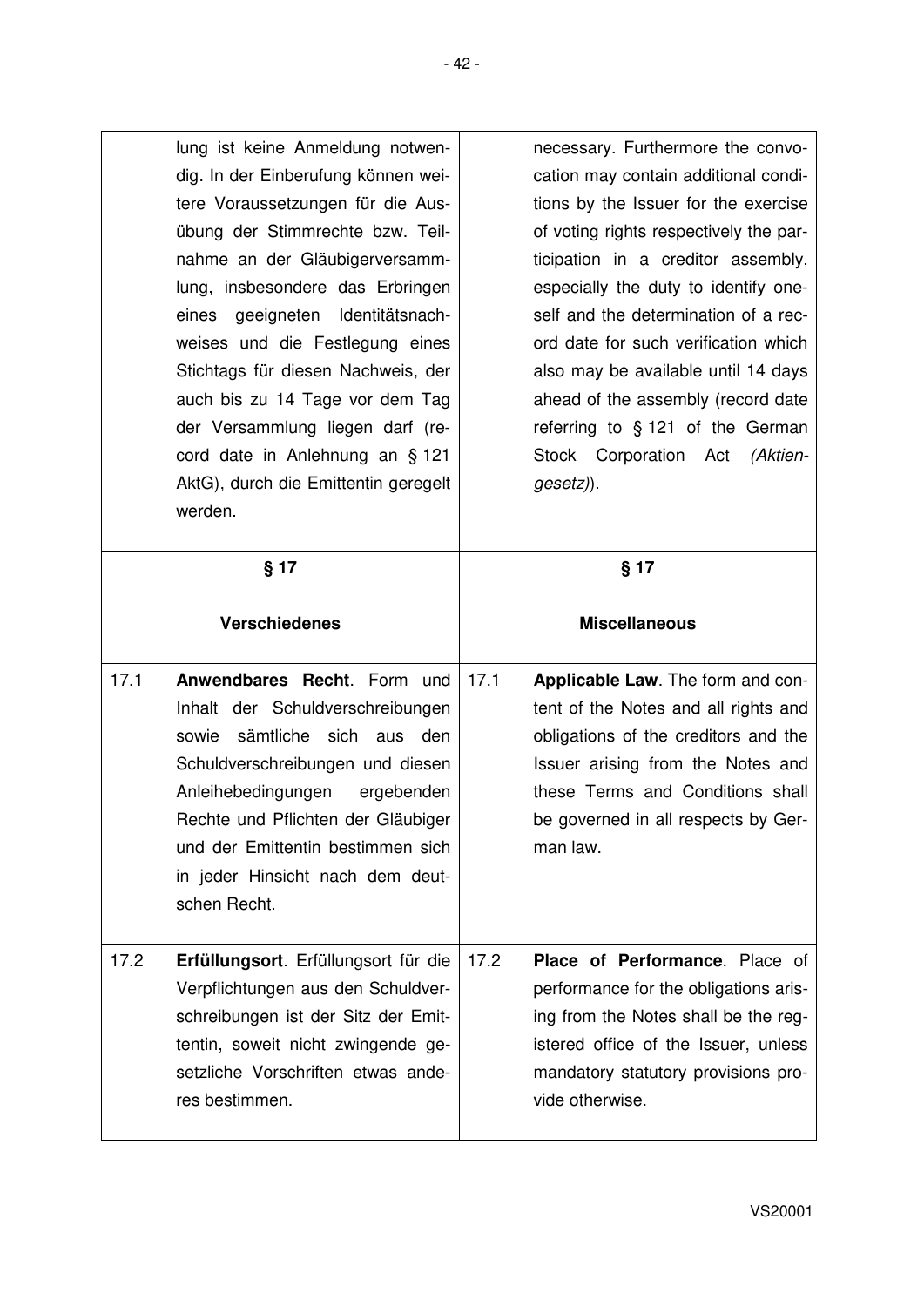| 17.3 | Gerichtsstand.<br>Nichtausschließli-<br>cher Gerichtsstand für alle Rechts-<br>streitigkeiten aus den in diesen An- | 17.3 | Place of Jurisdiction. The non-<br>exclusive place of jurisdiction for all<br>legal disputes arising from the mat- |
|------|---------------------------------------------------------------------------------------------------------------------|------|--------------------------------------------------------------------------------------------------------------------|
|      | leihebedingungen geregelten Ange-                                                                                   |      | ters governed by these Terms and                                                                                   |
|      | legenheiten ist der Sitz der Emitten-                                                                               |      | Conditions shall be the registered                                                                                 |
|      | ten, soweit nicht zwingende gesetz-                                                                                 |      | office of the Issuer, unless manda-                                                                                |
|      | liche Vorschriften etwas anderes                                                                                    |      | tory statutory provisions provide                                                                                  |
|      | bestimmen.                                                                                                          |      | otherwise.                                                                                                         |
| 17.4 | Teilunwirksamkeit. Sollten einzel-                                                                                  | 17.4 | Severability. Should individual pro-                                                                               |
|      | Bestimmungen dieser Anlei-<br>ne                                                                                    |      | visions of these Terms and Condi-                                                                                  |
|      | hebedingungen<br>insgesamt<br>oder                                                                                  |      | tions be or become invalid in whole                                                                                |
|      | teilweise unwirksam sein oder un-                                                                                   |      | or in part or should they not contain                                                                              |
|      | wirksam werden oder eine an sich                                                                                    |      | a necessary provision, this shall not                                                                              |
|      | notwendige Regelung nicht enthal-                                                                                   |      | affect the remaining content of                                                                                    |
|      | ten, so wird hierdurch der übrige In-                                                                               |      | these Terms and Conditions. In-                                                                                    |
|      | Anleihebedingungen<br>halt<br>dieser                                                                                |      | stead of the ineffective provision or                                                                              |
|      | nicht berührt. Anstelle der unwirk-                                                                                 |      | for the execution of the regulation                                                                                |
|      | samen Bestimmung oder zur Aus-                                                                                      |      | gap, a provision corresponding to                                                                                  |
|      | führung der Regelungslücke soll,                                                                                    |      | the economic sense and purpose of                                                                                  |
|      | soweit rechtlich möglich, eine dem                                                                                  |      | the ineffective provision or the                                                                                   |
|      | wirtschaftlichen Sinn und Zweck der                                                                                 |      | sense of these Terms and Condi-                                                                                    |
|      | unwirksamen<br>Bestimmung<br>bzw.                                                                                   |      | tions shall take place as far as le-                                                                               |
|      | dem Sinn dieser Bedingungen ent-                                                                                    |      | gally possible.                                                                                                    |
|      | sprechende Regelung erfolgen.                                                                                       |      |                                                                                                                    |
| 17.5 | <b>Teilnahme</b><br>Verbrau-<br><b>Keine</b><br>an                                                                  | 17.5 | participation in<br>No<br>consumer                                                                                 |
|      | cherstreitbeilegungsplattform:                                                                                      |      | dispute resolution platform: The                                                                                   |
|      | Die Europäische Kommission stellt                                                                                   |      | European Commission provides a                                                                                     |
|      | unter                                                                                                               |      | platform for out-of-court online dis-                                                                              |
|      | http://ec.europa.eu/consumers/odr                                                                                   |      | pute resolution (OS platform) at                                                                                   |
|      | eine Plattform zur außergerichtli-                                                                                  |      | http://ec.europa.eu/consumers/odr                                                                                  |
|      | chen Online-Streitbeilegung (sog.                                                                                   |      | The Issuer currently does not partic-                                                                              |
|      | OS-Plattform) bereit. Die Emittentin                                                                                |      | ipate in dispute resolution proceed-                                                                               |
|      | nimmt derzeit nicht an Streitbeile-                                                                                 |      | ings before a consumer arbitration                                                                                 |
|      | gungsverfahren vor einer Verbrau-                                                                                   |      | body. The Issuer is under no obliga-                                                                               |